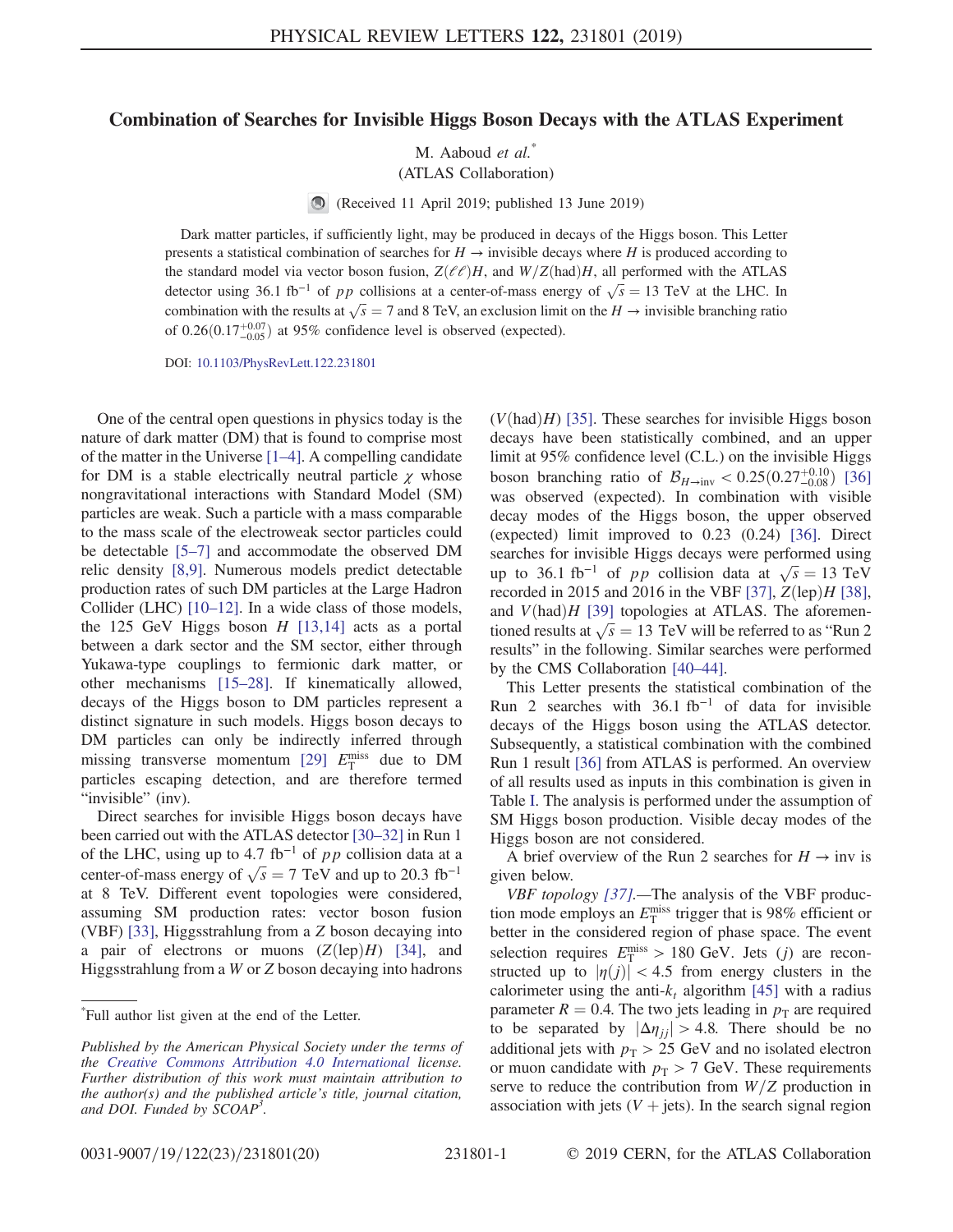| Analysis               | $\sqrt{s}$        | Int. luminosity           | Observed | Expected               | $p_{SM}$ value | Reference   |
|------------------------|-------------------|---------------------------|----------|------------------------|----------------|-------------|
| Run 2 VBF              | 13 TeV            | $36.1 \text{ fb}^{-1}$    | 0.37     | $0.28_{-0.08}^{+0.11}$ | 0.19           | $[37]$      |
| Run 2 $Z(\text{lep})H$ | 13 TeV            | $36.1~{\rm fb}^{-1}$      | 0.67     | $0.39_{-0.11}^{+0.17}$ | 0.06           | [38]        |
| Run 2 $V(had)H$        | 13 TeV            | 36.1 $\rm fb^{-1}$        | 0.83     | $0.58^{+0.23}_{-0.16}$ | 0.12           | [39]        |
| Run 2 Comb.            | 13 TeV            | $36.1 \text{ fb}^{-1}$    | 0.38     | $0.21_{-0.06}^{+0.08}$ | 0.03           | this Letter |
| Run 1 Comb.            | $7.8 \text{ TeV}$ | 4.7, 20.3 $fb^{-1}$       | 0.25     | $0.27^{+0.10}_{-0.08}$ | $\cdots$       | [36]        |
| Run $1 + 2$ Comb.      | 7,8,13 TeV        | 4.7, 20.3, 36.1 $fb^{-1}$ | 0.26     | $0.17^{+0.07}_{-0.05}$ | 0.10           | this Letter |

<span id="page-1-0"></span>TABLE I. Observed and expected upper limits on  $\mathcal{B}_{H\to\text{inv}}$  at 95% C.L. from direct searches for invisible decays of the 125 GeV Higgs boson and statistical combinations. Also given are the observed  $p$  values under the SM hypothesis.

(SR) the  $m_{ij}$  distribution of the background falls more rapidly than the signal, where  $m_{jj}$  represents the invariant mass of the two selected leading jets. Thus the SR is divided into three  $m_{jj}$  regions  $(1 < m_{jj}/\text{TeV} < 1.5,$  $1.5 < m_{ii}/\text{TeV} < 2$ , and  $m_{jj}/\text{TeV} > 2$ ) to improve the search sensitivity. The dominant background sources are  $Z(\nu\nu)$  + jets and  $W(\ell\nu)$  + jets production, where the charged lepton  $\ell$  is not detected. Control regions (CR) enriched in  $Z(\ell\ell)$  + jets and  $W(\ell\nu)$  + jets processes with  $l = e$ ,  $\mu$  are defined to determine the respective normalization factors in the SR. The main contributions to uncertainties are from the finite number of simulated Monte Carlo (MC) events, the modeling of  $V + jets$ production, and accuracy of the jet energy scale (JES). The final discriminant is the number of events in the three  $m_{ij}$  regions.

 $Z$ (lep)*H* topology [\[38\].](#page-5-3)—This search is conducted in the Higgsstrahlung channel where the Z boson decays into a pair of electrons or muons. A selected candidate event must pass at least one of the various single-lepton triggers, fulfill  $E_{\rm T}^{\rm miss} > 90$  GeV and  $E_{\rm T}^{\rm miss}/H_T > 0.6$ , where  $H_T$  is calculated as the scalar sum of the  $p<sub>T</sub>$  of the selected leptons and jets, and have exactly one pair of isolated electrons or muons with an invariant mass that is consistent with that of the Z boson. The transverse momentum requirement on the leading (subleading) charged lepton is  $p_T > 30 (20)$  GeV. To reduce the  $Z + jets$  background, the dilepton system must be aligned back to back relative to the  $E_{\text{T}}^{\text{miss}}$  vector in the transverse plane. Events with jets originating from bquarks (b-jets) are vetoed to suppress backgrounds from top quark pair  $(t\bar{t})$  production and W boson production in association with a single top quark  $(Wt)$ . The irreducible  $Z(\nu\nu)Z(\ell\ell)$  background is estimated from MC simulations and its production yield is normalized to the theoretical prediction of Refs. [\[46,47\]](#page-5-7). The  $W(\ell \nu)Z(\ell \ell)$  background contribution is also predicted with MC simulations and is normalized by a scale factor that is obtained from a CR enriched in WZ events. The  $Z + j$  jets background is estimated with a data-driven method that uses Z-enriched CRs. The final discriminant is  $E_{\rm T}^{\rm miss}$ .

 $V(had)$ H topology [\[39\]](#page-5-4).—This analysis considers the Higgsstrahlung channel where the associated W or Z boson

decays into hadrons. The final state signature of large  $E_{\rm T}^{\rm miss}$ and jets also receives contributions from Higgs boson production via gluon fusion with jets originating from initial state radiation, and production via the VBF process. Selected events must pass a  $E_{\rm T}^{\rm miss}$  trigger and must not contain an isolated electron or muon with  $p_T > 7$  GeV. As a V is boosted, the two jets from its decay become increasingly collimated and are eventually merged into one single reconstructed jet. Thus, this search is conducted in two topological channels. In the "merged" topology, the SR is defined with  $E_{\rm T}^{\rm miss} > 250$  GeV and has at least one trimmed  $[48,49]$  large-R jet (*J*) that is reconstructed using the anti- $k_t$  algorithm with  $R = 1.0$ . The signal large-R jet is the one with the highest  $p<sub>T</sub>$ . For the "resolved" topology, the selected event should have  $E_{\rm T}^{\rm miss} > 150 \text{ GeV}$  and at least two small-R jets (j) with  $R = 0.4$ . Each event is first passed through the merged topology selection and, if it fails, it is passed through the resolved topology selection. To improve the search sensitivity, the selected events are further split into categories with zero, one, and two identified b-jets, and into two mass regions of the invariant mass of the signal large- $R$  jet (two signal small- $R$  jets) for the merged (resolved) topology. The low mass region  $(70 \lesssim m_J, m_{jj}/GeV \lesssim 100)$  targets the hadronic  $W/Z$ boson decays of the associated production, whereas the high mass region (100  $\lesssim m_j$ ,  $m_{jj}/\text{GeV} < 250$ ) is sensitive to gluon fusion and VBF production. The main background contributions are from the  $V +$  jets and  $t\bar{t}$  processes. The predictions from MC simulations are constrained with CRs that contained one or two leptons, and are kinematically similar to the SR. The final discriminant is  $E_{\rm T}^{\rm miss}$ .

The SRs and CRs of the individual input analyses are either orthogonal by construction, or were shown to have an overlap below 1%, which is neglected in the following.

The statistical combination of the analyses is performed by constructing the product of their likelihoods and maximizing the resulting likelihood ratio  $\Lambda(\mathcal{B}_{H\to\text{inv}};\theta)$ [\[50\]](#page-5-9). This is done following the implementation described in Ref. [\[51,52\],](#page-5-10) with  $\mathcal{B}_{H\to\text{inv}}$  as the parameter of interest. Systematic uncertainties are modeled in the likelihood function as nuisance parameters  $\theta$  constrained by Gaussian or log-normal probability density functions [\[36\]](#page-5-1).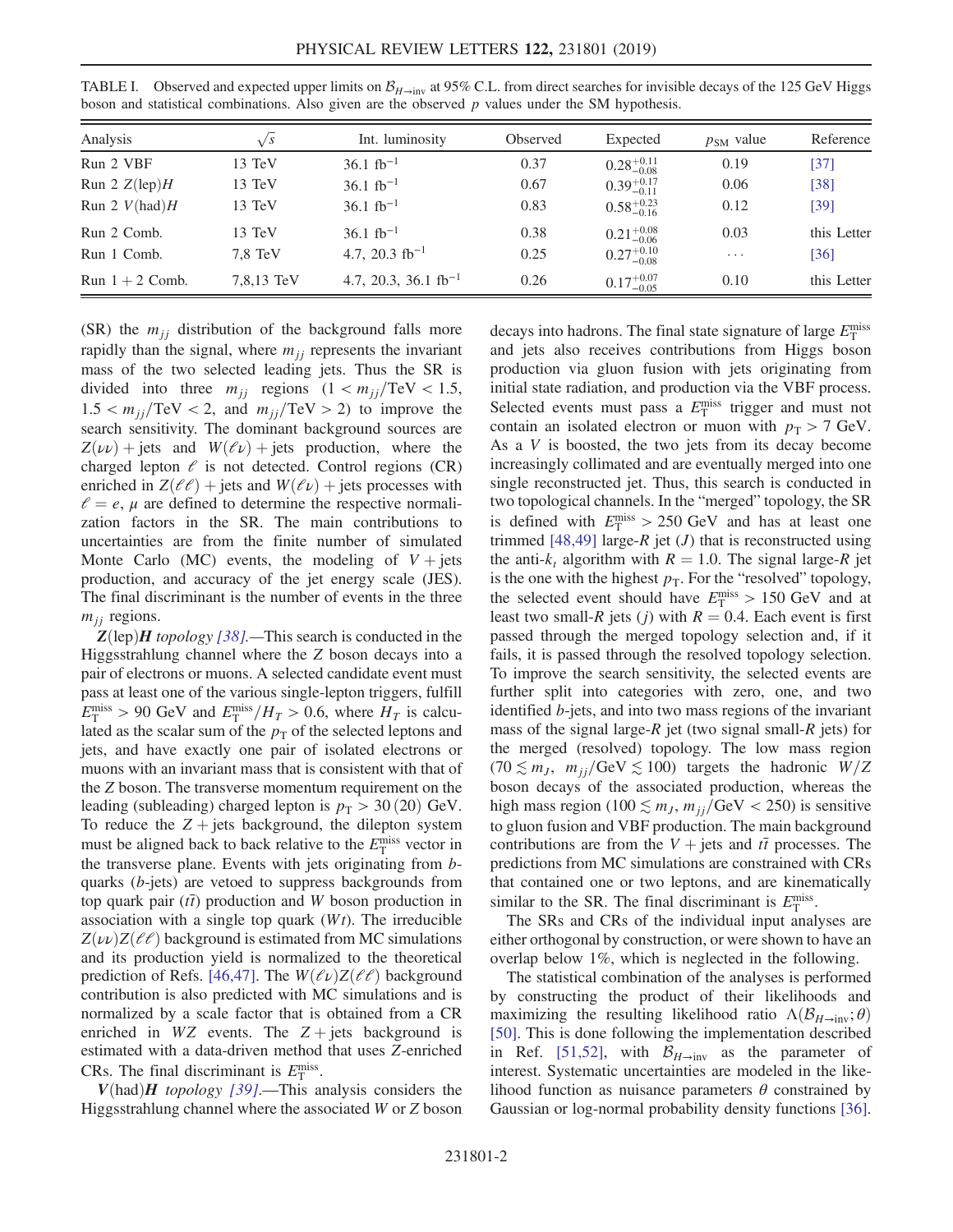Expected results are obtained using the Asimov dataset technique [\[50\]](#page-5-9).

In the combination of Run 2 results, most experimental systematic uncertainties as well as the uncertainty on the integrated luminosity and the modeling of additional  $pp$ collisions in the same and neighboring bunch crossings (pileup) are correlated across all search channels. Some experimental uncertainties related to flavor tagging and the JES are represented through different parametrizations in the input analyses and are therefore treated as uncorrelated. The impact of this assumption on the combined result is estimated using alternative correlation models where the leading sources of systematic uncertainty in the respective parametrizations are treated as correlated, and found to have an absolute effect on the  $\mathcal{B}_{H\to\text{inv}}$  limit of the order of 0.01. The systematic uncertainties on the total  $H \rightarrow inv$ signal cross section due to the choice of parton distribution functions (PDF) are considered correlated among all channels. By contrast, uncertainties due to missing higher order corrections are estimated through variations of factorization and renormalization scales and treated as correlated between the  $Z(\text{lep})H$  and  $V(\text{had})H$  processes. This is not done for VBF, which represents a distinct topology. The impact of the corresponding uncertainties on the acceptance rather than the total cross section of  $V(had)H$  production is evaluated and found negligible. Few systematic uncertainties that are tightly constrained in a given analysis are left uncorrelated in order not to introduce any potential phase space specific biases.

The negative logarithmic profile likelihood ratios  $-2\Delta \ln(\Lambda)(\mathcal{B}_{H\to inv}; \theta)$  as a function of  $\mathcal{B}_{H\to inv}$  of the individual analyses and of the combined Run 2 result are shown in Fig. [1](#page-2-0), corresponding to a best-fit combined value of  $\mathcal{B}_{H\to\text{inv}} = 0.20 \pm 0.10$ . The dominant uncertainty sources are finite event yields in data and MC simulations, reconstruction of jets and leptons, and modeling of diboson and  $W/Z$  + jets production. In absence of a significant excess, an upper limit at 95% C.L. of  $\mathcal{B}_{H\to\text{inv}}$  <  $0.38(0.21_{-0.06}^{+0.08})$  is observed (expected) with the  $CL<sub>s</sub>$  formalism [\[53\]](#page-5-11) using the profile likelihood ratio as a test statistic. The excess in data corresponds to a  $p_{SM}$  value of 3% under the SM hypothesis of  $\mathcal{B}_{H\to\text{inv}} \simeq 10^{-3}$ , and is a direct consequence of the excesses that are present in each of the three input analyses, see Table [I](#page-1-0). Each of the individual analyses has been scrutinized and these excesses have been found nonsignificant and independent.

Subsequently, the above Run 2 result is combined with the Run 1 searches for  $H \rightarrow \text{inv}$  decays [\[36\]](#page-5-1). Because of the differences between the detector layouts and data-taking conditions, reconstruction algorithms and their calibrations, and treatment of systematic uncertainties, the correlations between the runs are not clearly identifiable. Hence, no correlations between Run 1 and 2 are assumed for most instrumental uncertainties. The uncertainties related to the modeling of the calorimeter response dependence on jet

<span id="page-2-0"></span>

FIG. 1. The observed negative logarithmic profile likelihood ratios  $-2\Delta \ln(\Lambda)$  as a function of  $\mathcal{B}_{H\to\text{inv}}$  of the  $V(\text{had})H$ ,  $Z(\text{lep})H$ , and VBF topologies using Run 2 data only and their statistical combination (left). The  $-2\Delta \ln(\Lambda)$  functions for the Run 2 combination together with the Run 1 combination and the total Run  $1 + 2$  combination (right).

flavor and pileup are taken as either correlated or uncorrelated between the runs, and the choice which results in a weaker expected exclusion limit on  $\mathcal{B}_{H\to\text{inv}}$  is adopted. The uncertainty on the JES of b-quark jets was estimated using MC simulations [\[54,55\]](#page-5-12) and is therefore considered correlated. For the signal modeling, the parton shower uncertainty in the  $V(had)H$  channel, the uncertainty from missing higher order corrections in the  $Z(\text{lep})H$  analysis, and the uncertainty on the jet multiplicity in the VBF channel [\[56\]](#page-5-13) are each taken as correlated between the runs since the estimated uncertainties stem from the same source. For the same reason, the uncertainty from missing higher order corrections on the  $E_{\rm T}^{\rm miss}$  observable in the dominant background from diboson production in the  $Z(\text{lep})H$  search is treated as correlated. All other background modeling uncertainties are considered uncorrelated. The impact of these correlation assumptions on the combined  $\mathcal{B}_{H\to\text{inv}}$  limit is found to be at most 0.005. In addition, the impact on  $\mathcal{B}_{H\to\text{inv}}$  in scenarios ranging from full anticorrelation to full correlation is studied using the best linear unbiased estimator (BLUE) [\[57\]](#page-5-14) for the components of the JES uncertainty, the  $V +$  jets background, and diboson production that are nominally not correlated due to different parametrizations in Run 1 and 2. The resulting absolute effect on the  $\mathcal{B}_{H\to\text{inv}}$  limit is at most 0.01.

The observed  $-2\Delta \ln(\Lambda)(\mathcal{B}_{H\to\text{inv}};\theta)$  ratio of the combined Run  $1 + 2$  $1 + 2$  result is represented in Fig. 1, alongside the individual Run 1 and Run 2 combinations. A best-fit value of  $\mathcal{B}_{H\to\text{inv}} = 0.13 \pm 0.08$  is obtained, corresponding to an observed (expected) upper limit of  $\mathcal{B}_{H\to\text{inv}}$  <  $0.26(0.17_{-0.05}^{+0.07})$  at 95% C.L. The  $p_{SM}$  value under the SM hypothesis is 10%, and the compatibility between the Run 1 and Run 2 results is 1.5 standard deviations. The final result, together with the results in the individual Run 2 analyses as well as the Run 2-only and the Run 1-only combinations, are summarized in Table [I,](#page-1-0) and the upper limits on  $\mathcal{B}_{H\to\text{inv}}$  are graphically represented in Fig. [2](#page-3-0).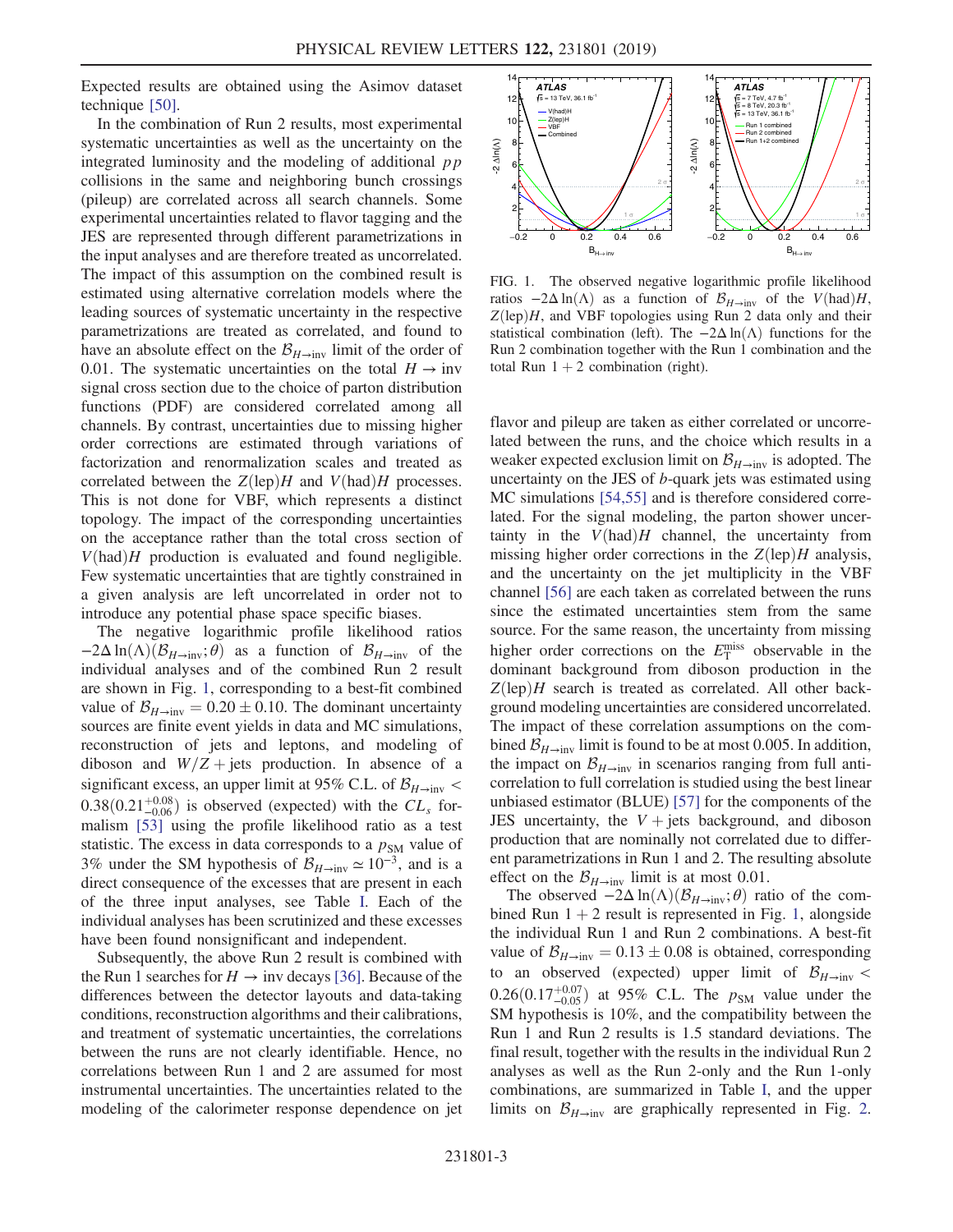<span id="page-3-0"></span>

FIG. 2. The observed and expected upper limits on  $\mathcal{B}_{H\to\text{inv}}$  at 95% C.L. from direct searches for invisible decays of the 125 GeV Higgs boson and their statistical combinations in Run 1 and 2.

The results are consistent with a similar statistical combination in Ref. [\[40\].](#page-5-5)

The constraint from the combined observed Run  $1 + 2$ exclusion limit of  $\mathcal{B}_{H\to\text{inv}} < 0.24$  at 90% C.L. is compared to the results from representative direct DM detection experiments [\[58](#page-5-15)–62] in Fig. [3.](#page-3-1) This comparison is performed in the context of Higgs portal models [\[63\].](#page-5-16) The translation of the  $H \rightarrow inv$  result into a weak interacting massive particle–nucleon scattering cross section  $\sigma_{\text{WIMP-}N}$ relies on an effective field theory approach [\[33\]](#page-4-8) under the assumption that invisible Higgs decays to a pair of WIMPs are kinematically possible and that the WIMP is a scalar or a fermion [\[23,64,65\],](#page-4-10) using the nuclear form factor  $f_N = 0.308 \pm 0.018$  [\[66\]](#page-5-17). The excluded  $\sigma_{\text{WIMP-}N}$  values range down to  $2 \times 10^{-45}$  cm<sup>2</sup> in the scalar WIMP scenario. In the fermion WIMP case, the effective coupling is

<span id="page-3-1"></span>

FIG. 3. Comparison of the upper limits at 90% C.L. from direct detection experiments [\[58](#page-5-15)–62] on the spin-independent WIMPnucleon scattering cross section to the observed exclusion limits from this analysis, assuming Higgs portal scenarios where the 125 GeV Higgs boson decays to a pair of DM particles [\[33,63\].](#page-4-8) The regions above the limit contours are excluded in the range shown in the plot.

reduced by  $m_H^2$  [\[33\]](#page-4-8), excluding  $\sigma_{\text{WIMP-}N}$  values down to 10<sup>−</sup><sup>46</sup> cm<sup>2</sup>. While the ATLAS exclusion limits extend to  $m_{\text{WIMP}} < 1$  GeV, that region is subject to uncertainties in modelling of the nuclear recoil and is therefore not included in Fig. [3](#page-3-1).

In summary, direct searches for invisible Higgs boson decays using 36.1 fb<sup>-1</sup> of *pp* collision data at  $\sqrt{s}$ 13 TeV recorded in 2015 and 2016 in the VBF,  $Z(\text{lep})H$ , and  $V(had)H$  topologies are statistically combined assuming SM-like Higgs boson production. An upper limit on the invisible Higgs branching ratio of  $\mathcal{B}_{H\to\text{inv}}$  <  $0.38(0.21_{-0.06}^{+0.08})$  is observed (expected) at 95% C.L. A statistical combination of this result with the combination of direct  $H \rightarrow inv$  searches using up to 4.7 fb<sup>-1</sup> of pp collision data at  $\sqrt{s} = 7$  TeV and up to 20.3 fb<sup>-1</sup> at 8 TeV collected in Run 1 of the LHC yields an observed (expected) upper limit of  $\mathcal{B}_{H\to\text{inv}} < 0.26(0.17^{+0.07}_{-0.05})$  at 95% C.L. The combined Run  $1 + 2$  result is translated into upper limits on the WIMP-nucleon scattering cross section for Higgs portal models. The derived limits range down to  $2 \times 10^{-45}$  cm<sup>2</sup> in the scalar and  $10^{-46}$  cm<sup>2</sup> in the fermion WIMP scenarios, highlighting the complementarity of DM searches at the LHC and direct detection experiments.

We thank CERN for the very successful operation of the LHC, as well as the support staff from our institutions without whom ATLAS could not be operated efficiently. We acknowledge the support of ANPCyT, Argentina; YerPhI, Armenia; ARC, Australia; BMWFW and FWF, Austria; ANAS, Azerbaijan; SSTC, Belarus; CNPq and FAPESP, Brazil; NSERC, NRC and CFI, Canada; CERN; CONICYT, Chile; CAS, MOST and NSFC, China; COLCIENCIAS, Colombia; MSMT CR, MPO CR and VSC CR, Czech Republic; DNRF and DNSRC, Denmark; IN2P3-CNRS, CEA-DRF/IRFU, France; SRNSFG, Georgia; BMBF, HGF, and MPG, Germany; GSRT, Greece; RGC, Hong Kong SAR, China; ISF and Benoziyo Center, Israel; INFN, Italy; MEXT and JSPS, Japan; CNRST, Morocco; NWO, Netherlands; RCN, Norway; MNiSW and NCN, Poland; FCT, Portugal; MNE/IFA, Romania; MES of Russia and NRC KI, Russian Federation; JINR; MESTD, Serbia; MSSR, Slovakia; ARRS and MIZŠ, Slovenia; DST/NRF, South Africa; MINECO, Spain; SRC and Wallenberg Foundation, Sweden; SERI, SNSF and Cantons of Bern and Geneva, Switzerland; MOST, Taiwan; TAEK, Turkey; STFC, United Kingdom; DOE and NSF, United States of America. In addition, individual groups and members have received support from BCKDF, CANARIE, CRC and Compute Canada, Canada; COST, ERC, ERDF, Horizon 2020, and Marie Skłodowska-Curie Actions, European Union; Investissements d' Avenir Labex and Idex, ANR, France; DFG and AvH Foundation, Germany; Herakleitos, Thales and Aristeia programmes co-financed by EU-ESF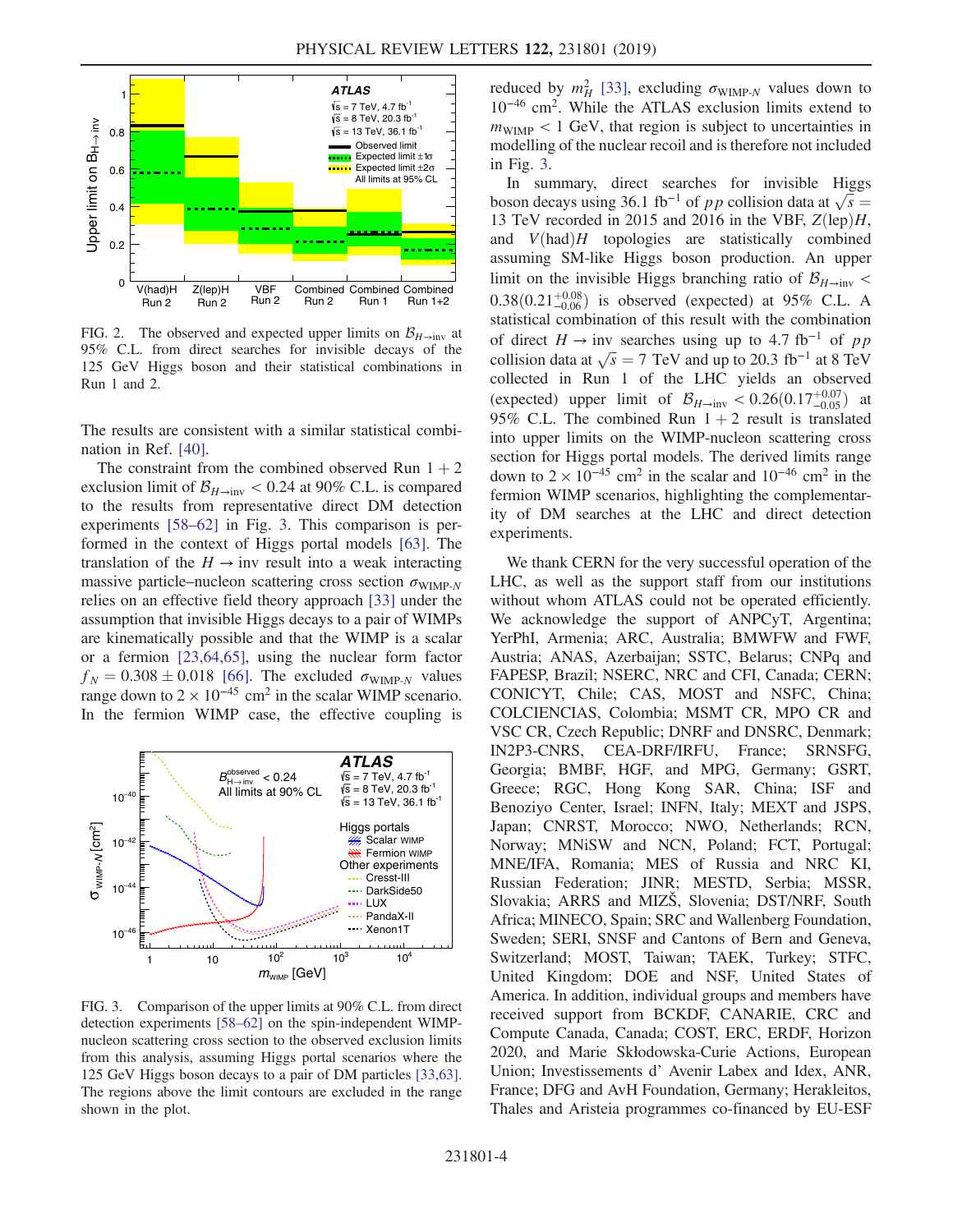and the Greek NSRF, Greece; BSF-NSF and GIF, Israel; CERCA Programme Generalitat de Catalunya, Spain; The Royal Society and Leverhulme Trust, United Kingdom. The crucial computing support from all WLCG partners is acknowledged gratefully, in particular from CERN, the ATLAS Tier-1 facilities at TRIUMF (Canada), NDGF (Denmark, Norway, Sweden), CC-IN2P3 (France), KIT/GridKA (Germany), INFN-CNAF (Italy), NL-T1 (Netherlands), PIC (Spain), ASGC (Taiwan), RAL (UK) and BNL (USA), the Tier-2 facilities worldwide and large non-WLCG resource providers. Major contributors of computing resources are listed in Ref. [\[67\].](#page-5-18)

- <span id="page-4-0"></span>[1] Planck Collaboration, Planck 2018 results. I. Overview and the cosmological legacy of Planck, [arXiv:1807.06205](http://arXiv.org/abs/1807.06205).
- [2] WMAP Collaboration, Nine-year Wilkinson microwave anisotropy probe (WMAP) observations: Cosmological parameter results, [Astrophys. J. Suppl. Ser.](https://doi.org/10.1088/0067-0049/208/2/19) 208, 19 (2013).
- [3] G. Bertone, D. Hooper, and J. Silk, Particle dark matter: Evidence, candidates and constraints, [Phys. Rep.](https://doi.org/10.1016/j.physrep.2004.08.031) 405, 279 [\(2005\).](https://doi.org/10.1016/j.physrep.2004.08.031)
- <span id="page-4-1"></span>[4] V. Trimble, Existence and nature of dark matter in the universe, [Annu. Rev. Astron. Astrophys.](https://doi.org/10.1146/annurev.aa.25.090187.002233) 25, 425 (1987).
- [5] H. Goldberg, Constraint on the Photino Mass from Cosmology, [Phys. Rev. Lett.](https://doi.org/10.1103/PhysRevLett.50.1419) 50 (1983) 1419; Erratum, [Phys.](https://doi.org/10.1103/PhysRevLett.103.099905) Rev. Lett. 103[, 099905\(E\) \(2009\).](https://doi.org/10.1103/PhysRevLett.103.099905)
- [6] J. R. Ellis, J. S. Hagelin, D. V. Nanopoulos, K. A. Olive, and M. Srednicki, Supersymmetric relics from the big bang, Nucl. Phys. B238[, 453 \(1984\).](https://doi.org/10.1016/0550-3213(84)90461-9)
- <span id="page-4-2"></span>[7] G. Jungman, M. Kamionkowski, and K. Griest, Super-symmetric dark matter, Phys. Rep. 267[, 195 \(1996\).](https://doi.org/10.1016/0370-1573(95)00058-5)
- [8] G. Steigman and M. S. Turner, Cosmological constraints on the properties of weakly interacting massive particles, [Nucl.](https://doi.org/10.1016/0550-3213(85)90537-1) Phys. B253[, 375 \(1985\).](https://doi.org/10.1016/0550-3213(85)90537-1)
- [9] R. J. Scherrer and M. S. Turner, On the relic, cosmic abundance of stable, weakly interacting massive particles, [Phys. Rev. D](https://doi.org/10.1103/PhysRevD.33.1585) 33 [\(1986\) 1585;](https://doi.org/10.1103/PhysRevD.33.1585) Erratum, Phys. Rev. D 34[, 3263\(E\) \(1986\)](https://doi.org/10.1103/PhysRevD.34.3263).
- <span id="page-4-3"></span>[10] D. Abercrombie et al., Dark matter benchmark models for early LHC Run-2 searches: Report of the ATLAS/CMS dark matter forum, [arXiv:1507.00966.](http://arXiv.org/abs/1507.00966)
- [11] J. L. Feng, Dark matter candidates from particle physics and methods of detection, [Annu. Rev. Astron. Astrophys.](https://doi.org/10.1146/annurev-astro-082708-101659) 48, [495 \(2010\)](https://doi.org/10.1146/annurev-astro-082708-101659).
- <span id="page-4-4"></span>[12] A. Boveia and C. Doglioni, Dark matter searches at colliders, [Annu. Rev. Nucl. Part. Sci.](https://doi.org/10.1146/annurev-nucl-101917-021008) 68, 429 (2018).
- [13] ATLAS Collaboration, Observation of a new particle in the search for the standard model Higgs boson with the ATLAS detector at the LHC, [Phys. Lett. B](https://doi.org/10.1016/j.physletb.2012.08.020) 716, 1 (2012).
- [14] CMS Collaboration, Observation of a new boson at a mass of 125 GeV with the CMS experiment at the LHC, [Phys.](https://doi.org/10.1016/j.physletb.2012.08.021) Lett. B 716[, 30 \(2012\)](https://doi.org/10.1016/j.physletb.2012.08.021).
- <span id="page-4-5"></span>[15] I. Antoniadis, M. Tuckmantel, and F. Zwirner, Phenomenology of a leptonic goldstino and invisible Higgs boson decays, Nucl. Phys. 707[, 215 \(2005\)](https://doi.org/10.1016/j.nuclphysb.2004.11.061).
- [16] N. Arkani-Hamed, S. Dimopoulos, G. R. Dvali, and J. March-Russell, Neutrino masses from large extra dimensions, Phys. Rev. D 65[, 024032 \(2001\).](https://doi.org/10.1103/PhysRevD.65.024032)
- [17] A. Datta, K. Huitu, J. Laamanen, and B. Mukhopadhyaya, Linear collider signals of an invisible Higgs boson in theories of large extra dimensions, [Phys. Rev. D](https://doi.org/10.1103/PhysRevD.70.075003) 70, [075003 \(2004\).](https://doi.org/10.1103/PhysRevD.70.075003)
- [18] S. Kanemura, S. Matsumoto, T. Nabeshima, and N. Okada, Can WIMP dark matter overcome the nightmare scenario?, Phys. Rev. D 82[, 055026 \(2010\)](https://doi.org/10.1103/PhysRevD.82.055026).
- [19] A. Djouadi, O. Lebedev, Y. Mambrini, and J. Quevillon, Implications of LHC searches for Higgs-portal dark matter, [Phys. Lett. B](https://doi.org/10.1016/j.physletb.2012.01.062) 709, 65 (2012).
- [20] A. Djouadi, A. Falkowski, Y. Mambrini, and J. Quevillon, Direct detection of Higgs-portal dark matter at the LHC, [Eur. Phys. J. C](https://doi.org/10.1140/epjc/s10052-013-2455-1) 73, 2455 (2013).
- [21] R. E. Shrock and M. Suzuki, Invisible decays of Higgs bosons, Phys. Lett. 110B[, 250 \(1982\).](https://doi.org/10.1016/0370-2693(82)91247-3)
- [22] D. Choudhury and D. P. Roy, Signatures of an invisibly decaying Higgs particle at LHC,[Phys. Lett. B](https://doi.org/10.1016/0370-2693(94)91167-3)322, 368 (1994).
- <span id="page-4-10"></span>[23] O. J. P. Eboli and D. Zeppenfeld, Observing an invisible Higgs boson, [Phys. Lett. B](https://doi.org/10.1016/S0370-2693(00)01213-2) 495, 147 (2000).
- [24] H. Davoudiasl, T. Han, and H. E. Logan, Discovering an invisibly decaying Higgs at hadron colliders, [Phys. Rev. D](https://doi.org/10.1103/PhysRevD.71.115007) 71[, 115007 \(2005\).](https://doi.org/10.1103/PhysRevD.71.115007)
- [25] R. M. Godbole, M. Guchait, K. Mazumdar, S. Moretti, and D. P. Roy, Search for 'invisible' Higgs signals at LHC via associated production with gauge bosons, [Phys. Lett. B](https://doi.org/10.1016/j.physletb.2003.06.066) 571, [184 \(2003\)](https://doi.org/10.1016/j.physletb.2003.06.066).
- [26] D. Ghosh, R. Godbole, M. Guchait, K. Mohan, and D. Sengupta, Looking for an invisible Higgs signal at the LHC, [Phys. Lett. B](https://doi.org/10.1016/j.physletb.2013.07.042) 725, 344 (2013).
- [27] G. Belanger, B. Dumont, U. Ellwanger, J. F. Gunion, and S. Kraml, Status of invisible Higgs decays, [Phys. Lett. B](https://doi.org/10.1016/j.physletb.2013.05.024) 723, [340 \(2013\)](https://doi.org/10.1016/j.physletb.2013.05.024).
- [28] D. Curtin et al., Exotic decays of the 125 GeV Higgs boson, Phys. Rev. D 90[, 075004 \(2014\)](https://doi.org/10.1103/PhysRevD.90.075004).
- <span id="page-4-6"></span>[29] ATLAS uses a right-handed coordinate system with its origin at the nominal interaction point (IP) in the center of the detector and the z axis along the beam pipe. The  $x$  axis points to the center of the LHC ring, and the y axis points upward. Cylindrical coordinates  $(r, \phi)$  are used in the transverse plane,  $\phi$  being the azimuthal angle around the z axis. The pseudorapidity is defined in terms of the polar angle  $\theta$  as  $\eta = -\ln \tan(\theta/2)$ . The distance between two objects in  $\eta$ - $\phi$  space is  $\Delta R = \sqrt{(\Delta \eta)^2 + (\Delta \phi)^2}$ . Transverse momentum is defined by  $p_T = p \sin \theta$ .
- <span id="page-4-7"></span>[30] ATLAS Collaboration, The ATLAS experiment at the CERN Large Hadron Collider, J. Instrum. 3[, S08003 \(2008\).](https://doi.org/10.1088/1748-0221/3/08/S08003)
- [31] ATLAS Collaboration, ATLAS insertable B-layer technical design report, CERN Report No. ATLAS-TDR-19, 2010, <http://cds.cern.ch/record/1291633>; Addendum, CERN Report No. ATLAS-TDR-19-ADD-1, 2012, [http://cds.cern.ch/](http://cds.cern.ch/record/1451888) [record/1451888.](http://cds.cern.ch/record/1451888)
- [32] B. Abbott et al., Production and integration of the ATLAS insertable B-layer, J. Instrum. 13[, T05008 \(2018\).](https://doi.org/10.1088/1748-0221/13/05/T05008)
- <span id="page-4-8"></span>[33] ATLAS Collaboration, Search for invisible decays of a Higgs boson using vector-boson fusion in  $p p$  collisions at  $\sqrt{s}$  = 8 TeV with the ATLAS detector, [J. High Energy](https://doi.org/10.1007/JHEP01(2016)172) [Phys. 01 \(2016\) 172.](https://doi.org/10.1007/JHEP01(2016)172)
- <span id="page-4-9"></span>[34] ATLAS Collaboration, Search for Invisible Decays of a Higgs Boson Produced in Association with a Z Boson in ATLAS, Phys. Rev. Lett. 112[, 201802 \(2014\).](https://doi.org/10.1103/PhysRevLett.112.201802)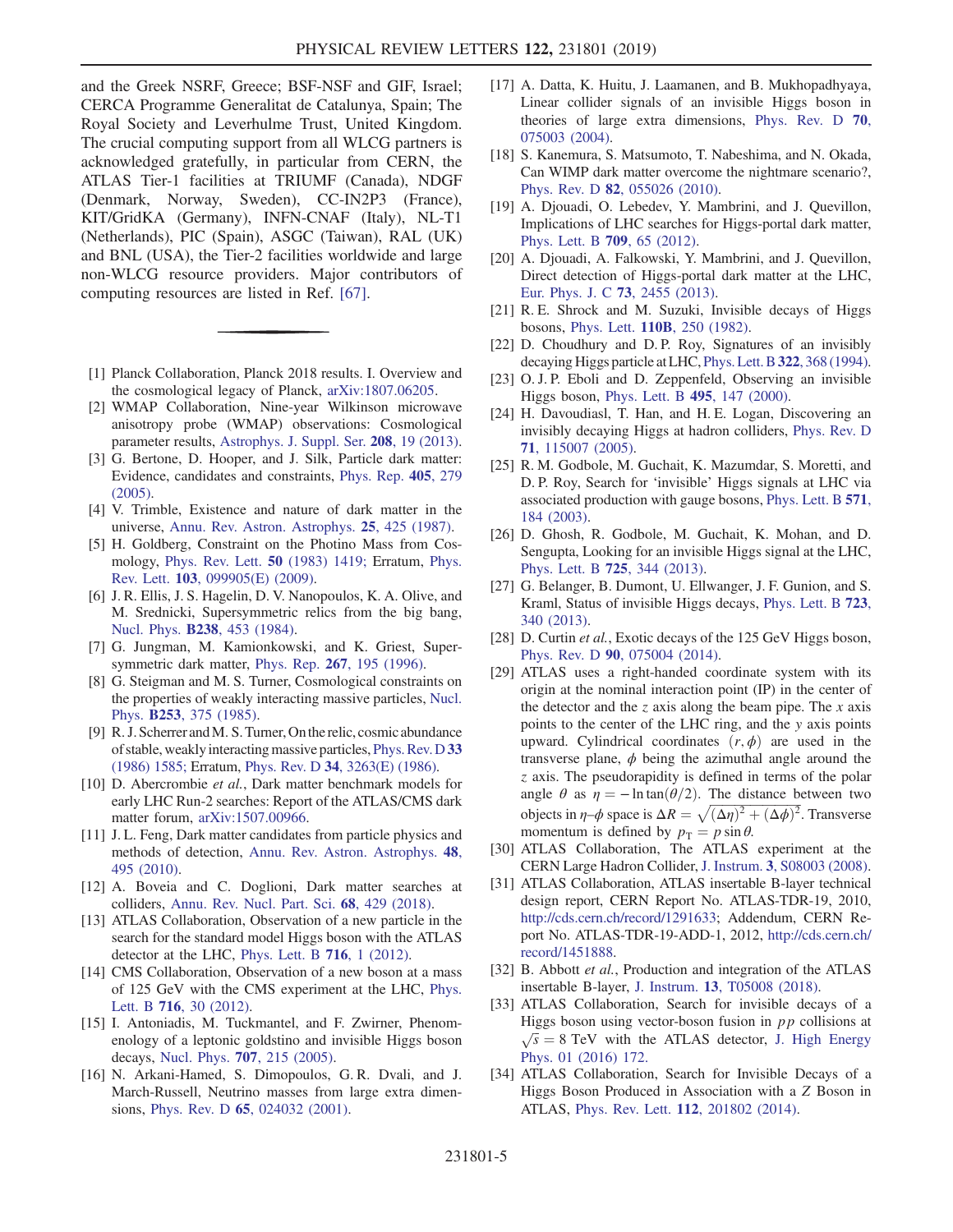- <span id="page-5-0"></span>[35] ATLAS Collaboration, Search for invisible decays of the Higgs boson produced in association with a hadronically decaying vector boson in pp collisions at  $\sqrt{s} = 8$  TeV with the ATLAS detector, [Eur. Phys. J. C](https://doi.org/10.1140/epjc/s10052-015-3551-1) 75, 337 (2015).
- <span id="page-5-1"></span>[36] ATLAS Collaboration, Constraints on new phenomena via Higgs boson couplings and invisible decays with the ATLAS detector, [J. High Energy Phys. 11 \(2015\) 206.](https://doi.org/10.1007/JHEP11(2015)206)
- <span id="page-5-2"></span>[37] ATLAS Collaboration, Search for invisible Higgs boson decays in vector boson fusion at  $\sqrt{s} = 13 \text{ TeV}$  with the ATLAS detector, [arXiv:1809.06682](http://arXiv.org/abs/1809.06682).
- <span id="page-5-3"></span>[38] ATLAS Collaboration, Search for an invisibly decaying Higgs boson or dark matter candidates produced in association with a Z boson in pp collisions at  $\sqrt{s} = 13$  TeV with the ATLAS detector, [Phys. Lett. B](https://doi.org/10.1016/j.physletb.2017.11.049) 776, 318 (2018).
- <span id="page-5-4"></span>[39] ATLAS Collaboration, Search for dark matter in events with a hadronically decaying vector boson and missing transverse momentum in pp collisions at  $\sqrt{s} = 13$  TeV with the ATLAS detector, [J. High Energy Phys. 10 \(2018\) 180.](https://doi.org/10.1007/JHEP10(2018)180)
- <span id="page-5-5"></span>[40] CMS Collaboration, Search for invisible decays of a Higgs boson produced through vector boson fusion in protonproton collisions at  $\sqrt{s} = 13$  TeV, Phys. Lett. B, [https://doi](https://doi.org/10.1016/j.physletb.2019.04.025) [.org/10.1016/j.physletb.2019.04.025](https://doi.org/10.1016/j.physletb.2019.04.025).
- [41] CMS Collaboration, Search for new physics in events with a leptonically decaying Z boson and a large transverse momentum imbalance in proton-proton collisions at  $\sqrt{s}$  = 13 TeV, [Eur. Phys. J. C](https://doi.org/10.1140/epjc/s10052-018-5740-1) 78, 291 (2018).<br>CMS Collaboration. Search for new physics in
- [42] CMS Collaboration, Search for new physics in final states with an energetic jet or a hadronically decaying W or Z boson and transverse momentum imbalance at  $\sqrt{s}$  = 13 TeV, [Phys.](https://doi.org/10.1103/PhysRevD.97.092005) Rev. D 97[, 092005 \(2018\)](https://doi.org/10.1103/PhysRevD.97.092005).
- [43] CMS Collaboration, Searches for invisible decays of the Higgs boson in pp collisions at  $\sqrt{s} = 7$ , 8, and 13 TeV, [J. High Energy Phys. 02 \(](https://doi.org/10.1007/JHEP02(2017)135)2017) 135.
- [44] CMS Collaboration, Search for invisible decays of Higgs bosons in the vector boson fusion and associated ZH production modes, [Eur. Phys. J. C](https://doi.org/10.1140/epjc/s10052-014-2980-6) 74, 2980 (2014).
- <span id="page-5-6"></span>[45] M. Cacciari, G. P. Salam, and G. Soyez, The anti- $k_t$  jet clustering algorithm, [J. High Energy Phys. 04 \(2008\) 063.](https://doi.org/10.1088/1126-6708/2008/04/063)
- <span id="page-5-7"></span>[46] M. Grazzini, S. Kallweit, and D. Rathlev, ZZ production at the LHC: Fiducial cross sections and distributions in NNLO QCD, [Phys. Lett. B](https://doi.org/10.1016/j.physletb.2015.09.055) 750, 407 (2015).
- [47] F. Caola, K. Melnikov, R. Rontsch, and L. Tancredi, QCD corrections to ZZ production in gluon fusion at the LHC, Phys. Rev. D 92[, 094028 \(2015\)](https://doi.org/10.1103/PhysRevD.92.094028).
- <span id="page-5-8"></span>[48] D. Krohn, J. Thaler, and L.-T. Wang, Jet trimming, [J. High](https://doi.org/10.1007/JHEP02(2010)084) [Energy Phys. 02 \(2010\) 084.](https://doi.org/10.1007/JHEP02(2010)084)
- [49] ATLAS Collaboration, Jet mass reconstruction with the AT-LAS Detector in early Run 2 data, CERN Report No. ATLAS-CONF-2016-035, 2016, <https://cds.cern.ch/record/2200211>.
- <span id="page-5-9"></span>[50] G. Cowan, K. Cranmer, E. Gross, and O. Vitells, Asymptotic formulae for likelihood-based tests of new physics, [Eur. Phys. J. C](https://doi.org/10.1140/epjc/s10052-011-1554-0) 71, 1554 (2011); Erratum, [Eur. Phys. J. C](https://doi.org/10.1140/epjc/s10052-013-2501-z) 73, [2501\(E\) \(2013\)](https://doi.org/10.1140/epjc/s10052-013-2501-z).
- <span id="page-5-10"></span>[51] W. Verkerke and D. P. Kirkby, The RooFit toolkit for data modeling, eConf C0303241, MOLT007 (2003).
- [52] L. Moneta et al., The RooStats project, Proc. Sci., ACAT2010 (2010) 057.
- <span id="page-5-11"></span>[53] A. L. Read, Presentation of search results: The  $CL<sub>s</sub>$  technique, J. Phys. G 28[, 2693 \(2002\).](https://doi.org/10.1088/0954-3899/28/10/313)
- <span id="page-5-12"></span>[54] ATLAS Collaboration, Jet energy measurement and its systematic uncertainty in proton-proton collisions at  $\sqrt{s}$  = <sup>7</sup> TeV with the ATLAS detector, [Eur. Phys. J. C](https://doi.org/10.1140/epjc/s10052-014-3190-y) 75, 17 [\(2015\).](https://doi.org/10.1140/epjc/s10052-014-3190-y)
- [55] ATLAS Collaboration, Jet energy scale measurements and their systematic uncertainties in proton-proton collisions at  $\sqrt{s}$  = 13 TeV with the ATLAS detector, [Phys. Rev. D](https://doi.org/10.1103/PhysRevD.96.072002) 96, 072002 (2017) [072002 \(2017\).](https://doi.org/10.1103/PhysRevD.96.072002)
- <span id="page-5-13"></span>[56] I. W. Stewart and F. J. Tackmann, Theory uncertainties for Higgs and other searches using jet bins, [Phys. Rev. D](https://doi.org/10.1103/PhysRevD.85.034011) 85, [034011 \(2012\).](https://doi.org/10.1103/PhysRevD.85.034011)
- <span id="page-5-14"></span>[57] L. Lyons, D. Gibaut, and P. Clifford, How to combine correlated estimates of a single physical quantity, [Nucl.](https://doi.org/10.1016/0168-9002(88)90018-6) [Instrum. Methods Phys. Res., Sect. A](https://doi.org/10.1016/0168-9002(88)90018-6) 270, 110 (1988).
- <span id="page-5-15"></span>[58] F. Petricca et al., First results on low-mass dark matter from the CRESST-III experiment, in 15th International Conference on Topics in Astroparticle and Underground Physics (TAUP 2017) Sudbury, Ontario, Canada, [arXiv:](http://arXiv.org/abs/1711.07692) [1711.07692.](http://arXiv.org/abs/1711.07692)
- [59] D. S. Akerib et al., Results from a Search for Dark Matter in the Complete LUX Exposure, [Phys. Rev. Lett.](https://doi.org/10.1103/PhysRevLett.118.021303) 118, 021303 [\(2017\).](https://doi.org/10.1103/PhysRevLett.118.021303)
- [60] X. Cui et al., Dark Matter Results From 54-Ton-Day Exposure of PandaX-II Experiment, [Phys. Rev. Lett.](https://doi.org/10.1103/PhysRevLett.119.181302) 119, [181302 \(2017\).](https://doi.org/10.1103/PhysRevLett.119.181302)
- [61] E. Aprile et al., Dark Matter Search Results from a One Ton-Year Exposure of XENON1T, [Phys. Rev. Lett.](https://doi.org/10.1103/PhysRevLett.121.111302) 121, [111302 \(2018\).](https://doi.org/10.1103/PhysRevLett.121.111302)
- [62] P. Agnes et al., Low-Mass Dark Matter Search with the DarkSide-50 Experiment, [Phys. Rev. Lett.](https://doi.org/10.1103/PhysRevLett.121.081307) 121, 081307 [\(2018\).](https://doi.org/10.1103/PhysRevLett.121.081307)
- <span id="page-5-16"></span>[63] B. Patt and F. Wilczek, Higgs-field portal into hidden sectors, [arXiv:hep-ph/0605188](http://arXiv.org/abs/hep-ph/0605188).
- [64] P. J. Fox, R. Harnik, J. Kopp, and Y. Tsai, Missing energy signatures of dark matter at the LHC, [Phys. Rev. D](https://doi.org/10.1103/PhysRevD.85.056011) 85, [056011 \(2012\).](https://doi.org/10.1103/PhysRevD.85.056011)
- [65] A. De Simone, G. F. Giudice, and A. Strumia, Benchmarks for dark matter searches at the LHC, [J. High Energy Phys.](https://doi.org/10.1007/JHEP06(2014)081) [06 \(2014\) 081.](https://doi.org/10.1007/JHEP06(2014)081)
- <span id="page-5-17"></span>[66] M. Hoferichter, P. Klos, J. Menéndez, and A. Schwenk, Improved Limits for Higgs-Portal Dark Matter from LHC Searches, Phys. Rev. Lett. 119[, 181803 \(2017\).](https://doi.org/10.1103/PhysRevLett.119.181803)
- <span id="page-5-18"></span>[67] ATLAS Collaboration, ATLAS computing acknowledgements, CERN Report No. ATL-GEN-PUB-2016-002, [https://cds.cern.ch/record/2202407.](https://cds.cern.ch/record/2202407)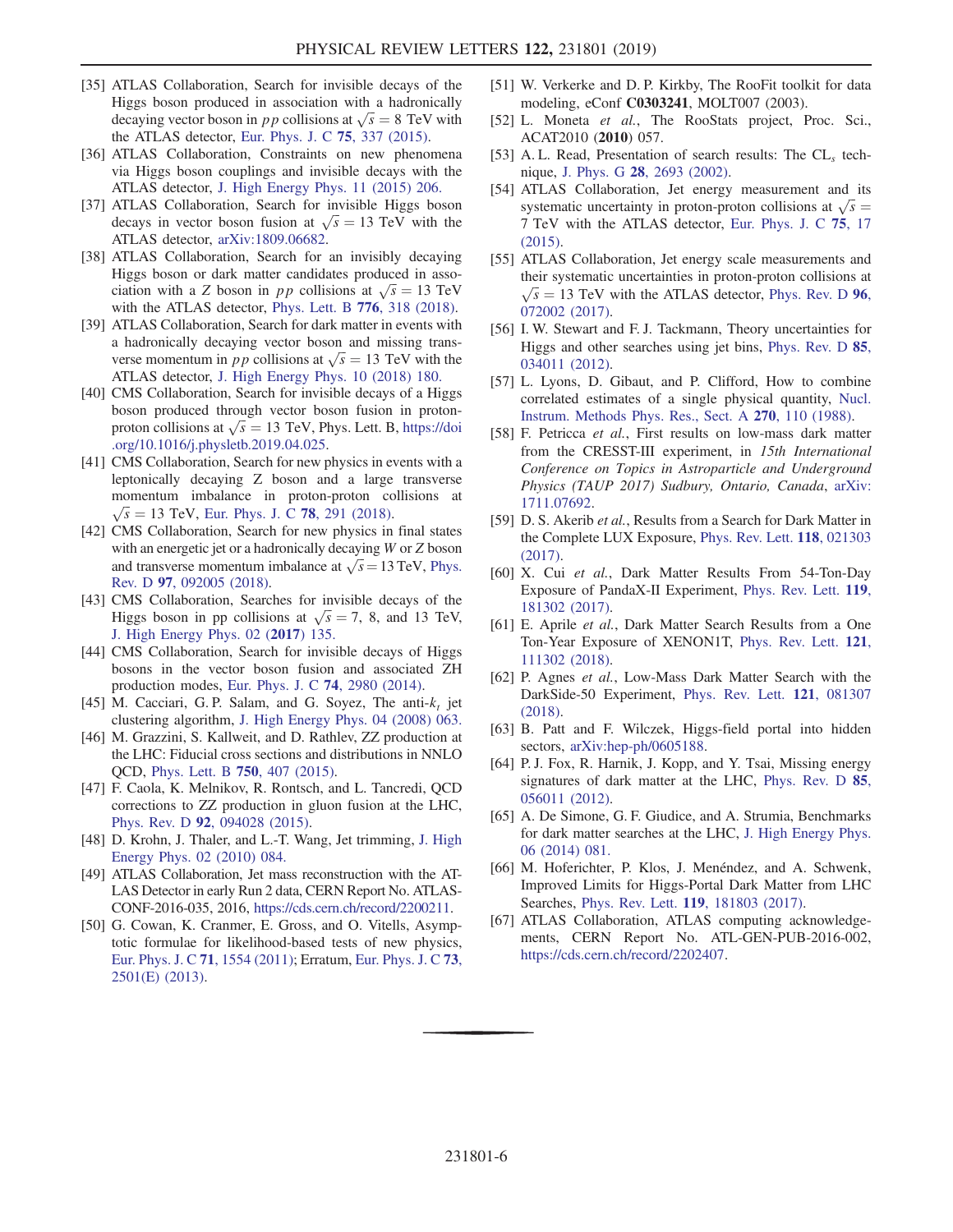<span id="page-6-7"></span><span id="page-6-6"></span><span id="page-6-5"></span><span id="page-6-4"></span><span id="page-6-3"></span><span id="page-6-2"></span><span id="page-6-1"></span><span id="page-6-0"></span>M. Aaboud,<sup>35d</sup> G. Aad,<sup>101</sup> B. Abbott,<sup>128</sup> D. C. Abbott,<sup>102</sup> O. Abdinov,<sup>13[,a](#page-18-0)</sup> A. Abed Abud,<sup>70a,70b</sup> D. K. Abhayasinghe,<sup>93</sup> S. H. Abidi,<sup>167</sup> O. S. AbouZeid,<sup>40</sup> N. L. Abraham,<sup>156</sup> H. Abramowicz,<sup>161</sup> H. Abreu,<sup>160</sup> Y. Abulaiti,<sup>6</sup> B. S. Acharya,<sup>66a,66b[,b](#page-18-1)</sup> S. Adachi,<sup>163</sup> L. Adam,<sup>99</sup> C. Adam Bourdarios,<sup>132</sup> L. Adamczyk,<sup>83a</sup> L. Adamek,<sup>167</sup> J. Adelman,<sup>121</sup> M. Adersberger,<sup>114</sup> A. Adiguzel,<sup>12c[,c](#page-18-2)</sup> S. Adorni,<sup>54</sup> T. Adye,<sup>144</sup> A. A. Affolder,<sup>146</sup> Y. Afik,<sup>160</sup> C. Agapopoulou,<sup>132</sup> M. N. Agaras,<sup>38</sup> A. Aggarwal,<sup>119</sup> C. Agheorghiesei,<sup>27c</sup> J. A. Aguilar-Saavedra,<sup>140f,140[a,d](#page-18-3)</sup> F. Ahmadov,<sup>79</sup> G. Aielli,<sup>73a,73b</sup> S. Akatsuka,<sup>85</sup> T. P. A. Åkesson,  $96$  E. Akilli,  $54$  A. V. Akimov,  $110$  K. Al Khoury,  $132$  G. L. Alberghi,  $23b,23a$  J. Albert,  $176$ M. J. Alconada Verzini,<sup>88</sup> S. Alderweireldt,<sup>119</sup> M. Aleksa,<sup>36</sup> I. N. Aleksandrov,<sup>79</sup> C. Alexa,<sup>27b</sup> D. Alexandre,<sup>19</sup> T. Alexopoulos,<sup>10</sup> A. Alfonsi,<sup>120</sup> M. Alhroob,<sup>128</sup> B. Ali,<sup>142</sup> G. Alimonti,<sup>68a</sup> J. Alison,<sup>37</sup> S. P. Alkire,<sup>148</sup> C. Allaire,<sup>132</sup> B. M. M. Allbrooke,<sup>156</sup> B. W. Allen,<sup>131</sup> P. P. Allport,<sup>21</sup> A. Aloisio,<sup>69a,69b</sup> A. Alonso,<sup>40</sup> F. Alonso,<sup>88</sup> C. Alpigiani,<sup>148</sup> A. A. Alshehri,<sup>57</sup> M. I. Alstaty,<sup>101</sup> M. Alvarez Estevez,<sup>98</sup> B. Alvarez Gonzalez,<sup>36</sup> D. Álvarez Piqueras,<sup>174</sup> M. G. Alviggi,<sup>69a,69b</sup> Y. Amaral Coutinho,<sup>80b</sup> A. Ambler,<sup>103</sup> L. Ambroz,<sup>135</sup> C. Amelung,<sup>26</sup> D. Amidei,<sup>105</sup> S. P. Amor Dos Santos,<sup>140a,140c</sup> S. Amoroso,<sup>46</sup> C. S. Amrouche,<sup>54</sup> F. An,<sup>78</sup> C. Anastopoulos,<sup>149</sup> N. Andari,<sup>145</sup> T. Andeen,<sup>11</sup> C. F. Anders, <sup>61b</sup> J. K. Anders, <sup>20</sup> A. Andreazza, <sup>68a, 68b</sup> V. Andrei, <sup>61a</sup> C. R. Anelli, <sup>176</sup> S. Angelidakis, <sup>38</sup> I. Angelozzi, <sup>120</sup> A. Angerami,<sup>39</sup> A. V. Anisenkov,<sup>122b,122a</sup> A. Annovi,<sup>71a</sup> C. Antel,<sup>61a</sup> M. T. Anthony,<sup>149</sup> M. Antonelli,<sup>51</sup> D. J. A. Antrim,<sup>171</sup> F. Anulli,<sup>72a</sup> M. Aoki,<sup>81</sup> J. A. Aparisi Pozo,<sup>174</sup> L. Aperio Bella,<sup>36</sup> G. Arabidze,<sup>106</sup> J. P. Araque,<sup>140a</sup> V. Araujo Ferraz,<sup>80b</sup> R. Araujo Pereira, <sup>80b</sup> A. T. H. Arce,<sup>49</sup> F. A. Arduh, <sup>88</sup> J-F. Arguin, <sup>109</sup> S. Argyropoulos, <sup>77</sup> J.-H. Arling, <sup>46</sup> A. J. Armbruster, <sup>36</sup> L. J. Armitage,<sup>92</sup> A. Armstrong,<sup>171</sup> O. Arnaez,<sup>167</sup> H. Arnold,<sup>120</sup> A. Artamonov,<sup>111[,a](#page-18-0)</sup> G. Artoni,<sup>135</sup> S. Artz,<sup>99</sup> S. Asai,<sup>163</sup> N. Asbah,<sup>59</sup> E.M. Asimakopoulou,<sup>172</sup> L. Asquith,<sup>156</sup> K. Assamagan,<sup>29</sup> R. Astalos,<sup>28a</sup> R. J. Atkin,<sup>33a</sup> M. Atkinson,<sup>173</sup> N. B. Atlay, <sup>151</sup> H. Atmani, <sup>132</sup> K. Augsten, <sup>142</sup> G. Avolio, <sup>36</sup> R. Avramidou, <sup>60a</sup> M. K. Ayoub, <sup>15a</sup> A. M. Azoulay, <sup>168b</sup> G. Azuelos,<sup>109[,e](#page-18-4)</sup> A. E. Baas,<sup>61a</sup> M. J. Baca,<sup>21</sup> H. Bachacou,<sup>145</sup> K. Bachas,<sup>67a,67b</sup> M. Backes,<sup>135</sup> F. Backman,<sup>45a,45b</sup> P. Bagnaia,<sup>72a,72b</sup> M. Bahmani,<sup>84</sup> H. Bahrasemani,<sup>152</sup> A. J. Bailey,<sup>174</sup> V. R. Bailey,<sup>173</sup> J. T. Baines,<sup>144</sup> M. Bajic,<sup>40</sup> C. Bakalis,<sup>10</sup> O. K. Baker,<sup>183</sup> P. J. Bakker,<sup>120</sup> D. Bakshi Gupta, <sup>8</sup> S. Balaji,<sup>157</sup> E. M. Baldin,<sup>122b,122a</sup> P. Balek,<sup>180</sup> F. Balli,<sup>145</sup> W. K. Balunas,<sup>135</sup> J. Balz,<sup>99</sup> E. Banas,<sup>84</sup> A. Bandyopadhyay,<sup>24</sup> Sw. Banerjee,<sup>18[1,f](#page-18-5)</sup> A. A. E. Bannoura,<sup>182</sup> L. Barak,<sup>161</sup> W. M. Barbe,<sup>38</sup> E. L. Barberio,<sup>104</sup> D. Barberis,<sup>55b,55a</sup> M. Barbero,<sup>101</sup> T. Barillari,<sup>115</sup> M-S. Barisits,<sup>36</sup> J. Barkeloo,<sup>131</sup> T. Barklow,<sup>153</sup> R. Barnea,<sup>160</sup> S. L. Barnes,<sup>60c</sup> B. M. Barnett,<sup>144</sup> R. M. Barnett,<sup>18</sup> Z. Barnovska-Blenessy,<sup>60a</sup> A. Baroncelli,<sup>60a</sup> G. Barone,<sup>29</sup> A. J. Barr,<sup>135</sup> L. Barranco Navarro,<sup>174</sup> F. Barreiro,<sup>98</sup> J. Barreiro Guimarães da Costa,<sup>15a</sup> R. Bartoldus,<sup>153</sup> G. Bartolini,<sup>101</sup> A. E. Barton,<sup>89</sup> P. Bartos,<sup>28a</sup> A. Basalaev,<sup>46</sup> A. Bassalat,<sup>132</sup> R. L. Bates,<sup>57</sup> S. J. Batista,<sup>167</sup> S. Batlamous,<sup>35e</sup> J. R. Batley,<sup>32</sup> B. Batool,<sup>151</sup> M. Battaglia,<sup>146</sup> M. Bauce,<sup>72a,72b</sup> F. Bauer,<sup>145</sup> K. T. Bauer,<sup>171</sup> H. S. Bawa,<sup>31[,g](#page-18-6)</sup> J. B. Beacham,<sup>126</sup> T. Beau,<sup>136</sup> P. H. Beauchemin,<sup>170</sup> P. Bechtle,<sup>24</sup> H. C. Beck,<sup>53</sup> H. P. Beck,<sup>2[0,h](#page-18-7)</sup> K. Becker,<sup>52</sup> M. Becker,<sup>99</sup> C. Becot,<sup>46</sup> A. Beddall,<sup>12d</sup> A. J. Beddall,<sup>12a</sup> V. A. Bednyakov,<sup>79</sup> M. Bedognetti,<sup>120</sup> C. P. Bee,<sup>155</sup> T. A. Beermann,<sup>76</sup> M. Begalli,<sup>80b</sup> M. Begel,<sup>29</sup> A. Behera,<sup>155</sup> J. K. Behr,<sup>46</sup> F. Beisiegel,<sup>24</sup> A. S. Bell,<sup>94</sup> G. Bella,<sup>161</sup> L. Bellagamba,<sup>23b</sup> A. Bellerive,<sup>34</sup> P. Bellos,<sup>9</sup> K. Beloborodov,<sup>122b,122a</sup> K. Belotskiy,<sup>112</sup> N. L. Belyaev,<sup>112</sup> O. Benary,<sup>161[,a](#page-18-0)</sup> D. Benchekroun,<sup>35a</sup> N. Benekos,<sup>10</sup> Y. Benhammou,<sup>161</sup> D. P. Benjamin,<sup>6</sup> M. Benoit,<sup>54</sup> J. R. Bensinger,<sup>26</sup> S. Bentvelsen,<sup>120</sup> L. Beresford,<sup>135</sup> M. Beretta,<sup>51</sup> D. Berge,<sup>46</sup> E. Bergeaas Kuutmann,<sup>172</sup> N. Berger,<sup>5</sup> B. Bergmann,<sup>142</sup> L. J. Bergsten,<sup>26</sup> J. Beringer,<sup>18</sup> S. Berlendis,<sup>7</sup> N. R. Bernard,<sup>102</sup> G. Bernardi,<sup>136</sup> C. Bernius,<sup>153</sup> F. U. Bernlochner,<sup>24</sup> T. Berry,<sup>93</sup> P. Berta,<sup>99</sup> C. Bertella,<sup>15a</sup> G. Bertoli,<sup>45a,45b</sup> I. A. Bertram,<sup>89</sup> G. J. Besjes,<sup>40</sup> O. Bessidskaia Bylund,<sup>182</sup> N. Besson,<sup>145</sup> A. Bethani,<sup>100</sup> S. Bethke,<sup>115</sup> A. Betti,<sup>24</sup> A. J. Bevan, <sup>92</sup> J. Beyer, <sup>115</sup> R. Bi, <sup>139</sup> R. M. Bianchi, <sup>139</sup> O. Biebel, <sup>114</sup> D. Biedermann, <sup>19</sup> R. Bielski, <sup>36</sup> K. Bierwagen, <sup>99</sup> N. V. Biesuz,<sup>71a,71b</sup> M. Biglietti,<sup>74a</sup> T. R. V. Billoud,<sup>109</sup> M. Bindi,<sup>53</sup> A. Bingul,<sup>12d</sup> C. Bini,<sup>72a,72b</sup> S. Biondi,<sup>23b,23a</sup> M. Birman,<sup>180</sup> T. Bisanz,<sup>53</sup> J. P. Biswal,<sup>161</sup> A. Bitadze,<sup>100</sup> C. Bittrich,<sup>48</sup> D. M. Bjergaard,<sup>49</sup> J. E. Black,<sup>153</sup> K. M. Black,<sup>25</sup> T. Blazek,<sup>28a</sup> I. Bloch,<sup>46</sup> C. Blocker,<sup>26</sup> A. Blue,<sup>57</sup> U. Blumenschein,<sup>92</sup> G. J. Bobbink,<sup>120</sup> V. S. Bobrovnikov,<sup>122b,122a</sup> S. S. Bocchetta,<sup>96</sup> A. Bocci,<sup>49</sup> D. Boerner,<sup>46</sup> D. Bogavac,<sup>114</sup> A. G. Bogdanchikov,<sup>122b,122a</sup> C. Bohm,<sup>45a</sup> V. Boisvert,<sup>93</sup> P. Bokan,<sup>53,172</sup> T. Bold,<sup>83a</sup> A. S. Boldyrev,<sup>113</sup> A. E. Bolz,<sup>61b</sup> M. Bomben,<sup>136</sup> M. Bona,<sup>92</sup> J. S. Bonilla,<sup>131</sup> M. Boonekamp,<sup>145</sup> H. M. Borecka-Bielska,<sup>90</sup> A. Borisov,<sup>123</sup> G. Borissov,<sup>89</sup> J. Bortfeldt,<sup>36</sup> D. Bortoletto,<sup>135</sup> V. Bortolotto,<sup>73a,73b</sup> D. Boscherini,<sup>23b</sup> M. Bosman,<sup>14</sup> J. D. Bossio Sola,<sup>30</sup> K. Bouaouda,<sup>35a</sup> J. Boudreau,<sup>139</sup> E. V. Bouhova-Thacker,<sup>89</sup> D. Boumediene,<sup>38</sup> S. K. Boutle,<sup>57</sup> A. Boveia,<sup>126</sup> J. Boyd,<sup>36</sup> D. Boye,<sup>33b</sup> I. R. Boyko,<sup>79</sup> A. J. Bozson,<sup>93</sup> J. Bracinik,<sup>21</sup> N. Brahimi,<sup>101</sup> G. Brandt,<sup>182</sup> O. Brandt,<sup>61a</sup> F. Braren,<sup>46</sup> U. Bratzler,<sup>164</sup> B. Brau,<sup>102</sup> J. E. Brau,<sup>131</sup> W. D. Breaden Madden,<sup>57</sup> K. Brendlinger,<sup>46</sup> L. Brenner,<sup>46</sup> R. Brenner,  $^{172}$  S. Bressler,  $^{180}$  B. Brickwedde,  $^{99}$  D. L. Briglin,  $^{21}$  D. Britton,  $^{57}$  D. Britzger,  $^{115}$  I. Brock,  $^{24}$  R. Brock,  $^{106}$ G. Brooijmans,<sup>39</sup> T. Brooks,<sup>93</sup> W. K. Brooks,<sup>147b</sup> E. Brost,<sup>121</sup> J. H Broughton,<sup>21</sup> P. A. Bruckman de Renstrom,<sup>84</sup> D. Bruncko,<sup>28b</sup> A. Bruni,<sup>23b</sup> G. Bruni,<sup>23b</sup> L. S. Bruni,<sup>120</sup> S. Bruno,<sup>73a,73b</sup> B. H. Brunt,<sup>32</sup> M. Bruschi,<sup>23b</sup> N. Bruscino,<sup>139</sup>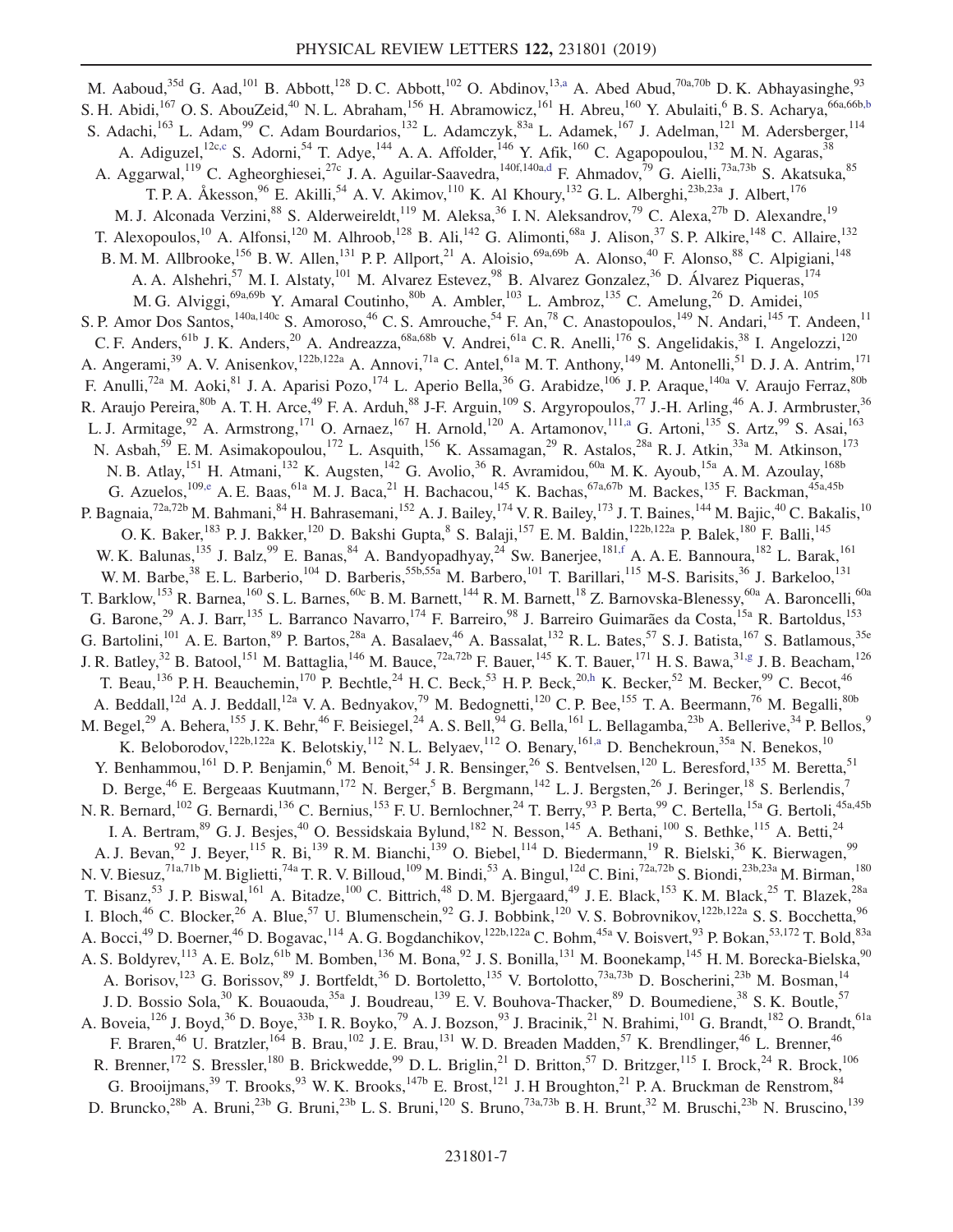<span id="page-7-6"></span><span id="page-7-5"></span><span id="page-7-4"></span><span id="page-7-3"></span><span id="page-7-2"></span><span id="page-7-1"></span><span id="page-7-0"></span>P. Bryant,  $37$  L. Bryngemark,  $96$  T. Buanes,  $17$  Q. Buat,  $36$  P. Buchholz,  $151$  A. G. Buckley,  $57$  I. A. Budagov,  $79$  M. K. Bugge,  $134$ F. Bührer,<sup>52</sup> O. Bulekov,<sup>112</sup> T. J. Burch,<sup>121</sup> S. Burdin,<sup>90</sup> C. D. Burgard,<sup>120</sup> A. M. Burger,<sup>129</sup> B. Burghgrave,<sup>8</sup> K. Burka,<sup>84</sup> J. T. P. Burr,<sup>46</sup> V. Büscher,<sup>99</sup> E. Buschmann,<sup>53</sup> P. J. Bussey,<sup>57</sup> J. M. Butter,<sup>25</sup> C. M. Buttar,<sup>57</sup> J. M. Butterworth,<sup>94</sup> P. Butti,<sup>36</sup> W. Buttinger,<sup>36</sup> A. Buzatu,<sup>158</sup> A. R. Buzykaev,<sup>122b,122a</sup> G. Cabras,<sup>23b,23a</sup> S. Cabrera Urbán,<sup>174</sup> D. Caforio,<sup>142</sup> H. Cai,<sup>173</sup> V. M. M. Cairo,<sup>153</sup> O. Cakir,<sup>4a</sup> N. Calace,<sup>36</sup> P. Calafiura,<sup>18</sup> A. Calandri,<sup>101</sup> G. Calderini,<sup>136</sup> P. Calfayan,<sup>65</sup> G. Callea,<sup>57</sup> L. P. Caloba, <sup>80b</sup> S. Calvente Lopez, <sup>98</sup> D. Calvet, <sup>38</sup> S. Calvet, <sup>38</sup> T. P. Calvet, <sup>155</sup> M. Calvetti, <sup>71a,71b</sup> R. Camacho Toro, <sup>136</sup> S. Camarda,<sup>36</sup> D. Camarero Munoz,<sup>98</sup> P. Camarri,<sup>73a,73b</sup> D. Cameron,<sup>134</sup> R. Caminal Armadans,<sup>102</sup> C. Camincher,<sup>36</sup> S. Campana,<sup>36</sup> M. Campanelli,<sup>94</sup> A. Camplani,<sup>40</sup> A. Campoverde,<sup>151</sup> V. Canale,<sup>69a,69b</sup> A. Canesse,<sup>103</sup> M. Cano Bret,<sup>60c</sup> J. Cantero,<sup>129</sup> T. Cao,<sup>161</sup> Y. Cao,<sup>173</sup> M. D. M. Capeans Garrido,<sup>36</sup> M. Capua,<sup>41b,41a</sup> R. Cardarelli,<sup>73a</sup> F. C. Cardillo,<sup>149</sup> I. Carli,<sup>143</sup> T. Carli,<sup>36</sup> G. Carlino,<sup>69a</sup> B. T. Carlson,<sup>139</sup> L. Carminati,<sup>68a,68b</sup> R. M. D. Carney,<sup>45a,45b</sup> S. Caron,<sup>119</sup> E. Carquin,<sup>147b</sup> S. Carrá,<sup>68a,68b</sup> J. W. S. Carter,<sup>167</sup> M. P. Casado,<sup>14[,i](#page-18-8)</sup> A. F. Casha,<sup>167</sup> D. W. Casper,<sup>171</sup> R. Castelijn,<sup>120</sup> F. L. Castillo,<sup>174</sup> V. Castillo Gimenez,<sup>174</sup> N. F. Castro,<sup>140a,140e</sup> A. Catinaccio,<sup>36</sup> J. R. Catmore,<sup>134</sup> A. Cattai,<sup>36</sup> J. Caudron,<sup>24</sup> V. Cavaliere,<sup>29</sup> E. Cavallaro,<sup>14</sup> D. Cavalli,<sup>68a</sup> M. Cavalli-Sforza,<sup>14</sup> V. Cavasinni,<sup>71a,71b</sup> E. Celebi,<sup>12b</sup> F. Ceradini,<sup>74a,74b</sup> L. Cerda Alberich,<sup>174</sup> A. S. Cerqueira,<sup>80a</sup> A. Cerri,<sup>156</sup> L. Cerrito,<sup>73a,73b</sup> F. Cerutti,<sup>18</sup> A. Cervelli,<sup>23b,23a</sup> S. A. Cetin,<sup>12b</sup> A. Chafaq,<sup>35a</sup> D. Chakraborty,<sup>121</sup> S. K. Chan,<sup>59</sup> W. S. Chan,<sup>120</sup> W. Y. Chan,<sup>90</sup> J. D. Chapman,<sup>32</sup> B. Chargeishvili,<sup>159b</sup> D. G. Charlton,<sup>21</sup> C. C. Chau,<sup>34</sup> C. A. Chavez Barajas,<sup>156</sup> S. Che,<sup>126</sup> A. Chegwidden,<sup>106</sup> S. Chekanov,<sup>6</sup> S. V. Chekulaev,<sup>168a</sup> G. A. Chelkov,<sup>7[9,j](#page-18-9)</sup> M. A. Chelstowska,  $36$  B. Chen,  $78$  C. Chen,  $60a$  C. H. Chen,  $78$  H. Chen,  $29$  J. Chen,  $60a$  J. Chen,  $39$  S. Chen,  $137$  S. J. Chen,  $15c$ X. Chen,<sup>15[b,k](#page-18-10)</sup> Y. Chen,<sup>82</sup> Y-H. Chen,<sup>46</sup> H. C. Cheng,<sup>63a</sup> H. J. Cheng,<sup>15a,15d</sup> A. Cheplakov,<sup>79</sup> E. Cheremushkina,<sup>123</sup> R. Cherkaoui El Moursli,<sup>35e</sup> E. Cheu,<sup>7</sup> K. Cheung,<sup>64</sup> T. J. A. Chevalérias,<sup>145</sup> L. Chevalier,<sup>145</sup> V. Chiarelli,<sup>51</sup> G. Chiarelli,<sup>71a</sup> G. Chiodini,<sup>67a</sup> A. S. Chisholm,<sup>36,21</sup> A. Chitan,<sup>27b</sup> I. Chiu,<sup>163</sup> Y. H. Chiu,<sup>176</sup> M. V. Chizhov,<sup>79</sup> K. Choi,<sup>65</sup> A. R. Chomont,<sup>132</sup> S. Chouridou,<sup>162</sup> Y. S. Chow,<sup>120</sup> M. C. Chu,<sup>63a</sup> J. Chudoba,<sup>141</sup> A. J. Chuinard,<sup>103</sup> J. J. Chwastowski,<sup>84</sup> L. Chytka,<sup>130</sup> D. Cinca,<sup>47</sup> V. Cindro,<sup>91</sup> I. A. Cioară,<sup>27b</sup> A. Ciocio,<sup>18</sup> F. Cirotto,<sup>69a,69b</sup> Z. H. Citron,<sup>180</sup> M. Citterio,<sup>68a</sup> B. M. Ciungu,<sup>167</sup> A. Clark,<sup>54</sup> M. R. Clark,<sup>39</sup> P. J. Clark,<sup>50</sup> C. Clement,<sup>45a,45b</sup> Y. Coadou,<sup>101</sup> M. Cobal,<sup>66a,66c</sup> A. Coccaro,<sup>55b</sup> J. Cochran,<sup>78</sup> H. Cohen,<sup>161</sup> A. E. C. Coimbra,<sup>180</sup> L. Colasurdo,<sup>119</sup> B. Cole,<sup>39</sup> A. P. Colijn,<sup>120</sup> J. Collot,<sup>58</sup> P. Conde Muiño,<sup>140a,1</sup> E. Coniavitis,<sup>52</sup> S. H. Connell,<sup>33b</sup> I. A. Connelly,<sup>57</sup> S. Constantinescu,<sup>27b</sup> F. Conventi,<sup>69a[,m](#page-18-12)</sup> A. M. Cooper-Sarkar,<sup>135</sup> F. Cormier,<sup>175</sup> K. J. R. Cormier,<sup>167</sup> L. D. Corpe,<sup>94</sup> M. Corradi,<sup>72a,72b</sup> E. E. Corrigan,<sup>96</sup> F. Corriveau,<sup>103[,n](#page-18-13)</sup> A. Cortes-Gonzalez,<sup>36</sup> M. J. Costa,<sup>174</sup> F. Costanza,<sup>5</sup> D. Costanzo,<sup>149</sup> G. Cowan,<sup>93</sup> J. W. Cowley,<sup>32</sup> J. Crane,<sup>100</sup> K. Cranmer,<sup>124</sup> S. J. Crawley,<sup>57</sup> R. A. Creager,<sup>137</sup> S. Crépé-Renaudin,<sup>58</sup> F. Crescioli,<sup>136</sup> M. Cristinziani,<sup>24</sup> V. Croft,<sup>120</sup> G. Crosetti,<sup>41b,41a</sup> A. Cueto,<sup>5</sup> T. Cuhadar Donszelmann,<sup>149</sup> A. R. Cukierman,<sup>153</sup> S. Czekierda,<sup>84</sup> P. Czodrowski,<sup>36</sup> M. J. Da Cunha Sargedas De Sousa,<sup>60b</sup> J. V. Da Fonseca Pinto,<sup>80b</sup> C. Da Via,<sup>100</sup> W. Dabrowski,<sup>83a</sup> T. Dado,<sup>28a</sup> S. Dahbi,<sup>35e</sup> T. Dai,  $^{105}$  C. Dallapiccola,  $^{102}$  M. Dam,  $^{40}$  G. D'amen,  $^{23b,23a}$  J. Damp,  $^{99}$  J. R. Dandoy,  $^{137}$  M. F. Daneri,  $^{30}$  N. P. Dang,  $^{181}$ N. D Dann,<sup>100</sup> M. Danninger,<sup>175</sup> V. Dao,<sup>36</sup> G. Darbo,<sup>55b</sup> O. Dartsi,<sup>5</sup> A. Dattagupta,<sup>131</sup> T. Daubney,<sup>46</sup> S. D'Auria,<sup>68a,68b</sup> W. Davey,<sup>24</sup> C. David,<sup>46</sup> T. Davidek,<sup>143</sup> D. R. Davis,<sup>49</sup> E. Dawe,<sup>104</sup> I. Dawson,<sup>149</sup> K. De,<sup>8</sup> R. De Asmundis,<sup>69a</sup> A. De Benedetti,<sup>128</sup> M. De Beurs,<sup>120</sup> S. De Castro,<sup>23b,23a</sup> S. De Cecco,<sup>72a,72b</sup> N. De Groot,<sup>119</sup> P. de Jong,<sup>120</sup> H. De la Torre,<sup>106</sup> A. De Maria,<sup>15c</sup> D. De Pedis,<sup>72a</sup> A. De Salvo,<sup>72a</sup> U. De Sanctis,<sup>73a,73b</sup> M. De Santis,<sup>73a,73b</sup> A. De Santo,<sup>156</sup> K. De Vasconcelos Corga,<sup>101</sup> J. B. De Vivie De Regie,<sup>132</sup> C. Debenedetti,<sup>146</sup> D. V. Dedovich,<sup>79</sup> A. M. Deiana,<sup>42</sup> M. Del Gaudio,<sup>41b,41a</sup> J. Del Peso,<sup>98</sup> Y. Delabat Diaz,<sup>46</sup> D. Delgove,<sup>132</sup> F. Deliot,<sup>145</sup> C. M. Delitzsch,<sup>7</sup> M. Della Pietra,<sup>69a,69b</sup> D. Della Volpe,<sup>54</sup> A. Dell'Acqua,<sup>36</sup> L. Dell'Asta,<sup>25</sup> M. Delmastro,<sup>5</sup> C. Delporte,<sup>132</sup> P. A. Delsart,<sup>58</sup> D. A. DeMarco,<sup>167</sup> S. Demers,<sup>183</sup> M. Demichev,<sup>79</sup> G. Demontigny,<sup>109</sup> S. P. Denisov,<sup>123</sup> D. Denysiuk,<sup>120</sup> L. D'Eramo,<sup>136</sup> D. Derendarz,<sup>84</sup> J. E. Derkaoui,<sup>35d</sup> F. Derue,<sup>136</sup> P. Dervan,<sup>90</sup> K. Desch,<sup>24</sup> C. Deterre,<sup>46</sup> K. Dette,<sup>167</sup> M. R. Devesa,<sup>30</sup> P. O. Deviveiros,<sup>36</sup> A. Dewhurst,<sup>144</sup> S. Dhaliwal,<sup>26</sup> F. A. Di Bello,<sup>54</sup> A. Di Ciaccio,<sup>73a,73b</sup> L. Di Ciaccio,<sup>5</sup> W. K. Di Clemente,<sup>137</sup> C. Di Donato,<sup>69a,69b</sup> A. Di Girolamo,<sup>36</sup> G. Di Gregorio,<sup>71a,71b</sup> B. Di Micco,<sup>74a,74b</sup> R. Di Nardo,<sup>102</sup> K. F. Di Petrillo,<sup>59</sup> R. Di Sipio,<sup>167</sup> D. Di Valentino,<sup>34</sup> C. Diaconu,<sup>101</sup> F. A. Dias,<sup>40</sup> T. Dias Do Vale,<sup>140a,140e</sup> M. A. Diaz,<sup>147a</sup> J. Dickinson,<sup>18</sup> E. B. Diehl,<sup>105</sup> J. Dietrich,<sup>19</sup> S. Díez Cornell,<sup>46</sup> A. Dimitrievska,<sup>18</sup> W. Ding,<sup>15b</sup> J. Dingfelder,<sup>24</sup> F. Dittus,<sup>36</sup> F. Djama,<sup>101</sup> T. Djobava, <sup>159b</sup> J. I. Djuvsland, <sup>17</sup> M. A. B. Do Vale, <sup>80c</sup> M. Dobre, <sup>27b</sup> D. Dodsworth, <sup>26</sup> C. Doglioni, <sup>96</sup> J. Dolejsi, <sup>143</sup> Z. Dolezal,<sup>143</sup> M. Donadelli,<sup>80d</sup> J. Donini,<sup>38</sup> A. D'onofrio,<sup>92</sup> M. D'Onofrio,<sup>90</sup> J. Dopke,<sup>144</sup> A. Doria,<sup>69a</sup> M. T. Dova,<sup>88</sup> A. T. Doyle,<sup>57</sup> E. Drechsler,<sup>152</sup> E. Dreyer,<sup>152</sup> S. S. Dreyer,<sup>61a</sup> T. Dreyer,<sup>53</sup> Y. Du,<sup>60b</sup> Y. Duan,<sup>60b</sup> F. Dubinin,<sup>110</sup> M. Dubovsky,<sup>28a</sup> A. Dubreuil,<sup>54</sup> E. Duchovni,<sup>180</sup> G. Duckeck,<sup>114</sup> A. Ducourthial,<sup>136</sup> O. A. Ducu,<sup>109,0</sup> D. Duda,<sup>115</sup> A. Dudarev,  $36$  A. C. Dudder,  $99$  E. M. Duffield,  $18$  L. Duflot,  $132$  M. Dührssen,  $36$  C. Dülsen,  $182$  M. Dumancic,  $180$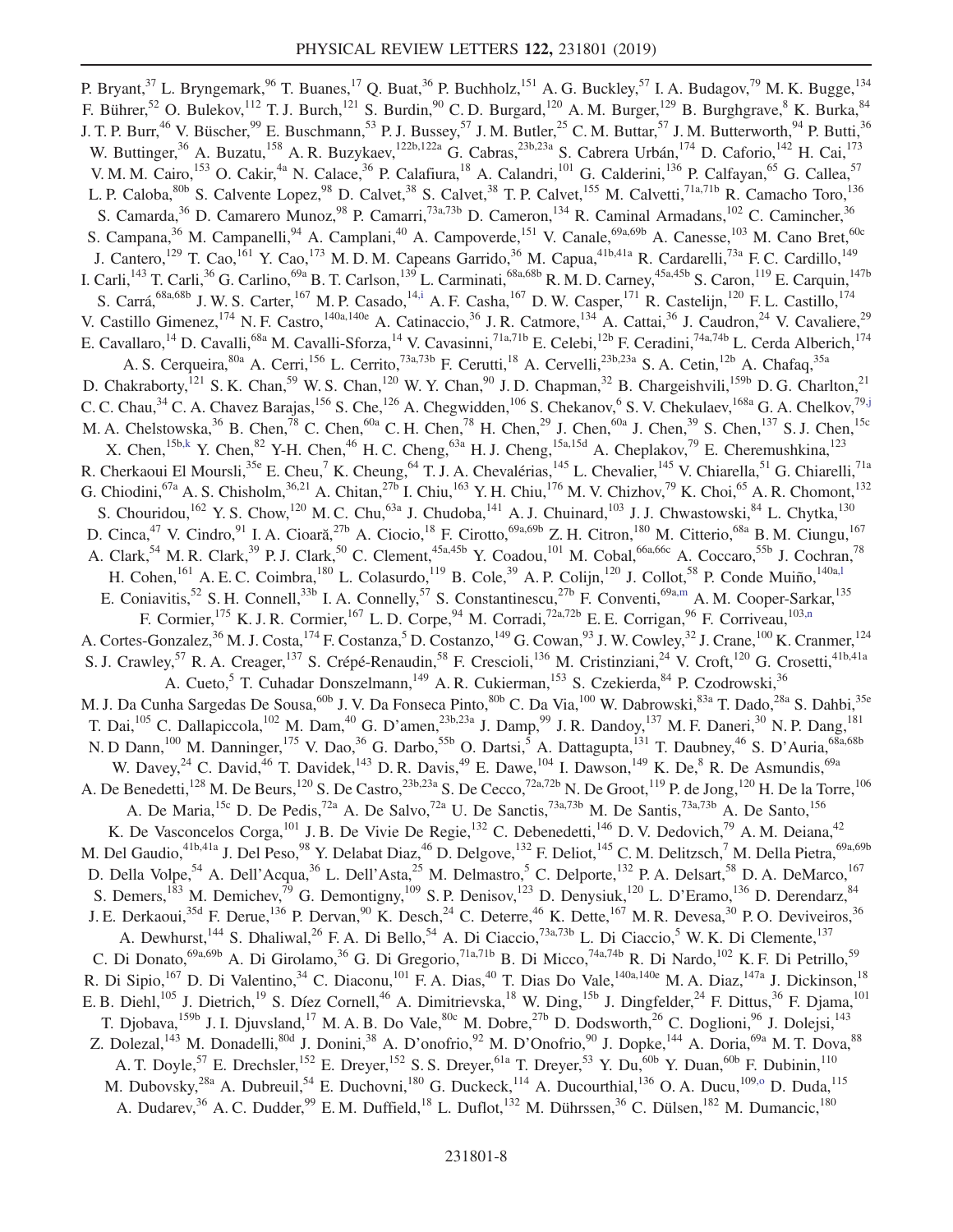<span id="page-8-7"></span><span id="page-8-6"></span><span id="page-8-5"></span><span id="page-8-4"></span><span id="page-8-3"></span><span id="page-8-2"></span><span id="page-8-1"></span><span id="page-8-0"></span>A. E. Dumitriu,<sup>27b</sup> A. K. Duncan,<sup>57</sup> M. Dunford,<sup>61a</sup> A. Duperrin,<sup>101</sup> H. Duran Yildiz,<sup>4a</sup> M. Düren,<sup>56</sup> A. Durglishvili,<sup>159b</sup> D. Duschinger,<sup>48</sup> B. Dutta,<sup>46</sup> D. Duvnjak,<sup>1</sup> G. I. Dyckes,<sup>137</sup> M. Dyndal,<sup>46</sup> S. Dysch,<sup>100</sup> B. S. Dziedzic,<sup>84</sup> K. M. Ecker,<sup>115</sup> R. C. Edgar,<sup>105</sup> T. Eifert,<sup>36</sup> G. Eigen,<sup>17</sup> K. Einsweiler,<sup>18</sup> T. Ekelof,<sup>172</sup> M. El Kacimi,<sup>35c</sup> R. El Kosseifi,<sup>101</sup> V. Ellajosyula,<sup>172</sup> M. Ellert,<sup>172</sup> F. Ellinghaus,<sup>182</sup> A. A. Elliot,<sup>92</sup> N. Ellis,<sup>36</sup> J. Elmsheuser,<sup>29</sup> M. Elsing,<sup>36</sup> D. Emeliyanov,<sup>144</sup> A. Emerman,<sup>39</sup> Y. Enari,<sup>163</sup> J. S. Ennis,<sup>178</sup> M. B. Epland,<sup>49</sup> J. Erdmann,<sup>47</sup> A. Ereditato,<sup>20</sup> M. Escalier,<sup>132</sup> C. Escobar,<sup>174</sup> O. Estrada Pastor,<sup>174</sup> A. I. Etienvre, <sup>145</sup> E. Etzion, <sup>161</sup> H. Evans, <sup>65</sup> A. Ezhilov, <sup>138</sup> M. Ezzi, <sup>35e</sup> F. Fabbri, <sup>57</sup> L. Fabbri, <sup>23b, 23a</sup> V. Fabiani, <sup>119</sup> G. Facini, <sup>94</sup> R. M. Faisca Rodrigues Pereira, <sup>140a</sup> R. M. Fakhrutdinov, <sup>123</sup> S. Falciano, <sup>72a</sup> P. J. Falke, <sup>5</sup> S. Falke, <sup>5</sup> J. Faltova, <sup>143</sup> Y. Fang, <sup>15a</sup> Y. Fang,<sup>15a</sup> G. Fanourakis,<sup>44</sup> M. Fanti,<sup>68a,68b</sup> A. Farbin,<sup>8</sup> A. Farilla,<sup>74a</sup> E. M. Farina,<sup>70a,70b</sup> T. Farooque,<sup>106</sup> S. Farrell,<sup>18</sup> S. M. Farrington,<sup>178</sup> P. Farthouat,<sup>36</sup> F. Fassi,<sup>35e</sup> P. Fassnacht,<sup>36</sup> D. Fassouliotis,<sup>9</sup> M. Faucci Giannelli,<sup>50</sup> W. J. Fawcett,<sup>32</sup> L. Fayard,<sup>132</sup> O. L. Fedin,<sup>138[,p](#page-18-15)</sup> W. Fedorko,<sup>175</sup> M. Feickert,<sup>42</sup> S. Feigl,<sup>134</sup> L. Feligioni,<sup>101</sup> A. Fell,<sup>149</sup> C. Feng,<sup>60b</sup> E. J. Feng,<sup>36</sup> M. Feng, $^{49}$  M. J. Fenton, $^{57}$  A. B. Fenyuk, $^{123}$  J. Ferrando, $^{46}$  A. Ferrari, $^{172}$  P. Ferrari, $^{120}$  R. Ferrari, $^{70a}$  D. E. Ferreira de Lima, $^{61b}$ A. Ferrer, <sup>174</sup> D. Ferrere, <sup>54</sup> C. Ferretti, <sup>105</sup> F. Fiedler, <sup>99</sup> A. Filipčič, <sup>91</sup> F. Filthaut, <sup>119</sup> K. D. Finelli, <sup>25</sup> M. C. N. Fiolhais, <sup>140a</sup> L. Fiorini,<sup>174</sup> C. Fischer,<sup>14</sup> F. Fischer,<sup>114</sup> W. C. Fisher,<sup>106</sup> I. Fleck,<sup>151</sup> P. Fleischmann,<sup>105</sup> R. R. M. Fletcher,<sup>137</sup> T. Flick,<sup>182</sup> B. M. Flierl,<sup>114</sup> L. F. Flores,<sup>137</sup> L. R. Flores Castillo,<sup>63a</sup> F. M. Follega,<sup>75a,75b</sup> N. Fomin,<sup>17</sup> G. T. Forcolin,<sup>75a,75b</sup> A. Formica,<sup>145</sup> F. A. Förster,<sup>14</sup> A. C. Forti,<sup>100</sup> A. G. Foster,<sup>21</sup> D. Fournier,<sup>132</sup> H. Fox,<sup>89</sup> S. Fracchia,<sup>149</sup> P. Francavilla,<sup>71a,71b</sup> M. Franchini,<sup>23b,23a</sup> S. Franchino,<sup>61a</sup> D. Francis,<sup>36</sup> L. Franconi,<sup>20</sup> M. Franklin,<sup>59</sup> M. Frate,<sup>171</sup> A. N. Fray,<sup>92</sup> B. Freund,<sup>109</sup> W. S. Freund,<sup>80b</sup> E. M. Freundlich,<sup>47</sup> D. C. Frizzell,<sup>128</sup> D. Froidevaux,<sup>36</sup> J. A. Frost,<sup>135</sup> C. Fukunaga,<sup>164</sup> E. Fullana Torregrosa,<sup>174</sup> E. Fumagalli,<sup>55b,55a</sup> T. Fusayasu,<sup>116</sup> J. Fuster,<sup>174</sup> A. Gabrielli,<sup>23b,23a</sup> A. Gabrielli,<sup>18</sup> G. P. Gach,<sup>83a</sup> S. Gadatsch,<sup>54</sup> P. Gadow,<sup>115</sup> G. Gagliardi,<sup>55b,55a</sup> L. G. Gagnon,<sup>109</sup> C. Galea,<sup>27b</sup> B. Galhardo,<sup>140a,140c</sup> E. J. Gallas,<sup>135</sup> B. J. Gallop,<sup>144</sup> P. Gallus,<sup>142</sup> G. Galster,<sup>40</sup> R. Gamboa Goni,<sup>92</sup> K. K. Gan,<sup>126</sup> S. Ganguly,<sup>180</sup> J. Gao,<sup>60a</sup> Y. Gao,<sup>90</sup> Y. S. Gao,<sup>31[,g](#page-18-6)</sup> C. García,<sup>174</sup> J. E. García Navarro,<sup>174</sup> J. A. García Pascual,<sup>15a</sup> C. Garcia-Argos,<sup>52</sup> M. Garcia-Sciveres,<sup>18</sup> R. W. Gardner,<sup>37</sup> N. Garelli,<sup>153</sup> S. Gargiulo,<sup>52</sup> V. Garonne,<sup>134</sup> A. Gaudiello,<sup>55b,55a</sup> G. Gaudio,<sup>70a</sup> I. L. Gavrilenko,<sup>110</sup> A. Gavrilyuk,<sup>111</sup> C. Gay,  $^{175}$  G. Gaycken,  $^{24}$  E. N. Gazis,  $^{10}$  C. N. P. Gee,  $^{144}$  J. Geisen,  $^{53}$  M. Geisen,  $^{99}$  M. P. Geisler,  $^{61a}$  C. Gemme,  $^{55b}$ M. H. Genest, <sup>58</sup> C. Geng, <sup>105</sup> S. Gentile, <sup>72a, 72b</sup> S. George, <sup>93</sup> T. Geralis, <sup>44</sup> D. Gerbaudo, <sup>14</sup> L. O. Gerlach, 53 G. Gessner, <sup>47</sup> S. Ghasemi,<sup>151</sup> M. Ghasemi Bostanabad,<sup>176</sup> M. Ghneimat,<sup>24</sup> A. Ghosh,<sup>77</sup> B. Giacobbe,<sup>23b</sup> S. Giagu,<sup>72a,72b</sup> N. Giangiacomi,<sup>23b,23a</sup> P. Giannetti,<sup>71a</sup> A. Giannini,<sup>69a,69b</sup> S. M. Gibson,<sup>93</sup> M. Gignac,<sup>146</sup> D. Gillberg,<sup>34</sup> G. Gilles,<sup>182</sup> D. M. Gingrich,<sup>3[,e](#page-18-4)</sup> M. P. Giordani,<sup>66a,66c</sup> F. M. Giorgi,<sup>23b</sup> P. F. Giraud,<sup>145</sup> G. Giugliarelli,<sup>66a,66c</sup> D. Giugni,<sup>68a</sup> F. Giuli,<sup>135</sup> M. Giulini, <sup>61b</sup> S. Gkaitatzis, <sup>162</sup> I. Gkialas, <sup>[9,q](#page-18-16)</sup> E. L. Gkougkousis, <sup>14</sup> P. Gkountoumis, <sup>10</sup> L. K. Gladilin, <sup>113</sup> C. Glasman, <sup>98</sup> J. Glatzer,<sup>14</sup> P. C. F. Glaysher,<sup>46</sup> A. Glazov,<sup>46</sup> M. Goblirsch-Kolb,<sup>26</sup> S. Goldfarb,<sup>104</sup> T. Golling,<sup>54</sup> D. Golubkov,<sup>123</sup> A. Gomes,<sup>140a,140b</sup> R. Goncalves Gama,<sup>53</sup> R. Gonçalo,<sup>140a,140b</sup> G. Gonella,<sup>52</sup> L. Gonella,<sup>21</sup> A. Gongadze,<sup>79</sup> F. Gonnella,<sup>21</sup> J. L. Gonski,<sup>59</sup> S. González de la Hoz,<sup>174</sup> S. Gonzalez-Sevilla,<sup>54</sup> G. R. Gonzalvo Rodriguez,<sup>174</sup> L. Goossens,<sup>36</sup> P. A. Gorbounov,<sup>111</sup> H. A. Gordon,<sup>29</sup> B. Gorini,<sup>36</sup> E. Gorini,<sup>67a,67b</sup> A. Gorišek,<sup>91</sup> A. T. Goshaw,<sup>49</sup> C. Gössling,<sup>47</sup> M. I. Gostkin,<sup>79</sup> C. A. Gottardo,<sup>24</sup> C. R. Goudet,<sup>132</sup> D. Goujdami,<sup>35c</sup> A. G. Goussiou,<sup>148</sup> N. Govender,<sup>33b[,r](#page-18-17)</sup> C. Goy,<sup>5</sup> E. Gozani,<sup>160</sup> I. Grabowska-Bold,<sup>83a</sup> P. O. J. Gradin,<sup>172</sup> E. C. Graham,<sup>90</sup> J. Gramling,<sup>171</sup> E. Gramstad,<sup>134</sup> S. Grancagnolo,<sup>19</sup> M. Grandi,<sup>156</sup> V. Gratchev,<sup>138</sup> P. M. Gravila,<sup>27f</sup> F. G. Gravili,<sup>67a,67b</sup> C. Gray,<sup>57</sup> H. M. Gray,<sup>18</sup> C. Grefe,<sup>24</sup> K. Gregersen,<sup>96</sup> I. M. Gregor,<sup>46</sup> P. Grenier,<sup>153</sup> K. Grevtsov,<sup>46</sup> N. A. Grieser,<sup>128</sup> J. Griffiths,<sup>8</sup> A. A. Grillo,<sup>146</sup> K. Grimm,<sup>3[1,s](#page-18-18)</sup> S. Grinstein,<sup>1[4,t](#page-18-19)</sup> J.-F. Grivaz,  $^{132}$  S. Groh,  $^{99}$  E. Gross,  $^{180}$  J. Grosse-Knetter,  $^{53}$  Z. J. Grout,  $^{94}$  C. Grud,  $^{105}$  A. Grummer,  $^{118}$  L. Guan,  $^{105}$ W. Guan,<sup>181</sup> J. Guenther,<sup>36</sup> A. Guerguichon,<sup>132</sup> F. Guescini,<sup>168a</sup> D. Guest,<sup>171</sup> R. Gugel,<sup>52</sup> B. Gui,<sup>126</sup> T. Guillemin,<sup>5</sup> S. Guindon,  $36$  U. Gul,  $57$  J. Guo,  $60c$  W. Guo,  $105$  Y. Guo,  $60a,u$  $60a,u$  Z. Guo,  $101$  R. Gupta,  $46$  S. Gurbuz,  $12c$  G. Gustavino,  $128$ P. Gutierrez,<sup>128</sup> C. Gutschow,<sup>94</sup> C. Guyot,<sup>145</sup> M. P. Guzik,<sup>83a</sup> C. Gwenlan,<sup>135</sup> C. B. Gwilliam,<sup>90</sup> A. Haas,<sup>124</sup> C. Haber,<sup>18</sup> H. K. Hadavand, <sup>8</sup> N. Haddad, <sup>35e</sup> A. Hadef, <sup>60a</sup> S. Hageböck, <sup>36</sup> M. Hagihara, <sup>169</sup> M. Haleem, <sup>177</sup> J. Haley, <sup>129</sup> G. Halladjian, <sup>106</sup> G. D. Hallewell,<sup>101</sup> K. Hamacher,<sup>182</sup> P. Hamal,<sup>130</sup> K. Hamano,<sup>176</sup> H. Hamdaoui,<sup>35e</sup> G. N. Hamity,<sup>149</sup> K. Han,<sup>60a[,v](#page-18-21)</sup> L. Han,<sup>60a</sup> S. Han,<sup>15a,15d</sup> K. Hanagaki,<sup>81[,w](#page-18-22)</sup> M. Hance,<sup>146</sup> D. M. Handl,<sup>114</sup> B. Haney,<sup>137</sup> R. Hankache,<sup>136</sup> P. Hanke,<sup>61a</sup> E. Hansen,<sup>96</sup> J. B. Hansen,<sup>40</sup> J. D. Hansen,<sup>40</sup> M. C. Hansen,<sup>24</sup> P. H. Hansen,<sup>40</sup> E. C. Hanson,<sup>100</sup> K. Hara,<sup>169</sup> A. S. Hard,<sup>181</sup> T. Harenberg,<sup>182</sup> S. Harkusha,<sup>107</sup> P. F. Harrison,<sup>178</sup> N. M. Hartmann,<sup>114</sup> Y. Hasegawa,<sup>150</sup> A. Hasib,<sup>50</sup> S. Hassani,<sup>145</sup> S. Haug,<sup>20</sup> R. Hauser,<sup>106</sup> L. Hauswald,<sup>48</sup> L. B. Havener,<sup>39</sup> M. Havranek,<sup>142</sup> C. M. Hawkes,<sup>21</sup> R. J. Hawkings,<sup>36</sup> D. Hayden,<sup>106</sup> C. Hayes,<sup>155</sup> R. L. Hayes,<sup>175</sup> C. P. Hays,<sup>135</sup> J. M. Hays,<sup>92</sup> H. S. Hayward,<sup>90</sup> S. J. Haywood,<sup>144</sup> F. He,<sup>60a</sup> M. P. Heath,<sup>50</sup> V. Hedberg,<sup>96</sup> L. Heelan, <sup>8</sup> S. Heer, <sup>24</sup> K. K. Heidegger, <sup>52</sup> J. Heilman, <sup>34</sup> S. Heim, <sup>46</sup> T. Heim, <sup>18</sup> B. Heinemann, <sup>4[6,x](#page-18-23)</sup> J. J. Heinrich, <sup>131</sup> L. Heinrich,<sup>36</sup> C. Heinz,<sup>56</sup> J. Hejbal,<sup>141</sup> L. Helary,<sup>61b</sup> A. Held,<sup>175</sup> S. Hellesund,<sup>134</sup> C. M. Helling,<sup>146</sup> S. Hellman,<sup>45a,45b</sup>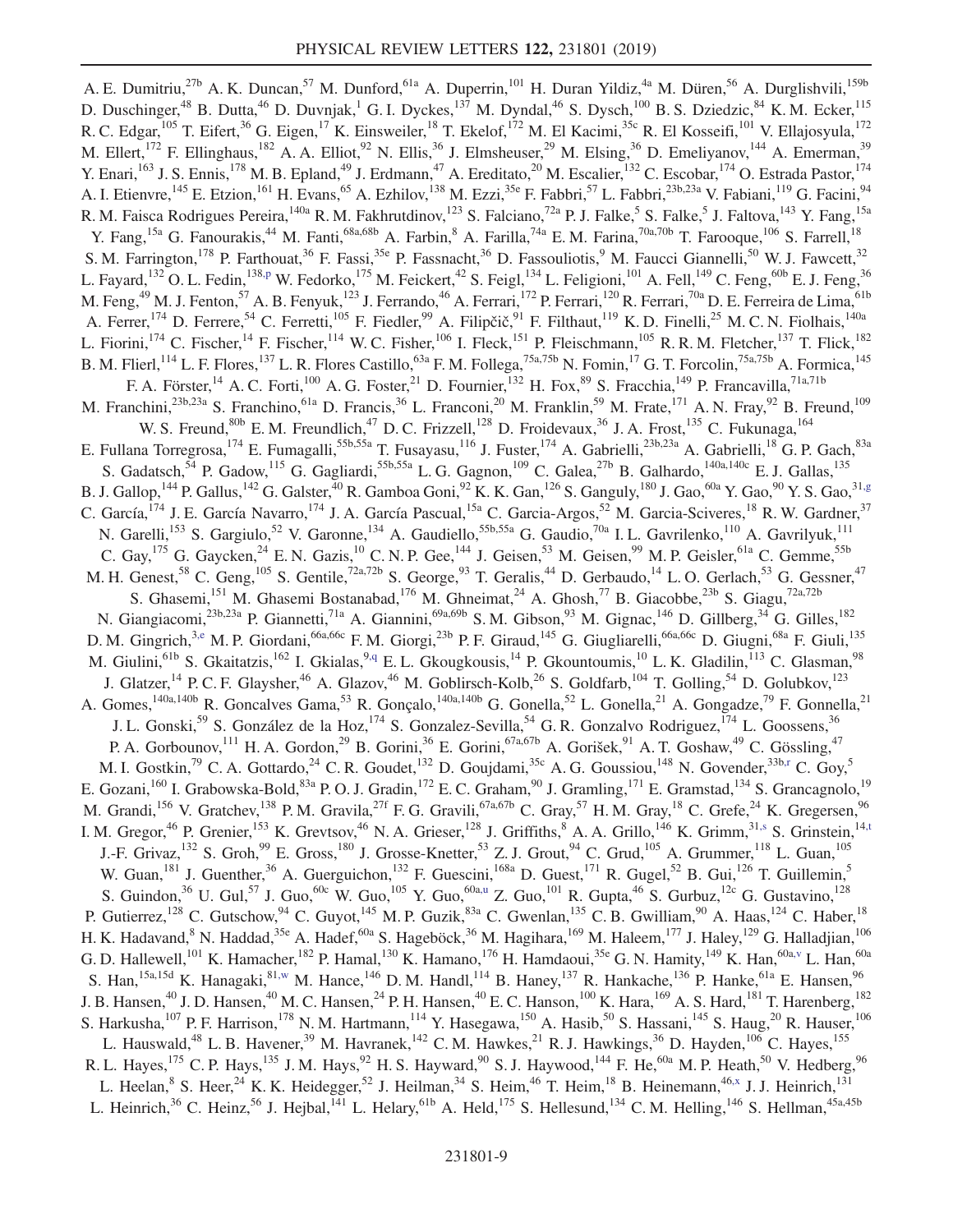<span id="page-9-5"></span><span id="page-9-4"></span><span id="page-9-3"></span><span id="page-9-2"></span><span id="page-9-1"></span><span id="page-9-0"></span>C. Helsens,  $36$  R. C. W. Henderson,  $89$  Y. Heng,  $181$  S. Henkelmann,  $175$  A. M. Henriques Correia,  $36$  G. H. Herbert,  $19$  H. Herde,  $26$ V. Herget,<sup>177</sup> Y. Hernández Jiménez,<sup>33c</sup> H. Herr,<sup>99</sup> M. G. Herrmann,<sup>114</sup> T. Herrmann,<sup>48</sup> G. Herten,<sup>52</sup> R. Hertenberger,<sup>114</sup> L. Hervas,<sup>36</sup> T. C. Herwig,<sup>137</sup> G. G. Hesketh,<sup>94</sup> N. P. Hessey,<sup>168a</sup> A. Higashida,<sup>163</sup> S. Higashino,<sup>81</sup> E. Higón-Rodriguez,<sup>174</sup> K. Hildebrand,<sup>37</sup> E. Hill,<sup>176</sup> J. C. Hill,<sup>32</sup> K. K. Hill,<sup>29</sup> K. H. Hiller,<sup>46</sup> S. J. Hillier,<sup>21</sup> M. Hils,<sup>48</sup> I. Hinchliffe,<sup>18</sup> F. Hinterkeuser,<sup>24</sup> M. Hirose,<sup>133</sup> S. Hirose,<sup>52</sup> D. Hirschbuehl,<sup>182</sup> B. Hiti,<sup>91</sup> O. Hladik,<sup>141</sup> D. R. Hlaluku,<sup>33c</sup> X. Hoad,<sup>50</sup> J. Hobbs,<sup>155</sup> N. Hod,<sup>180</sup> M. C. Hodgkinson,<sup>149</sup> A. Hoecker,<sup>36</sup> F. Hoenig,<sup>114</sup> D. Hohn,<sup>52</sup> D. Hohov,<sup>132</sup> T. R. Holmes,<sup>37</sup> M. Holzbock,<sup>114</sup> L. B. A. H Hommels,<sup>32</sup> S. Honda,<sup>169</sup> T. Honda,<sup>81</sup> T. M. Hong,<sup>139</sup> A. Hönle,<sup>115</sup> B. H. Hooberman,<sup>173</sup> W. H. Hopkins,<sup>6</sup> Y. Horii,<sup>117</sup> P. Horn,<sup>48</sup> A. J. Horton,<sup>152</sup> L. A. Horyn,<sup>37</sup> J-Y. Hostachy,<sup>58</sup> A. Hostiuc,<sup>148</sup> S. Hou,<sup>158</sup> A. Hoummada,<sup>35a</sup> J. Howarth,<sup>100</sup> J. Hoya,<sup>88</sup> M. Hrabovsky,<sup>130</sup> J. Hrdinka,<sup>76</sup> I. Hristova,<sup>19</sup> J. Hrivnac,<sup>132</sup> A. Hrynevich,<sup>108</sup> T. Hryn'ova,<sup>5</sup> P. J. Hsu,<sup>64</sup> S.-C. Hsu,<sup>148</sup> Q. Hu,<sup>29</sup> S. Hu,<sup>60c</sup> Y. Huang,<sup>15a</sup> Z. Hubacek,<sup>142</sup> F. Hubaut,<sup>101</sup> M. Huebner,<sup>24</sup> F. Huegging,<sup>24</sup> T. B. Huffman,<sup>135</sup> M. Huhtinen,<sup>36</sup> R. F. H. Hunter,<sup>34</sup> P. Huo,<sup>155</sup> A. M. Hupe,<sup>34</sup> N. Huseynov,<sup>79[,y](#page-18-24)</sup> J. Huston,<sup>106</sup> J. Huth,<sup>59</sup> R. Hyneman,<sup>105</sup> S. Hyrych,<sup>28a</sup> G. Iacobucci,<sup>54</sup> G. Iakovidis,<sup>29</sup> I. Ibragimov,<sup>151</sup> L. Iconomidou-Fayard,<sup>132</sup> Z. Idrissi,<sup>35e</sup> P. I. Iengo,<sup>36</sup> R. Ignazzi,<sup>40</sup> O. Igonkina,<sup>12[0,z](#page-18-25)</sup> R. Iguchi,<sup>163</sup> T. Iizawa,<sup>54</sup> Y. Ikegami,<sup>81</sup> M. Ikeno,<sup>81</sup> D. Iliadis,<sup>162</sup> N. Ilic,<sup>119</sup> F. Iltzsche,<sup>48</sup> G. Introzzi,<sup>70a,70b</sup> M. Iodice,<sup>74a</sup> K. Iordanidou,<sup>39</sup> V. Ippolito,<sup>72a,72b</sup> M. F. Isacson,<sup>172</sup> N. Ishijima,<sup>133</sup> M. Ishino,<sup>163</sup> M. Ishitsuka,<sup>165</sup> W. Islam,<sup>129</sup> C. Issever,<sup>135</sup> S. Istin,<sup>160</sup> F. Ito,<sup>169</sup> J. M. Iturbe Ponce,<sup>63a</sup> R. Iuppa,<sup>75a,75b</sup> A. Ivina,<sup>180</sup> H. Iwasaki,<sup>81</sup> J. M. Izen,<sup>43</sup> V. Izzo,<sup>69a</sup> P. Jacka,<sup>141</sup> P. Jackson,<sup>1</sup> R. M. Jacobs,<sup>24</sup> V. Jain,<sup>2</sup> G. Jäkel,<sup>182</sup> K. B. Jakobi,<sup>99</sup> K. Jakobs,<sup>52</sup> S. Jakobsen,<sup>76</sup> T. Jakoubek,<sup>141</sup> J. Jamieson,<sup>57</sup> D. O. Jamin,<sup>129</sup> R. Jansky,<sup>54</sup> J. Janssen,<sup>24</sup> M. Janus,<sup>53</sup> P. A. Janus,<sup>83a</sup> G. Jarlskog,<sup>96</sup> N. Javadov,<sup>79[,y](#page-18-24)</sup> T. Javůrek,<sup>36</sup> M. Javurkova,<sup>52</sup> F. Jeanneau,<sup>145</sup> L. Jeanty,<sup>131</sup> J. Jejelava,<sup>159a[,aa](#page-18-26)</sup> A. Jelinskas,<sup>178</sup> P. Jenni,<sup>52[,bb](#page-18-27)</sup> J. Jeong,<sup>46</sup> N. Jeong,<sup>46</sup> S. Jézéquel,<sup>5</sup> H. Ji,<sup>181</sup> J. Jia,<sup>155</sup> H. Jiang,<sup>78</sup> Y. Jiang,<sup>60a</sup> Z. Jiang,<sup>153[,cc](#page-18-28)</sup> S. Jiggins,<sup>52</sup> F. A. Jimenez Morales,<sup>38</sup> J. Jimenez Pena,<sup>174</sup> S. Jin,<sup>15c</sup> A. Jinaru,<sup>27b</sup> O. Jinnouchi,<sup>165</sup> H. Jivan,<sup>33c</sup> P. Johansson,<sup>149</sup> K. A. Johns,<sup>7</sup> C. A. Johnson,<sup>65</sup> K. Jon-And,<sup>45a,45b</sup> R. W. L. Jones,<sup>89</sup> S. D. Jones,<sup>156</sup> S. Jones,<sup>7</sup> T. J. Jones,<sup>90</sup> J. Jongmanns, <sup>61a</sup> P. M. Jorge, <sup>140a, 140b</sup> J. Jovicevic, <sup>168a</sup> X. Ju, <sup>18</sup> J. J. Junggeburth, <sup>115</sup> A. Juste Rozas, <sup>14[,t](#page-18-19)</sup> A. Kaczmarska, <sup>84</sup> M. Kado,<sup>132</sup> H. Kagan,<sup>126</sup> M. Kagan,<sup>153</sup> T. Kaji,<sup>179</sup> E. Kajomovitz,<sup>160</sup> C. W. Kalderon,<sup>96</sup> A. Kaluza,<sup>99</sup> A. Kamenshchikov,<sup>123</sup> L. Kanjir,<sup>91</sup> Y. Kano,<sup>163</sup> V. A. Kantserov,<sup>112</sup> J. Kanzaki,<sup>81</sup> L. S. Kaplan,<sup>181</sup> D. Kar,<sup>33c</sup> M. J. Kareem,<sup>168b</sup> E. Karentzos,<sup>10</sup> S. N. Karpov,<sup>79</sup> Z. M. Karpova,<sup>79</sup> V. Kartvelishvili,<sup>89</sup> A. N. Karyukhin,<sup>123</sup> L. Kashif,<sup>181</sup> R. D. Kass,<sup>126</sup> A. Kastanas,<sup>45a,45b</sup> Y. Kataoka, <sup>163</sup> C. Kato, <sup>60d, 60c</sup> J. Katzy, <sup>46</sup> K. Kawade, <sup>82</sup> K. Kawagoe, <sup>87</sup> T. Kawaguchi, <sup>117</sup> T. Kawamoto, <sup>163</sup> G. Kawamura, <sup>53</sup> E. F. Kay, <sup>176</sup> V. F. Kazanin, <sup>122b, 122a</sup> R. Keeler, <sup>176</sup> R. Kehoe, <sup>42</sup> J. S. Keller, <sup>34</sup> E. Kellermann, <sup>96</sup> J. J. Kempster, <sup>21</sup> J. Kendrick, <sup>21</sup> O. Kepka,<sup>141</sup> S. Kersten,<sup>182</sup> B. P. Kerševan,<sup>91</sup> S. Ketabchi Haghighat,<sup>167</sup> R. A. Keyes,<sup>103</sup> M. Khader,<sup>173</sup> F. Khalil-Zada,<sup>13</sup> A. Khanov,<sup>129</sup> A. G. Kharlamov,<sup>122b,122a</sup> T. Kharlamova,<sup>122b,122a</sup> E. E. Khoda,<sup>175</sup> A. Khodinov,<sup>166</sup> T. J. Khoo,<sup>54</sup> E. Khramov,<sup>79</sup> J. Khubua,<sup>159b</sup> S. Kido,<sup>82</sup> M. Kiehn,<sup>54</sup> C. R. Kilby,<sup>93</sup> Y. K. Kim,<sup>37</sup> N. Kimura,<sup>66a,66c</sup> O. M. Kind,<sup>19</sup> B. T. King,<sup>90[,a](#page-18-0)</sup> D. Kirchmeier,<sup>48</sup> J. Kirk,<sup>144</sup> A. E. Kiryunin,<sup>115</sup> T. Kishimoto,<sup>163</sup> V. Kitali,<sup>46</sup> O. Kivernyk,<sup>5</sup> E. Kladiva,<sup>28b[,a](#page-18-0)</sup> T. Klapdor-Kleingrothaus,<sup>52</sup> M. H. Klein,<sup>105</sup> M. Klein,<sup>90</sup> U. Klein,<sup>90</sup> K. Kleinknecht,<sup>99</sup> P. Klimek,<sup>121</sup> A. Klimentov,<sup>29</sup> T. Klingl,<sup>24</sup> T. Klioutchnikova,<sup>36</sup> F. F. Klitzner,<sup>114</sup> P. Kluit,<sup>120</sup> S. Kluth,<sup>115</sup> E. Kneringer,<sup>76</sup> E. B. F. G. Knoops,<sup>101</sup> A. Knue,<sup>52</sup> D. Kobayashi, <sup>87</sup> T. Kobayashi, <sup>163</sup> M. Kobel, <sup>48</sup> M. Kocian, <sup>153</sup> P. Kodys, <sup>143</sup> P. T. Koenig, <sup>24</sup> T. Koffas, <sup>34</sup> N. M. Köhler, <sup>115</sup> T. Koi,<sup>153</sup> M. Kolb,<sup>61b</sup> I. Koletsou,<sup>5</sup> T. Kondo,<sup>81</sup> N. Kondrashova,<sup>60c</sup> K. Köneke,<sup>52</sup> A. C. König,<sup>119</sup> T. Kono,<sup>125</sup> R. Konoplich,<sup>12[4,dd](#page-18-29)</sup> V. Konstantinides,<sup>94</sup> N. Konstantinidis,<sup>94</sup> B. Konya,<sup>96</sup> R. Kopeliansky,<sup>65</sup> S. Koperny,<sup>83a</sup> K. Korcyl,<sup>84</sup> K. Kordas, <sup>162</sup> G. Koren, <sup>161</sup> A. Korn, <sup>94</sup> I. Korolkov, <sup>14</sup> E. V. Korolkova, <sup>149</sup> N. Korotkova, <sup>113</sup> O. Kortner, <sup>115</sup> S. Kortner, <sup>115</sup> T. Kosek,<sup>143</sup> V. V. Kostyukhin,<sup>24</sup> A. Kotwal,<sup>49</sup> A. Koulouris,<sup>10</sup> A. Kourkoumeli-Charalampidi,<sup>70a,70b</sup> C. Kourkoumelis,<sup>9</sup> E. Kourlitis,<sup>149</sup> V. Kouskoura,<sup>29</sup> A. B. Kowalewska,<sup>84</sup> R. Kowalewski,<sup>176</sup> C. Kozakai,<sup>163</sup> W. Kozanecki,<sup>145</sup> A. S. Kozhin,<sup>123</sup> V. A. Kramarenko, $^{113}$  G. Kramberger, $^{91}$  D. Krasnopevtsev, $^{60a}$  M. W. Krasny,<sup>136</sup> A. Krasznahorkay,<sup>36</sup> D. Krauss,<sup>115</sup> J. A. Kremer,<sup>83a</sup> J. Kretzschmar,<sup>90</sup> P. Krieger,<sup>167</sup> A. Krishnan,<sup>61b</sup> K. Krizka,<sup>18</sup> K. Kroeninger,<sup>47</sup> H. Kroha,<sup>115</sup> J. Kroll,<sup>141</sup> J. Kroll,<sup>137</sup> J. Krstic,<sup>16</sup> U. Kruchonak,<sup>79</sup> H. Krüger,<sup>24</sup> N. Krumnack,<sup>78</sup> M. C. Kruse,<sup>49</sup> T. Kubota,<sup>104</sup> S. Kuday,<sup>4b</sup> J. T. Kuechler,<sup>46</sup> S. Kuehn,<sup>36</sup> A. Kugel,<sup>61a</sup> T. Kuhl,<sup>46</sup> V. Kukhtin,<sup>79</sup> R. Kukla,<sup>101</sup> Y. Kulchitsky,<sup>10[7,ee](#page-18-30)</sup> S. Kuleshov,<sup>147b</sup> Y. P. Kulinich,<sup>173</sup> M. Kuna,<sup>58</sup> T. Kunigo,<sup>85</sup> A. Kupco,<sup>141</sup> T. Kupfer,<sup>47</sup> O. Kuprash,<sup>52</sup> H. Kurashige,<sup>82</sup> L. L. Kurchaninov,<sup>168a</sup> Y. A. Kurochkin,  $^{107}$  A. Kurova,  $^{112}$  M. G. Kurth,  $^{15a,15d}$  E. S. Kuwertz,  $^{36}$  M. Kuze,  $^{165}$  A. K. Kvam,  $^{148}$  J. Kvita,  $^{130}$  T. Kwan,  $^{103}$ A. La Rosa,<sup>115</sup> J. L. La Rosa Navarro,<sup>80d</sup> L. La Rotonda,<sup>41b,41a</sup> F. La Ruffa,<sup>41b,41a</sup> C. Lacasta,<sup>174</sup> F. Lacava,<sup>72a,72b</sup> D. P. J. Lack,<sup>100</sup> H. Lacker,<sup>19</sup> D. Lacour,<sup>136</sup> E. Ladygin,<sup>79</sup> R. Lafaye,<sup>5</sup> B. Laforge,<sup>136</sup> T. Lagouri,<sup>33c</sup> S. Lai,<sup>53</sup> S. Lammers,<sup>65</sup> W. Lampl,<sup>7</sup> E. Lançon,<sup>29</sup> U. Landgraf,<sup>52</sup> M. P. J. Landon,<sup>92</sup> M. C. Lanfermann,<sup>54</sup> V. S. Lang,<sup>46</sup> J. C. Lange,<sup>53</sup> R. J. Langenberg,<sup>36</sup> A. J. Lankford,<sup>171</sup> F. Lanni,<sup>29</sup> K. Lantzsch,<sup>24</sup> A. Lanza,<sup>70a</sup> A. Lapertosa,<sup>55b,55a</sup> S. Laplace,<sup>136</sup>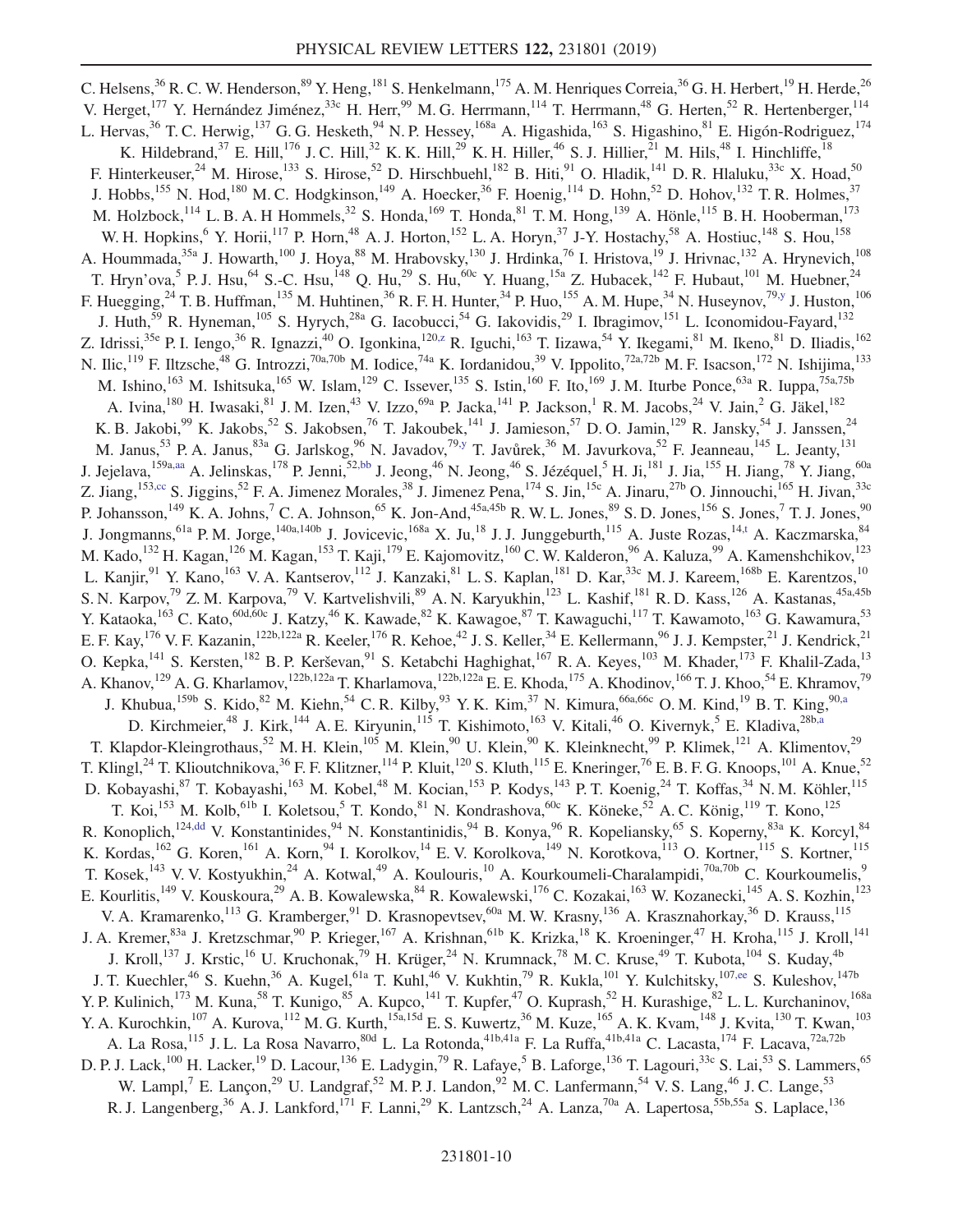<span id="page-10-3"></span><span id="page-10-2"></span><span id="page-10-1"></span><span id="page-10-0"></span>J. F. Laporte,<sup>145</sup> T. Lari,<sup>68a</sup> F. Lasagni Manghi,<sup>23b,23a</sup> M. Lassnig,<sup>36</sup> T. S. Lau,<sup>63a</sup> A. Laudrain,<sup>132</sup> A. Laurier,<sup>34</sup> M. Lavorgna,<sup>69a,69b</sup> M. Lazzaroni,<sup>68a,68b</sup> B. Le,<sup>104</sup> O. Le Dortz,<sup>136</sup> E. Le Guirriec,<sup>101</sup> M. LeBlanc,<sup>7</sup> T. LeCompte,<sup>6</sup> F. Ledroit-Guillon,  $^{58}$  C. A. Lee,  $^{29}$  G. R. Lee,  $^{147a}$  L. Lee,  $^{59}$  S. C. Lee,  $^{158}$  S. J. Lee,  $^{34}$  B. Lefebvre,  $^{168a}$  M. Lefebvre,  $^{176}$ F. Legger,<sup>114</sup> C. Leggett,<sup>18</sup> K. Lehmann,<sup>152</sup> N. Lehmann,<sup>182</sup> G. Lehmann Miotto,<sup>36</sup> W. A. Leight,<sup>46</sup> A. Leisos,<sup>162[,ff](#page-18-31)</sup> M. A. L. Leite,<sup>80d</sup> R. Leitner,<sup>143</sup> D. Lellouch,<sup>180[,a](#page-18-0)</sup> K. J. C. Leney,<sup>42</sup> T. Lenz,<sup>24</sup> B. Lenzi,<sup>36</sup> R. Leone,<sup>7</sup> S. Leone,<sup>71a</sup> C. Leonidopoulos,<sup>50</sup> A. Leopold,<sup>136</sup> G. Lerner,<sup>156</sup> C. Leroy,<sup>109</sup> R. Les,<sup>167</sup> C. G. Lester,<sup>32</sup> M. Levchenko,<sup>138</sup> J. Levêque,<sup>5</sup> D. Levin,  $^{105}$  L. J. Levinson,  $^{180}$  D. J. Lewis,  $^{21}$  B. Li,  $^{15b}$  B. Li,  $^{105}$  C-Q. Li,  $^{60a}$  F. Li,  $^{60c}$  H. Li,  $^{60a}$  H. Li,  $^{60b}$  J. Li,  $^{60c}$  K. Li,  $^{153}$ L. Li,<sup>60c</sup> M. Li,<sup>15a</sup> Q. Li,<sup>15a,15d</sup> Q. Y. Li,<sup>60a</sup> S. Li,<sup>60d,60c</sup> X. Li,<sup>46</sup> Y. Li,<sup>46</sup> Z. Liang,<sup>15a</sup> B. Liberti,<sup>73a</sup> A. Liblong,<sup>167</sup> K. Lie,<sup>63c</sup> S. Liem,<sup>120</sup> C. Y. Lin,<sup>32</sup> K. Lin,<sup>106</sup> T. H. Lin,<sup>99</sup> R. A. Linck,<sup>65</sup> J. H. Lindon,<sup>21</sup> A. L. Lionti,<sup>54</sup> E. Lipeles,<sup>137</sup> A. Lipniacka,<sup>17</sup> M. Lisovyi,<sup>61b</sup> T. M. Liss,<sup>17[3,hh](#page-18-33)</sup> A. Lister,<sup>175</sup> A. M. Litke,<sup>146</sup> J. D. Little,<sup>8</sup> B. Liu,<sup>78</sup> B. L Liu,<sup>6</sup> H. B. Liu,<sup>29</sup> H. Liu,<sup>105</sup> J. B. Liu,<sup>60a</sup> J. K. K. Liu,<sup>135</sup> K. Liu,<sup>136</sup> M. Liu,<sup>60a</sup> P. Liu,<sup>18</sup> Y. Liu,<sup>15a,15d</sup> Y. L. Liu,<sup>105</sup> Y. W. Liu,<sup>60a</sup> M. Livan,<sup>70a,70b</sup> A. Lleres,<sup>58</sup> J. Llorente Merino, <sup>15a</sup> S. L. Lloyd, <sup>92</sup> C. Y. Lo, <sup>63b</sup> F. Lo Sterzo, <sup>42</sup> E. M. Lobodzinska, <sup>46</sup> P. Loch, <sup>7</sup> S. Loffredo, <sup>73a,73b</sup> T. Lohse,<sup>19</sup> K. Lohwasser,<sup>149</sup> M. Lokajicek,<sup>141</sup> J.D. Long,<sup>173</sup> R. E. Long,<sup>89</sup> L. Longo,<sup>36</sup> K. A. Looper,<sup>126</sup> J. A. Lopez,<sup>147b</sup> I. Lopez Paz,<sup>100</sup> A. Lopez Solis,<sup>149</sup> J. Lorenz,<sup>114</sup> N. Lorenzo Martinez,<sup>5</sup> M. Losada,<sup>22</sup> P. J. Lösel,<sup>114</sup> A. Lösle,<sup>52</sup> X. Lou,<sup>46</sup> X. Lou,<sup>15a</sup> A. Lounis,<sup>132</sup> J. Love,<sup>6</sup> P. A. Love,<sup>89</sup> J. J. Lozano Bahilo,<sup>174</sup> H. Lu,<sup>63a</sup> M. Lu,<sup>60a</sup> Y. J. Lu,<sup>64</sup> H. J. Lubatti,<sup>148</sup> C. Luci,<sup>72a,72b</sup> A. Lucotte,<sup>58</sup> C. Luedtke,<sup>52</sup> F. Luehring,<sup>65</sup> I. Luise,<sup>136</sup> L. Luminari,<sup>72a</sup> B. Lund-Jensen,<sup>154</sup> M. S. Lutz,<sup>102</sup> D. Lynn,<sup>29</sup> R. Lysak,<sup>141</sup> E. Lytken,<sup>96</sup> F. Lyu,<sup>15a</sup> V. Lyubushkin,<sup>79</sup> T. Lyubushkina,<sup>79</sup> H. Ma,<sup>29</sup> L. L. Ma,<sup>60b</sup> Y. Ma,<sup>60b</sup> G. Maccarrone,<sup>51</sup> A. Macchiolo,<sup>115</sup> C. M. Macdonald,<sup>149</sup> J. Machado Miguens,<sup>137,140b</sup> D. Madaffari,<sup>174</sup> R. Madar,<sup>38</sup> W. F. Mader,<sup>48</sup> N. Madysa,<sup>48</sup> J. Maeda,<sup>82</sup> K. Maekawa,<sup>163</sup> S. Maeland,<sup>17</sup> T. Maeno,<sup>29</sup> M. Maerker,<sup>48</sup> A. S. Maevskiy,<sup>113</sup> V. Magerl,<sup>52</sup> N. Magini,<sup>78</sup> D. J. Mahon,<sup>39</sup> C. Maidantchik,<sup>80b</sup> T. Maier,<sup>114</sup> A. Maio,<sup>140a,140b,140d</sup> O. Majersky,<sup>28a</sup> S. Majewski,<sup>131</sup> Y. Makida,<sup>81</sup> N. Makovec,<sup>132</sup> B. Malaescu,<sup>136</sup> Pa. Malecki,<sup>84</sup> V. P. Maleev,<sup>138</sup> F. Malek,<sup>58</sup> U. Mallik,<sup>77</sup> D. Malon, <sup>6</sup> C. Malone, <sup>32</sup> S. Maltezos, <sup>10</sup> S. Malyukov, <sup>36</sup> J. Mamuzic, <sup>174</sup> G. Mancini, <sup>51</sup> I. Mandić, <sup>91</sup> L. Manhaes de Andrade Filho,<sup>80a</sup> I. M. Maniatis,<sup>162</sup> J. Manjarres Ramos,<sup>48</sup> K. H. Mankinen,<sup>96</sup> A. Mann,<sup>114</sup> A. Manousos,<sup>76</sup> B. Mansoulie,<sup>145</sup> I. Manthos,<sup>162</sup> S. Manzoni,<sup>120</sup> A. Marantis,<sup>162</sup> G. Marceca,<sup>30</sup> L. Marchese,<sup>135</sup> G. Marchiori,<sup>136</sup> M. Marcisovsky,<sup>141</sup> C. Marcon,<sup>96</sup> C. A. Marin Tobon,<sup>36</sup> M. Marjanovic,<sup>38</sup> F. Marroquim,<sup>80b</sup> Z. Marshall,<sup>18</sup> M. U. F Martensson,<sup>172</sup> S. Marti-Garcia,<sup>174</sup> C. B. Martin,<sup>126</sup> T. A. Martin,<sup>178</sup> V. J. Martin,<sup>50</sup> B. Martin dit Latour,<sup>17</sup> M. Martinez,<sup>1[4,t](#page-18-19)</sup> V. I. Martinez Outschoorn,<sup>102</sup> S. Martin-Haugh,<sup>144</sup> V. S. Martoiu,<sup>27b</sup> A. C. Martyniuk,<sup>94</sup> A. Marzin,<sup>36</sup> L. Masetti,<sup>99</sup> T. Mashimo,<sup>163</sup> R. Mashinistov,<sup>110</sup> J. Masik,<sup>100</sup> A. L. Maslennikov,<sup>122b,122a</sup> L. H. Mason,<sup>104</sup> L. Massa,<sup>73a,73b</sup> P. Massarotti,<sup>69a,69b</sup> P. Mastrandrea,<sup>71a,71b</sup> A. Mastroberardino,<sup>41b,41a</sup> T. Masubuchi,<sup>163</sup> A. Matic,<sup>114</sup> P. Mättig,<sup>24</sup> J. Maurer,<sup>27b</sup> B. Maček,<sup>91</sup> S. J. Maxfield,<sup>90</sup> D. A. Maximov,<sup>122b,122a</sup> R. Mazini,<sup>158</sup> I. Maznas,<sup>162</sup> S. M. Mazza,<sup>146</sup> S. P. Mc Kee,<sup>105</sup> T. G. McCarthy,<sup>115</sup> L. I. McClymont,<sup>94</sup> W. P. McCormack,<sup>18</sup> E. F. McDonald,<sup>104</sup> J. A. Mcfayden,<sup>36</sup> G. Mchedlidze,<sup>53</sup> M. A. McKay,<sup>42</sup> K. D. McLean,<sup>176</sup> S. J. McMahon,<sup>144</sup> P. C. McNamara,<sup>104</sup> C. J. McNicol,<sup>178</sup> R. A. McPherson,<sup>176[,n](#page-18-13)</sup> J. E. Mdhluli,<sup>33c</sup> Z. A. Meadows,<sup>102</sup> S. Meehan,<sup>148</sup> T. Megy,<sup>52</sup> S. Mehlhase,<sup>114</sup> A. Mehta,<sup>90</sup> T. Meideck,<sup>58</sup> B. Meirose,<sup>43</sup> D. Melini,<sup>174</sup> B. R. Mellado Garcia,<sup>33c</sup> J. D. Mellenthin,<sup>53</sup> M. Melo,<sup>28a</sup> F. Meloni,<sup>46</sup> A. Melzer,<sup>24</sup> S. B. Menary,<sup>100</sup> E. D. Mendes Gouveia,  $^{140a,140e}$  L. Meng,  $^{36}$  X. T. Meng,  $^{105}$  S. Menke,  $^{115}$  E. Meoni,  $^{41b,41a}$  S. Mergelmeyer,  $^{19}$ S. A. M. Merkt,<sup>139</sup> C. Merlassino,<sup>20</sup> P. Mermod,<sup>54</sup> L. Merola,<sup>69a,69b</sup> C. Meroni,<sup>68a</sup> O. Meshkov,<sup>113</sup> J. K. R. Meshreki,<sup>151</sup> A. Messina,<sup>72a,72b</sup> J. Metcalfe,<sup>6</sup> A. S. Mete,<sup>171</sup> C. Meyer,<sup>65</sup> J. Meyer,<sup>160</sup> J-P. Meyer,<sup>145</sup> H. Meyer Zu Theenhausen,<sup>61a</sup> F. Miano, <sup>156</sup> R. P. Middleton, <sup>144</sup> L. Mijović, <sup>50</sup> G. Mikenberg, <sup>180</sup> M. Mikestikova, <sup>141</sup> M. Mikuž, <sup>91</sup> H. Mildner, <sup>149</sup> M. Milesi,<sup>104</sup> A. Milic,<sup>167</sup> D. A. Millar,<sup>92</sup> D. W. Miller,<sup>37</sup> A. Milov,<sup>180</sup> D. A. Milstead,<sup>45a,45b</sup> R. A. Mina,<sup>15[3,cc](#page-18-28)</sup> A. A. Minaenko,<sup>123</sup> M. Miñano Moya,<sup>174</sup> I. A. Minashvili,<sup>159b</sup> A. I. Mincer,<sup>124</sup> B. Mindur,<sup>83a</sup> M. Mineev,<sup>79</sup> Y. Minegishi,<sup>163</sup> Y. Ming,<sup>181</sup> L. M. Mir,<sup>14</sup> A. Mirto,<sup>67a,67b</sup> K. P. Mistry,<sup>137</sup> T. Mitani,<sup>179</sup> J. Mitrevski,<sup>114</sup> V. A. Mitsou,<sup>174</sup> M. Mittal,<sup>60c</sup> A. Miucci,<sup>20</sup> P. S. Miyagawa,<sup>149</sup> A. Mizukami,<sup>81</sup> J. U. Mjörnmark,<sup>96</sup> T. Mkrtchyan,<sup>184</sup> M. Mlynarikova,<sup>143</sup> T. Moa,<sup>45a,45b</sup> K. Mochizuki,<sup>109</sup> P. Mogg,<sup>52</sup> S. Mohapatra,<sup>39</sup> R. Moles-Valls,<sup>24</sup> M. C. Mondragon,<sup>106</sup> K. Mönig,<sup>46</sup> J. Monk,<sup>40</sup> E. Monnier,<sup>101</sup> A. Montalbano,<sup>152</sup> J. Montejo Berlingen,<sup>36</sup> M. Montella,<sup>94</sup> F. Monticelli,<sup>88</sup> S. Monzani,<sup>68a</sup> N. Morange,<sup>132</sup> D. Moreno,<sup>22</sup> M. Moreno Llácer,<sup>36</sup> P. Morettini,<sup>55b</sup> M. Morgenstern,<sup>120</sup> S. Morgenstern,<sup>48</sup> D. Mori,<sup>152</sup> M. Morii,<sup>59</sup> M. Morinaga,<sup>179</sup> V. Morisbak,<sup>134</sup> A. K. Morley,<sup>36</sup> G. Mornacchi,<sup>36</sup> A. P. Morris,<sup>94</sup> L. Morvaj,<sup>155</sup> P. Moschovakos,<sup>10</sup> B. Moser,<sup>120</sup> M. Mosidze,<sup>159b</sup> H. J. Moss,<sup>149</sup> J. Moss,<sup>3[1,ii](#page-18-34)</sup> K. Motohashi,<sup>165</sup> E. Mountricha,<sup>36</sup> E. J. W. Moyse,<sup>102</sup> S. Muanza,<sup>101</sup> F. Mueller,<sup>115</sup> J. Mueller,<sup>139</sup> R. S. P. Mueller,<sup>114</sup> D. Muenstermann,<sup>89</sup> G. A. Mullier,<sup>96</sup> J. L. Munoz Martinez,<sup>14</sup> F. J. Munoz Sanchez,<sup>100</sup> P. Murin,<sup>28b</sup> W. J. Murray,<sup>178,144</sup> A. Murrone,<sup>68a,68b</sup> M. Muškinja,<sup>18</sup> C. Mwewa,<sup>33a</sup>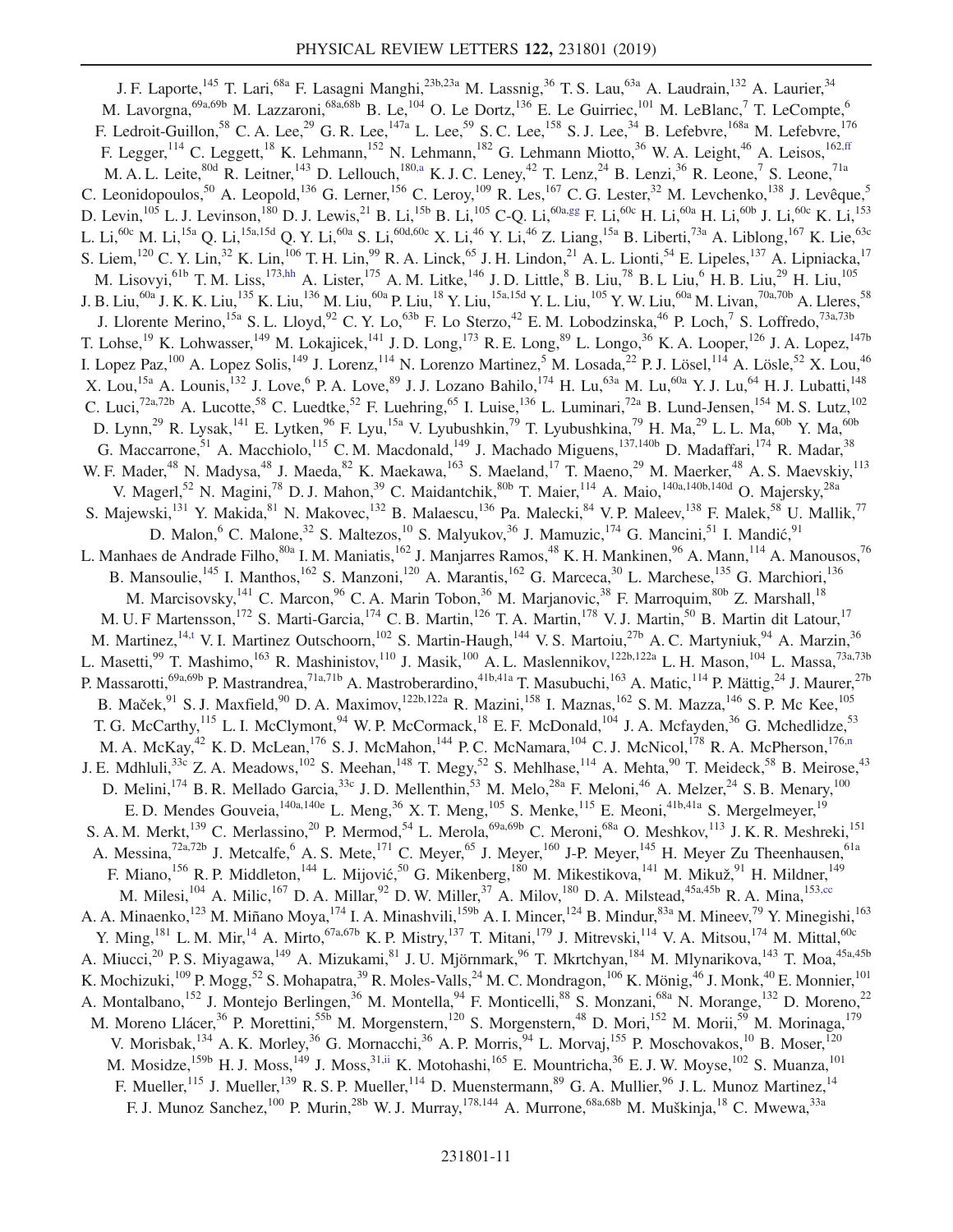<span id="page-11-1"></span><span id="page-11-0"></span>A. G. Myagkov,<sup>123[,jj](#page-18-35)</sup> J. Myers,<sup>131</sup> M. Myska,<sup>142</sup> B. P. Nachman,<sup>18</sup> O. Nackenhorst,<sup>47</sup> A. Nag Nag,<sup>48</sup> K. Nagai,<sup>135</sup> K. Nagano, <sup>81</sup> Y. Nagasaka, <sup>62</sup> M. Nagel, <sup>52</sup> E. Nagy, <sup>101</sup> A. M. Nairz, <sup>36</sup> Y. Nakahama, <sup>117</sup> K. Nakamura, <sup>81</sup> T. Nakamura, <sup>163</sup> I. Nakano,<sup>127</sup> H. Nanjo,<sup>133</sup> F. Napolitano,<sup>61a</sup> R. F. Naranjo Garcia,<sup>46</sup> R. Narayan,<sup>11</sup> D. I. Narrias Villar,<sup>61a</sup> I. Naryshkin,<sup>138</sup> T. Naumann,<sup>46</sup> G. Navarro,<sup>22</sup> H. A. Neal,<sup>10[5,a](#page-18-0)</sup> P. Y. Nechaeva,<sup>110</sup> F. Nechansky,<sup>46</sup> T. J. Neep,<sup>145</sup> A. Negri,<sup>70a,70b</sup> M. Negrini,<sup>23b</sup> S. Nektarijevic,<sup>119</sup> C. Nellist,<sup>53</sup> M. E. Nelson,<sup>135</sup> S. Nemecek,<sup>141</sup> P. Nemethy,<sup>124</sup> M. Nessi,<sup>36[,kk](#page-18-36)</sup> M. S. Neubauer,<sup>173</sup> M. Neumann,<sup>182</sup> P. R. Newman,<sup>21</sup> T. Y. Ng,<sup>63c</sup> Y. S. Ng,<sup>19</sup> Y. W. Y. Ng,<sup>171</sup> H. D. N. Nguyen,<sup>101</sup> T. Nguyen Manh,<sup>109</sup> E. Nibigira,<sup>38</sup> R. B. Nickerson,<sup>135</sup> R. Nicolaidou,<sup>145</sup> D. S. Nielsen,<sup>40</sup> J. Nielsen,<sup>146</sup> N. Nikiforou,<sup>11</sup> V. Nikolaenko,<sup>12[3,jj](#page-18-35)</sup> I. Nikolic-Audit,<sup>136</sup> K. Nikolopoulos,<sup>21</sup> P. Nilsson,<sup>29</sup> H. R. Nindhito,<sup>54</sup> Y. Ninomiya,<sup>81</sup> A. Nisati,<sup>72a</sup> N. Nishu,<sup>60c</sup> R. Nisius,<sup>115</sup> I. Nitsche,<sup>47</sup> T. Nitta,<sup>179</sup> T. Nobe,<sup>163</sup> Y. Noguchi,<sup>85</sup> M. Nomachi,<sup>133</sup> I. Nomidis,<sup>136</sup> M. A. Nomura,<sup>29</sup> M. Nordberg,<sup>36</sup> N. Norjoharuddeen,<sup>135</sup> T. Novak,<sup>91</sup> O. Novgorodova,<sup>48</sup> R. Novotny,<sup>142</sup> L. Nozka,<sup>130</sup> K. Ntekas,<sup>171</sup> E. Nurse,<sup>94</sup> F. Nuti,<sup>104</sup> F. G. Oakham,  $3^{3, e}$  H. Oberlack,  $115$  J. Ocariz,  $136$  A. Ochi,  $82$  I. Ochoa,  $39$  J. P. Ochoa-Ricoux,  $147a$  K. O'Connor,  $26$  S. Oda,  $87$ S. Odaka, <sup>81</sup> S. Oerdek, <sup>53</sup> A. Ogrodnik, <sup>83a</sup> A. Oh, <sup>100</sup> S. H. Oh, <sup>49</sup> C. C. Ohm, <sup>154</sup> H. Oide, <sup>55b, 55a</sup> M. L. Ojeda, <sup>167</sup> H. Okawa, <sup>169</sup> Y. Okazaki, <sup>85</sup> Y. Okumura, <sup>163</sup> T. Okuyama, <sup>81</sup> A. Olariu, <sup>27b</sup> L. F. Oleiro Seabra, <sup>140a</sup> S. A. Olivares Pino, <sup>147a</sup> D. Oliveira Damazio,<sup>29</sup> J. L. Oliver,<sup>1</sup> M. J. R. Olsson,<sup>171</sup> A. Olszewski,<sup>84</sup> J. Olszowska,<sup>84</sup> D. C. O'Neil,<sup>152</sup> A. Onofre,<sup>140a,140e</sup> K. Onogi,<sup>117</sup> P. U. E. Onyisi,<sup>11</sup> H. Oppen,<sup>134</sup> M. J. Oreglia,<sup>37</sup> G. E. Orellana,<sup>88</sup> Y. Oren,<sup>161</sup> D. Orestano,<sup>74a,74b</sup> N. Orlando,<sup>14</sup> R. S. Orr, <sup>167</sup> B. Osculati, <sup>55b, 55a, a</sup> V. O'Shea, <sup>57</sup> R. Ospanov, <sup>60a</sup> G. Otero y Garzon, <sup>30</sup> H. Otono, <sup>87</sup> M. Ouchrif, <sup>35d</sup> F. Ould-Saada,  $^{134}$  A. Ouraou,  $^{145}$  Q. Ouyang,  $^{15a}$  M. Owen,  $^{57}$  R. E. Owen,  $^{21}$  V. E. Ozcan,  $^{12c}$  N. Ozturk,  $^{8}$  J. Pacalt,  $^{130}$ H. A. Pacey,<sup>32</sup> K. Pachal,<sup>49</sup> A. Pacheco Pages,<sup>14</sup> C. Padilla Aranda,<sup>14</sup> S. Pagan Griso,<sup>18</sup> M. Paganini,<sup>183</sup> G. Palacino,<sup>65</sup> S. Palazzo,<sup>50</sup> S. Palestini,<sup>36</sup> M. Palka,<sup>83b</sup> D. Pallin,<sup>38</sup> I. Panagoulias,<sup>10</sup> C. E. Pandini,<sup>36</sup> J. G. Panduro Vazquez,<sup>93</sup> P. Pani,<sup>46</sup> G. Panizzo,<sup>66a,66c</sup> L. Paolozzi,<sup>54</sup> C. Papadatos,<sup>109</sup> K. Papageorgiou,<sup>[9,q](#page-18-16)</sup> A. Paramonov,<sup>6</sup> D. Paredes Hernandez,<sup>63b</sup> S. R. Paredes Saenz,<sup>135</sup> B. Parida,<sup>166</sup> T. H. Park,<sup>167</sup> A. J. Parker,<sup>89</sup> M. A. Parker,<sup>32</sup> F. Parodi,<sup>55b,55a</sup> E. W. P. Parrish,<sup>121</sup> J. A. Parsons,<sup>39</sup> U. Parzefall,<sup>52</sup> L. Pascual Dominguez,<sup>136</sup> V. R. Pascuzzi,<sup>167</sup> J. M. P. Pasner,<sup>146</sup> E. Pasqualucci,<sup>72a</sup> S. Passaggio,<sup>55b</sup> F. Pastore,<sup>93</sup> P. Pasuwan,<sup>45a,45b</sup> S. Pataraia,<sup>99</sup> J. R. Pater,<sup>100</sup> A. Pathak,<sup>181</sup> T. Pauly,<sup>36</sup> B. Pearson,<sup>115</sup> M. Pedersen,<sup>134</sup> L. Pedraza Diaz,<sup>119</sup> R. Pedro,<sup>140a,140b</sup> S. V. Peleganchuk,<sup>122b,122a</sup> O. Penc,<sup>141</sup> C. Peng,<sup>15a</sup> H. Peng,<sup>60a</sup> B. S. Peralva, <sup>80a</sup> M. M. Perego, <sup>132</sup> A. P. Pereira Peixoto, <sup>140a, 140e</sup> D. V. Perepelitsa, <sup>29</sup> F. Peri, <sup>19</sup> L. Perini, <sup>68a, 68b</sup> H. Pernegger, <sup>36</sup> S. Perrella,<sup>69a,69b</sup> V. D. Peshekhonov,<sup>7[9,a](#page-18-0)</sup> K. Peters,<sup>46</sup> R. F. Y. Peters,<sup>100</sup> B. A. Petersen,<sup>36</sup> T. C. Petersen,<sup>40</sup> E. Petit,<sup>58</sup> A. Petridis,<sup>1</sup> C. Petridou,<sup>162</sup> P. Petroff,<sup>132</sup> M. Petrov,<sup>135</sup> F. Petrucci,<sup>74a,74b</sup> M. Pettee,<sup>183</sup> N. E. Pettersson,<sup>102</sup> K. Petukhova,<sup>143</sup> A. Peyaud,<sup>145</sup> R. Pezoa,<sup>147b</sup> T. Pham,<sup>104</sup> F. H. Phillips,<sup>106</sup> P. W. Phillips,<sup>144</sup> M. W. Phipps,<sup>173</sup> G. Piacquadio,<sup>155</sup> E. Pianori,<sup>18</sup> A. Picazio, <sup>102</sup> R. H. Pickles, <sup>100</sup> R. Piegaia, <sup>30</sup> D. Pietreanu, <sup>27b</sup> J. E. Pilcher, <sup>37</sup> A. D. Pilkington, <sup>100</sup> M. Pinamonti, <sup>73a,73b</sup> J. L. Pinfold,<sup>3</sup> M. Pitt,<sup>180</sup> L. Pizzimento,<sup>73a,73b</sup> M.-A. Pleier,<sup>29</sup> V. Pleskot,<sup>143</sup> E. Plotnikova,<sup>79</sup> D. Pluth,<sup>78</sup> P. Podberezko,<sup>122b,122a</sup> R. Poettgen,<sup>96</sup> R. Poggi,<sup>54</sup> L. Poggioli,<sup>132</sup> I. Pogrebnyak,<sup>106</sup> D. Pohl,<sup>24</sup> I. Pokharel,<sup>53</sup> G. Polesello,<sup>70a</sup> A. Poley,<sup>18</sup> A. Policicchio,<sup>72a,72b</sup> R. Polifka,<sup>36</sup> A. Polini,<sup>23b</sup> C. S. Pollard,<sup>46</sup> V. Polychronakos,<sup>29</sup> D. Ponomarenko,<sup>112</sup> L. Pontecorvo,<sup>36</sup> S. Popa,<sup>27a</sup> G. A. Popeneciu,<sup>27d</sup> D. M. Portillo Quintero,<sup>136</sup> S. Pospisil,<sup>142</sup> K. Potamianos,<sup>46</sup> I. N. Potrap,<sup>79</sup> C. J. Potter,<sup>32</sup> H. Potti,<sup>11</sup> T. Poulsen,<sup>96</sup> J. Poveda,<sup>36</sup> T. D. Powell,<sup>149</sup> G. Pownall,<sup>46</sup> M. E. Pozo Astigarraga,<sup>36</sup> P. Pralavorio,<sup>101</sup> S. Prell,<sup>78</sup> D. Price,<sup>100</sup> M. Primavera,<sup>67a</sup> S. Prince,<sup>103</sup> M. L. Proffitt,<sup>148</sup> N. Proklova,<sup>112</sup> K. Prokofiev,<sup>63c</sup> F. Prokoshin,<sup>147b</sup> S. Protopopescu,<sup>29</sup> J. Proudfoot,<sup>6</sup> M. Przybycien,<sup>83a</sup> A. Puri,<sup>173</sup> P. Puzo,<sup>132</sup> J. Qian,<sup>105</sup> Y. Qin,<sup>100</sup> A. Quadt,<sup>53</sup> M. Queitsch-Maitland,<sup>46</sup> A. Qureshi,<sup>1</sup> P. Rados,<sup>104</sup> F. Ragusa,<sup>68a,68b</sup> G. Rahal,<sup>97</sup> J. A. Raine,<sup>54</sup> S. Rajagopalan,<sup>29</sup> A. Ramirez Morales, <sup>92</sup> K. Ran,<sup>15a,15d</sup> T. Rashid,<sup>132</sup> S. Raspopov,<sup>5</sup> M. G. Ratti,<sup>68a,68b</sup> D. M. Rauch,<sup>46</sup> F. Rauscher,<sup>114</sup> S. Rave, <sup>99</sup> B. Ravina, <sup>149</sup> I. Ravinovich, <sup>180</sup> J. H. Rawling, <sup>100</sup> M. Raymond, <sup>36</sup> A. L. Read, <sup>134</sup> N. P. Readioff, <sup>58</sup> M. Reale, <sup>67a, 67b</sup> D. M. Rebuzzi,<sup>70a,70b</sup> A. Redelbach,<sup>177</sup> G. Redlinger,<sup>29</sup> R. G. Reed,<sup>33c</sup> K. Reeves,<sup>43</sup> L. Rehnisch,<sup>19</sup> J. Reichert,<sup>137</sup> D. Reikher, <sup>161</sup> A. Reiss, <sup>99</sup> A. Rej, <sup>151</sup> C. Rembser, <sup>36</sup> H. Ren, <sup>15a</sup> M. Rescigno, <sup>72a</sup> S. Resconi, <sup>68a</sup> E. D. Resseguie, <sup>137</sup> S. Rettie,<sup>175</sup> E. Reynolds,<sup>21</sup> O. L. Rezanova,<sup>122b,122a</sup> P. Reznicek,<sup>143</sup> E. Ricci,<sup>75a,75b</sup> R. Richter,<sup>115</sup> S. Richter,<sup>46</sup> E. Richter-Was,  $83b$  O. Ricken,  $24$  M. Ridel,  $136$  P. Rieck,  $115$  C. J. Riegel,  $182$  O. Rifki,  $46$  M. Rijssenbeek,  $155$  A. Rimoldi,  $70a,70b$ M. Rimoldi,<sup>20</sup> L. Rinaldi,<sup>23b</sup> G. Ripellino,<sup>154</sup> B. Ristić,<sup>89</sup> E. Ritsch,<sup>36</sup> I. Riu,<sup>14</sup> J. C. Rivera Vergara,<sup>147a</sup> F. Rizatdinova,<sup>129</sup> E. Rizvi,  $92$  C. Rizzi,  $36$  R. T. Roberts,  $100$  S. H. Robertson,  $103,n$  $103,n$  D. Robinson,  $32$  J. E. M. Robinson,  $46$  A. Robson,  $57$  E. Rocco,  $99$ C. Roda,<sup>71a,71b</sup> Y. Rodina,<sup>101</sup> S. Rodriguez Bosca,<sup>174</sup> A. Rodriguez Perez,<sup>14</sup> D. Rodriguez Rodriguez,<sup>174</sup> A. M. Rodríguez Vera, <sup>168b</sup> S. Roe, <sup>36</sup> O. Røhne, <sup>134</sup> R. Röhrig, <sup>115</sup> C. P. A. Roland, <sup>65</sup> J. Roloff, <sup>59</sup> A. Romaniouk, <sup>112</sup> M. Romano,<sup>23b,23a</sup> N. Rompotis,<sup>90</sup> M. Ronzani,<sup>124</sup> L. Roos,<sup>136</sup> S. Rosati,<sup>72a</sup> K. Rosbach,<sup>52</sup> N-A. Rosien,<sup>53</sup> G. Rosin,<sup>102</sup> B. J. Rosser,<sup>137</sup> E. Rossi,<sup>46</sup> E. Rossi,<sup>74a,74b</sup> E. Rossi,<sup>69a,69b</sup> L. P. Rossi,<sup>55b</sup> L. Rossini,<sup>68a,68b</sup> J. H. N. Rosten,<sup>32</sup> R. Rosten,<sup>14</sup>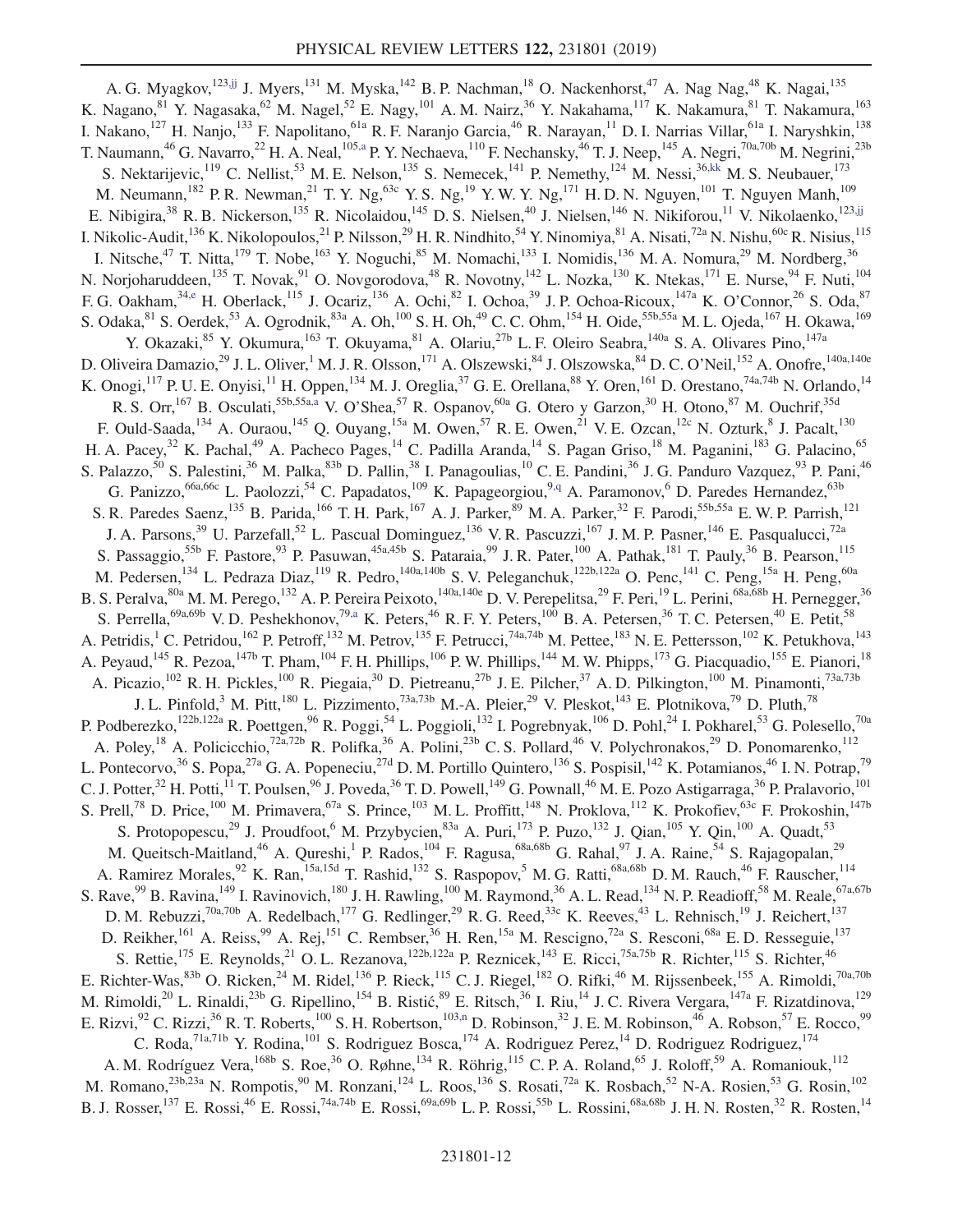<span id="page-12-7"></span><span id="page-12-6"></span><span id="page-12-5"></span><span id="page-12-4"></span><span id="page-12-3"></span><span id="page-12-2"></span><span id="page-12-1"></span><span id="page-12-0"></span>M. Rotaru,<sup>27b</sup> J. Rothberg,<sup>148</sup> D. Rousseau,<sup>132</sup> D. Roy,<sup>33c</sup> A. Rozanov,<sup>101</sup> Y. Rozen,<sup>160</sup> X. Ruan,<sup>33c</sup> F. Rubbo,<sup>153</sup> F. Rühr,<sup>52</sup> A. Ruiz-Martinez,<sup>174</sup> A. Rummler,<sup>36</sup> Z. Rurikova,<sup>52</sup> N. A. Rusakovich,<sup>79</sup> H. L. Russell,<sup>103</sup> L. Rustige,<sup>38,47</sup> J. P. Rutherfoord,<sup>7</sup> E. M. Rüttinger,<sup>46[,ll](#page-18-37)</sup> Y. F. Ryabov,<sup>138</sup> M. Rybar,<sup>39</sup> G. Rybkin,<sup>132</sup> S. Ryu,<sup>6</sup> A. Ryzhov,<sup>123</sup> G. F. Rzehorz,<sup>53</sup> P. Sabatini,<sup>53</sup> G. Sabato,<sup>120</sup> S. Sacerdoti,<sup>132</sup> H. F-W. Sadrozinski,<sup>146</sup> R. Sadykov,<sup>79</sup> F. Safai Tehrani,<sup>72a</sup> P. Saha,<sup>121</sup> S. Saha,<sup>103</sup> M. Sahinsoy,<sup>61a</sup> A. Sahu,<sup>182</sup> M. Saimpert,<sup>46</sup> M. Saito,<sup>163</sup> T. Saito,<sup>163</sup> H. Sakamoto,<sup>163</sup> A. Sakharov,<sup>12[4,dd](#page-18-29)</sup> D. Salamani,<sup>54</sup> G. Salamanna,<sup>74a,74b</sup> J. E. Salazar Loyola,<sup>147b</sup> P. H. Sales De Bruin,<sup>172</sup> D. Salihagic,<sup>115[,a](#page-18-0)</sup> A. Salnikov,<sup>153</sup> J. Salt,<sup>174</sup> D. Salvatore,<sup>41b,41a</sup> F. Salvatore,<sup>156</sup> A. Salvucci,<sup>63a,63b,63c</sup> A. Salzburger,<sup>36</sup> J. Samarati,<sup>36</sup> D. Sammel,<sup>52</sup> D. Sampsonidis,<sup>162</sup> D. Sampsonidou,<sup>162</sup> J. Sánchez,<sup>174</sup> A. Sanchez Pineda,<sup>66a,66c</sup> H. Sandaker,<sup>134</sup> C. O. Sander,<sup>46</sup> M. Sandhoff,<sup>182</sup> C. Sandoval,<sup>22</sup> D. P. C. Sankey,<sup>144</sup> M. Sannino,<sup>55b,55a</sup> Y. Sano,<sup>117</sup> A. Sansoni,<sup>51</sup> C. Santoni,<sup>38</sup> H. Santos,<sup>140a,140b</sup> S. N. Santpur,<sup>18</sup> A. Santra,<sup>174</sup><br>D. P. C. Sankey,<sup>144</sup> M. Sannino,<sup>55b,55a</sup> Y. Sano,<sup>117</sup> A. Sansoni,<sup>51</sup> C. A. Sapronov,<sup>79</sup> J. G. Saraiva, <sup>140a, 140d</sup> O. Sasaki, <sup>81</sup> K. Sato, <sup>169</sup> E. Sauvan, <sup>5</sup> P. Savard, <sup>167[,e](#page-18-4)</sup> N. Savic, <sup>115</sup> R. Sawada, <sup>163</sup> C. Sawyer,<sup>144</sup> L. Sawyer,<sup>9[5,mm](#page-18-38)</sup> C. Sbarra,<sup>23b</sup> A. Sbrizzi,<sup>23a</sup> T. Scanlon,<sup>94</sup> J. Schaarschmidt,<sup>148</sup> P. Schacht,<sup>115</sup> B. M. Schachtner, <sup>114</sup> D. Schaefer, <sup>37</sup> L. Schaefer, <sup>137</sup> J. Schaeffer, <sup>99</sup> S. Schaepe, <sup>36</sup> U. Schäfer, <sup>99</sup> A. C. Schaffer, <sup>132</sup> D. Schaile,<sup>114</sup> R. D. Schamberger,<sup>155</sup> N. Scharmberg,<sup>100</sup> V. A. Schegelsky,<sup>138</sup> D. Scheirich,<sup>143</sup> F. Schenck,<sup>19</sup> M. Schernau,<sup>171</sup> C. Schiavi,<sup>55b,55a</sup> S. Schier,<sup>146</sup> L. K. Schildgen,<sup>24</sup> Z. M. Schillaci,<sup>26</sup> E. J. Schioppa,<sup>36</sup> M. Schioppa,<sup>41b,41a</sup> K. E. Schleicher,<sup>52</sup> S. Schlenker,<sup>36</sup> K. R. Schmidt-Sommerfeld,<sup>115</sup> K. Schmieden,<sup>36</sup> C. Schmitt,<sup>99</sup> S. Schmitt,<sup>46</sup> S. Schmitz,<sup>99</sup> J. C. Schmoeckel,<sup>46</sup> U. Schnoor,<sup>52</sup> L. Schoeffel,<sup>145</sup> A. Schoening,<sup>61b</sup> E. Schopf,<sup>135</sup> M. Schott,<sup>99</sup> J. F. P. Schouwenberg,<sup>119</sup> J. Schovancova,<sup>36</sup> S. Schramm,<sup>54</sup> A. Schulte,<sup>99</sup> H-C. Schultz-Coulon,<sup>61a</sup> M. Schumacher,<sup>52</sup> B. A. Schumm,<sup>146</sup> Ph. Schune,<sup>145</sup> A. Schwartzman,<sup>153</sup> T. A. Schwarz,<sup>105</sup> Ph. Schwemling,<sup>145</sup> R. Schwienhorst,<sup>106</sup> A. Sciandra,<sup>24</sup> G. Sciolla,<sup>26</sup> M. Scornajenghi,<sup>41b,41a</sup> F. Scuri,<sup>71a</sup> F. Scutti,<sup>104</sup> L.M. Scyboz,<sup>115</sup> C.D. Sebastiani,<sup>72a,72b</sup> P. Seema,<sup>19</sup> S.C. Seidel,<sup>118</sup> A. Seiden,<sup>146</sup> T. Seiss,<sup>37</sup> J. M. Seixas,<sup>80b</sup> G. Sekhniaidze,<sup>69a</sup> K. Sekhon,<sup>105</sup> S. J. Sekula,<sup>42</sup> N. Semprini-Cesari,<sup>23b,23a</sup> S. Sen,<sup>49</sup> S. Senkin,<sup>38</sup> C. Serfon,<sup>76</sup> L. Serin,<sup>132</sup> L. Serkin,<sup>66a,66b</sup> M. Sessa,<sup>60a</sup> H. Severini,<sup>128</sup> F. Sforza,<sup>170</sup> A. Sfyrla,<sup>54</sup> E. Shabalina,<sup>53</sup> J. D. Shahinian,<sup>146</sup> N. W. Shaikh,<sup>45a,45b</sup> D. Shaked Renous,<sup>180</sup> L. Y. Shan,<sup>15a</sup> R. Shang,<sup>173</sup> J. T. Shank,<sup>25</sup> M. Shapiro,<sup>18</sup> A. S. Sharma,<sup>1</sup> A. Sharma,<sup>135</sup> P. B. Shatalov,<sup>111</sup> K. Shaw,<sup>156</sup> S. M. Shaw,<sup>100</sup> A. Shcherbakova,<sup>138</sup> Y. Shen,<sup>128</sup> N. Sherafati,<sup>34</sup> A. D. Sherman,<sup>25</sup> P. Sherwood,<sup>94</sup> L. Shi,<sup>15[8,nn](#page-18-39)</sup> S. Shimizu,<sup>81</sup> C. O. Shimmin,<sup>183</sup> Y. Shimogama,<sup>179</sup> M. Shimojima,<sup>116</sup> I. P. J. Shipsey,<sup>135</sup> S. Shirabe,<sup>87</sup> M. Shiyakova,<sup>79,00</sup> J. Shlomi,<sup>180</sup> A. Shmeleva,<sup>110</sup> M. J. Shochet,<sup>37</sup> S. Shojaii,<sup>104</sup> D. R. Shope,<sup>128</sup> S. Shrestha,<sup>126</sup> E. Shulga,<sup>180</sup> P. Sicho,<sup>141</sup> A. M. Sickles,<sup>173</sup> P. E. Sidebo,<sup>154</sup> E. Sideras Haddad,<sup>33c</sup> O. Sidiropoulou,<sup>36</sup> A. Sidoti,<sup>23b,23a</sup> F. Siegert,<sup>48</sup> Dj. Sijacki,<sup>16</sup> M. Silva Jr.,<sup>181</sup> M. V. Silva Oliveira,<sup>80a</sup> S. B. Silverstein,<sup>45a</sup> S. Simion,<sup>132</sup> E. Simioni,<sup>99</sup> M. Simon,<sup>99</sup> R. Simoniello,<sup>99</sup> P. Sinervo,<sup>167</sup> N. B. Sinev,<sup>131</sup> M. Sioli,<sup>23b,23a</sup> I. Siral,<sup>105</sup> S. Yu. Sivoklokov,<sup>113</sup> J. Sjölin,<sup>45a,45b</sup> E. Skorda,<sup>96</sup> P. Skubic,<sup>128</sup> M. Slawinska,<sup>84</sup> K. Sliwa,<sup>170</sup> R. Slovak,<sup>143</sup> V. Smakhtin,<sup>180</sup> B. H. Smart,<sup>144</sup> J. Smiesko,<sup>28a</sup> N. Smirnov,<sup>112</sup> S. Yu. Smirnov,<sup>112</sup> Y. Smirnov,<sup>112</sup> L. N. Smirnova,<sup>11[3,pp](#page-18-41)</sup> O. Smirnova,<sup>96</sup> J. W. Smith,<sup>53</sup> M. Smizanska,<sup>89</sup> K. Smolek,<sup>142</sup> A. Smykiewicz,<sup>84</sup> A. A. Snesarev,<sup>110</sup> I. M. Snyder,<sup>131</sup> S. Snyder,<sup>29</sup> R. Sobie,<sup>17[6,n](#page-18-13)</sup> A. M. Soffa,<sup>171</sup> A. Soffer,<sup>161</sup> A. Søgaard,<sup>50</sup> F. Sohns,<sup>53</sup> G. Sokhrannyi,<sup>91</sup> C. A. Solans Sanchez,<sup>36</sup> E. Yu. Soldatov,<sup>112</sup> U. Soldevila,<sup>174</sup> A. A. Solodkov,<sup>123</sup> A. Soloshenko,<sup>79</sup> O. V. Solovyanov,<sup>123</sup> V. Solovyev,<sup>138</sup> P. Sommer,<sup>149</sup> H. Son,<sup>170</sup> W. Song,<sup>144</sup> W. Y. Song,<sup>168b</sup> A. Sopczak,<sup>142</sup> F. Sopkova,<sup>28b</sup> C. L. Sotiropoulou,<sup>71a,71b</sup> S. Sottocornola,<sup>70a,70b</sup> R. Soualah, <sup>66a,66c[,qq](#page-18-42)</sup> A. M. Soukharev, <sup>122b,122a</sup> D. South, <sup>46</sup> S. Spagnolo, <sup>67a,67b</sup> M. Spalla, <sup>115</sup> M. Spangenberg, <sup>178</sup> F. Spanò, <sup>93</sup> D. Sperlich,<sup>19</sup> T.M. Spieker,<sup>61a</sup> R. Spighi,<sup>23b</sup> G. Spigo,<sup>36</sup> L.A. Spiller,<sup>104</sup> M. Spina,<sup>156</sup> D.P. Spiteri,<sup>57</sup> M. Spousta,<sup>143</sup> A. Stabile,<sup>68a,68b</sup> B. L. Stamas,<sup>121</sup> R. Stamen,<sup>61a</sup> M. Stamenkovic,<sup>120</sup> S. Stamm,<sup>19</sup> E. Stanecka,<sup>84</sup> R. W. Stanek,<sup>6</sup> B. Stanislaus,<sup>135</sup> M. M. Stanitzki,<sup>46</sup> M. Stankaityte,<sup>135</sup> B. Stapf,<sup>120</sup> E. A. Starchenko,<sup>123</sup> G. H. Stark,<sup>146</sup> J. Stark,<sup>58</sup> S. H Stark,<sup>40</sup> P. Staroba,<sup>141</sup> P. Starovoitov,<sup>61a</sup> S. Stärz,<sup>103</sup> R. Staszewski,<sup>84</sup> G. Stavropoulos,<sup>44</sup> M. Stegler,<sup>46</sup> P. Steinberg,<sup>29</sup> B. Stelzer,<sup>152</sup> H. J. Stelzer,<sup>36</sup> O. Stelzer-Chilton,<sup>168a</sup> H. Stenzel,<sup>56</sup> T. J. Stevenson,<sup>156</sup> G. A. Stewart,<sup>36</sup> M. C. Stockton,<sup>36</sup> G. Stoicea,<sup>27b</sup> M. Stolarski,<sup>140a</sup> P. Stolte,<sup>53</sup> S. Stonjek,<sup>115</sup> A. Straessner,<sup>48</sup> J. Strandberg,<sup>154</sup> S. Strandberg,<sup>45a,45b</sup> M. Strauss,<sup>128</sup> P. Strizenec,<sup>28b</sup> R. Ströhmer,<sup>177</sup> D. M. Strom,<sup>131</sup> R. Stroynowski,<sup>42</sup> A. Strubig,<sup>50</sup> S. A. Stucci,<sup>29</sup> B. Stugu,<sup>17</sup> J. Stupak,<sup>128</sup> N. A. Styles,<sup>46</sup> D. Su,<sup>153</sup> S. Suchek,<sup>61a</sup> Y. Sugaya,<sup>133</sup> V. V. Sulin,<sup>110</sup> M. J. Sullivan,<sup>90</sup> D. M. S. Sultan,<sup>54</sup> S. Sultansoy,<sup>4c</sup> T. Sumida, $85$  S. Sun,<sup>105</sup> X. Sun,<sup>3</sup> K. Suruliz,<sup>156</sup> C. J. E. Suster,<sup>157</sup> M. R. Sutton,<sup>156</sup> S. Suzuki,<sup>81</sup> M. Svatos,<sup>141</sup> M. Swiatlowski,<sup>37</sup> S. P. Swift,<sup>2</sup> A. Sydorenko,<sup>99</sup> I. Sykora,<sup>28a</sup> M. Sykora,<sup>143</sup> T. Sykora,<sup>143</sup> D. Ta,<sup>99</sup> K. Tackmann,<sup>46[,rr](#page-18-43)</sup> J. Taenzer,<sup>161</sup> A. Taffard,<sup>171</sup> R. Tafirout,<sup>168a</sup> E. Tahirovic,<sup>92</sup> H. Takai,<sup>29</sup> R. Takashima,<sup>86</sup> K. Takeda,<sup>82</sup> T. Takeshita,<sup>150</sup> E. P. Takeva,<sup>50</sup> Y. Takubo,<sup>81</sup> M. Talby,<sup>101</sup> A. A. Talyshev,<sup>122b,122a</sup> J. Tanaka,<sup>163</sup> M. Tanaka,<sup>165</sup> R. Tanaka,<sup>132</sup> B. B. Tannenwald,<sup>126</sup> S. Tapia Araya,<sup>173</sup> S. Tapprogge,<sup>99</sup> A. Tarek Abouelfadl Mohamed,<sup>136</sup> S. Tarem,<sup>160</sup> G. Tarna,<sup>27b[,ss](#page-18-44)</sup> G. F. Tartarelli,<sup>68a</sup> P. Tas,<sup>143</sup> M. Tasevsky,<sup>141</sup> T. Tashiro,<sup>85</sup> E. Tassi,<sup>41b,41a</sup> A. Tavares Delgado,<sup>140a,140b</sup> Y. Tayalati,<sup>35e</sup>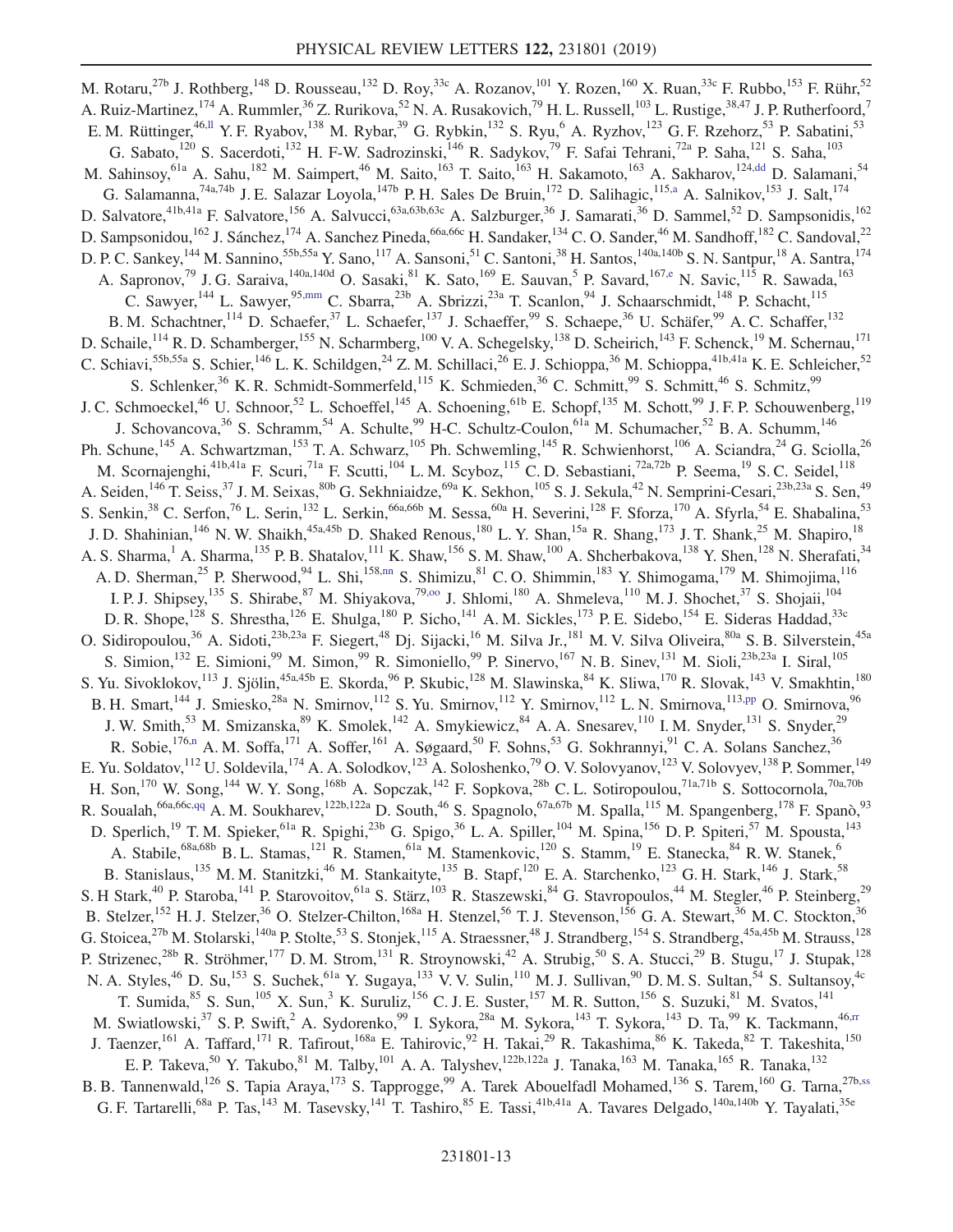<span id="page-13-3"></span><span id="page-13-2"></span><span id="page-13-1"></span><span id="page-13-0"></span>A. J. Taylor,<sup>50</sup> G. N. Taylor,<sup>104</sup> P. T. E. Taylor,<sup>104</sup> W. Taylor,<sup>168b</sup> A. S. Tee,<sup>89</sup> R. Teixeira De Lima,<sup>153</sup> P. Teixeira-Dias,<sup>93</sup> H. Ten Kate,<sup>36</sup> J. J. Teoh,<sup>120</sup> S. Terada,<sup>81</sup> K. Terashi,<sup>163</sup> J. Terron,<sup>98</sup> S. Terzo,<sup>14</sup> M. Testa,<sup>51</sup> R. J. Teuscher,<sup>167[,n](#page-18-13)</sup> S. J. Thais,<sup>183</sup> T. Theveneaux-Pelzer,<sup>46</sup> F. Thiele,<sup>40</sup> D. W. Thomas,<sup>93</sup> J. O. Thomas,<sup>42</sup> J. P. Thomas,<sup>21</sup> A. S. Thompson,<sup>57</sup> P. D. Thompson,<sup>21</sup> L. A. Thomsen,<sup>183</sup> E. Thomson,<sup>137</sup> Y. Tian,<sup>39</sup> R. E. Ticse Torres,<sup>53</sup> V. O. Tikhomirov,<sup>11[0,tt](#page-19-0)</sup> Yu. A. Tikhonov,<sup>122b,122a</sup> S. Timoshenko,<sup>112</sup> P. Tipton,<sup>183</sup> S. Tisserant,<sup>101</sup> K. Todome,<sup>23b,23a</sup> S. Todorova-Nova,<sup>5</sup> S. Todt,<sup>48</sup> J. Tojo,<sup>87</sup> S. Tokár,<sup>28a</sup> K. Tokushuku,  $81$  E. Tolley,  $126$  K. G. Tomiwa,  $33c$  M. Tomoto,  $117$  L. Tompkins,  $153,cc$  $153,cc$  K. Toms,  $118$  B. Tong,  $59$  P. Tornambe,  $102$ E. Torrence,<sup>131</sup> H. Torres,<sup>48</sup> E. Torró Pastor,<sup>148</sup> C. Tosciri,<sup>135</sup> J. Toth,<sup>101[,uu](#page-19-1)</sup> D. R. Tovey,<sup>149</sup> C. J. Treado,<sup>124</sup> T. Trefzger,<sup>177</sup> F. Tresoldi, <sup>156</sup> A. Tricoli, <sup>29</sup> I. M. Trigger, <sup>168a</sup> S. Trincaz-Duvoid, <sup>136</sup> W. Trischuk, <sup>167</sup> B. Trocmé, <sup>58</sup> A. Trofymov, <sup>132</sup> C. Troncon,<sup>68a</sup> M. Trovatelli,<sup>176</sup> F. Trovato,<sup>156</sup> L. Truong,<sup>33b</sup> M. Trzebinski,<sup>84</sup> A. Trzupek,<sup>84</sup> F. Tsai,<sup>46</sup> J. C-L. Tseng,<sup>135</sup> P. V. Tsiareshka,<sup>107[,ee](#page-18-30)</sup> A. Tsirigotis,<sup>162</sup> N. Tsirintanis,<sup>9</sup> V. Tsiskaridze,<sup>155</sup> E. G. Tskhadadze,<sup>159a</sup> M. Tsopoulou,<sup>162</sup> I. I. Tsukerman,<sup>111</sup> V. Tsulaia,<sup>18</sup> S. Tsuno,<sup>81</sup> D. Tsybychev,<sup>155</sup> Y. Tu,<sup>63b</sup> A. Tudorache,<sup>27b</sup> V. Tudorache,<sup>27b</sup> T. T. Tulbure,<sup>27a</sup> A. N. Tuna,<sup>59</sup> S. Turchikhin,<sup>79</sup> D. Turgeman,<sup>180</sup> I. Turk Cakir,<sup>4b[,vv](#page-19-2)</sup> R. J. Turner,<sup>21</sup> R. T. Turra,<sup>68a</sup> P. M. Tuts,<sup>39</sup> S. Tzamarias,<sup>162</sup> E. Tzovara,  $99$  G. Ucchielli,  $47$  I. Ueda,  $81$  M. Ughetto,  $45a,45b$  F. Ukegawa,  $169$  G. Unal,  $36$  A. Undrus,  $29$  G. Unel,  $171$ F. C. Ungaro,<sup>104</sup> Y. Unno,<sup>81</sup> K. Uno,<sup>163</sup> J. Urban,<sup>28b</sup> P. Urquijo,<sup>104</sup> G. Usai,<sup>8</sup> J. Usui,<sup>81</sup> L. Vacavant,<sup>101</sup> V. Vacek,<sup>142</sup> B. Vachon,<sup>103</sup> K. O. H. Vadla,<sup>134</sup> A. Vaidya,<sup>94</sup> C. Valderanis,<sup>114</sup> E. Valdes Santurio,<sup>45a,45b</sup> M. Valente,<sup>54</sup> S. Valentinetti,<sup>23b,23a</sup> A. Valero,<sup>174</sup> L. Valéry,<sup>46</sup> R. A. Vallance,<sup>21</sup> A. Vallier,<sup>36</sup> J. A. Valls Ferrer,<sup>174</sup> T. R. Van Daalen,<sup>14</sup> P. Van Gemmeren,<sup>6</sup> I. Van Vulpen,<sup>120</sup> M. Vanadia,<sup>73a,73b</sup> W. Vandelli,<sup>36</sup> A. Vaniachine,<sup>166</sup> R. Vari,<sup>72a</sup> E. W. Varnes,<sup>7</sup> C. Varni,<sup>55b,55a</sup> T. Varol,<sup>42</sup> D. Varouchas, <sup>132</sup> K. E. Varvell, <sup>157</sup> M. E. Vasile, <sup>27b</sup> G. A. Vasquez, <sup>176</sup> J. G. Vasquez, <sup>183</sup> F. Vazeille, <sup>38</sup> D. Vazquez Furelos, <sup>14</sup> T. Vazquez Schroeder,<sup>36</sup> J. Veatch,<sup>53</sup> V. Vecchio,<sup>74a,74b</sup> L. M. Veloce,<sup>167</sup> F. Veloso,<sup>140a,140c</sup> S. Veneziano,<sup>72a</sup> A. Ventura,<sup>67a,67b</sup> N. Venturi,<sup>36</sup> A. Verbytskyi,<sup>115</sup> V. Vercesi,<sup>70a</sup> M. Verducci,<sup>74a,74b</sup> C. M. Vergel Infante,<sup>78</sup> C. Vergis,<sup>24</sup> W. Verkerke,<sup>120</sup> A. T. Vermeulen,<sup>120</sup> J. C. Vermeulen,<sup>120</sup> M. C. Vetterli,<sup>15[2,e](#page-18-4)</sup> N. Viaux Maira,<sup>147b</sup> M. Vicente Barreto Pinto,<sup>54</sup> I. Vichou,<sup>17[3,a](#page-18-0)</sup> T. Vickey,<sup>149</sup> O. E. Vickey Boeriu,<sup>149</sup> G. H. A. Viehhauser,<sup>135</sup> L. Vigani,<sup>135</sup> M. Villa,<sup>23b,23a</sup> M. Villaplana Perez,<sup>68a,68b</sup> E. Vilucchi,<sup>51</sup> M. G. Vincter,<sup>34</sup> V. B. Vinogradov,<sup>79</sup> A. Vishwakarma,<sup>46</sup> C. Vittori,<sup>23b,23a</sup> I. Vivarelli,<sup>156</sup> M. Vogel,<sup>182</sup> P. Vokac,  $^{142}$  G. Volpi,  $^{14}$  S. E. von Buddenbrock,  $^{33c}$  E. Von Toerne,  $^{24}$  V. Vorobel,  $^{143}$  K. Vorobev,  $^{112}$  M. Vos,  $^{174}$ J. H. Vossebeld,<sup>90</sup> N. Vranjes,<sup>16</sup> M. Vranjes Milosavljevic,<sup>16</sup> V. Vrba,<sup>142</sup> M. Vreeswijk,<sup>120</sup> T. Šfiligoj,<sup>91</sup> R. Vuillermet,<sup>36</sup> I. Vukotic,<sup>37</sup> T. Ženiš,<sup>28a</sup> L. Živković,<sup>16</sup> P. Wagner,<sup>24</sup> W. Wagner,<sup>182</sup> J. Wagner-Kuhr,<sup>114</sup> H. Wahlberg,<sup>88</sup> S. Wahrmund,<sup>48</sup> K. Wakamiya,  $82$  V. M. Walbrecht,  $115$  J. Walder,  $89$  R. Walker,  $114$  S. D. Walker,  $93$  W. Walkowiak,  $151$  V. Wallangen,  $45$ a,  $45$ b A. M. Wang,<sup>59</sup> C. Wang,<sup>60b</sup> F. Wang,<sup>181</sup> H. Wang,<sup>18</sup> H. Wang,<sup>3</sup> J. Wang,<sup>157</sup> J. Wang,<sup>61b</sup> P. Wang,<sup>42</sup> Q. Wang,<sup>128</sup> R.-J. Wang,<sup>136</sup> R. Wang,<sup>60a</sup> R. Wang,<sup>6</sup> S. M. Wang,<sup>158</sup> W. T. Wang,<sup>60a</sup> W. Wang,<sup>15[c,ww](#page-19-3)</sup> W. X. Wang,<sup>60[a,ww](#page-19-3)</sup> Y. Wang,<sup>60a[,gg](#page-18-32)</sup> Z. Wang,  $60c$  C. Wanotayaroj,  $46$  A. Warburton,  $103$  C. P. Ward,  $32$  D. R. Wardrope,  $94$  A. Washbrook,  $50$  A. T. Watson,  $21$ M. F. Watson,<sup>21</sup> G. Watts,<sup>148</sup> B. M. Waugh,<sup>94</sup> A. F. Webb,<sup>11</sup> S. Webb,<sup>99</sup> C. Weber,<sup>183</sup> M. S. Weber,<sup>20</sup> S. A. Weber,<sup>34</sup> S. M. Weber, <sup>61a</sup> A. R. Weidberg, <sup>135</sup> J. Weingarten, <sup>47</sup> M. Weirich, <sup>99</sup> C. Weiser, <sup>52</sup> P. S. Wells, <sup>36</sup> T. Wenaus, <sup>29</sup> T. Wengler, <sup>36</sup> S. Wenig,<sup>36</sup> N. Wermes,<sup>24</sup> M. D. Werner,<sup>78</sup> P. Werner,<sup>36</sup> M. Wessels,<sup>61a</sup> T. D. Weston,<sup>20</sup> K. Whalen,<sup>131</sup> N. L. Whallon,<sup>148</sup> A. M. Wharton,  $89\text{ A}$ . S. White, $105\text{ A}$ . White, $8\text{ M}$ . J. White, $1\text{ R}$ . White, $147\text{ b}$  D. Whiteson, $171\text{ B}$ . W. Whitmore,  $89\text{ A}$ F. J. Wickens,<sup>144</sup> W. Wiedenmann,<sup>181</sup> M. Wielers,<sup>144</sup> C. Wiglesworth,<sup>40</sup> L. A. M. Wiik-Fuchs,<sup>52</sup> F. Wilk,<sup>100</sup> H. G. Wilkens,<sup>36</sup> L. J. Wilkins,  $93$  H. H. Williams,  $137$  S. Williams,  $32$  C. Willis,  $106$  S. Willocq,  $102$  J. A. Wilson,  $21$  I. Wingerter-Seez,  $5$ E. Winkels,<sup>156</sup> F. Winklmeier,<sup>131</sup> O. J. Winston,<sup>156</sup> B. T. Winter,<sup>52</sup> M. Wittgen,<sup>153</sup> M. Wobisch,<sup>95</sup> A. Wolf,<sup>99</sup> T. M. H. Wolf,<sup>120</sup> R. Wolff,<sup>101</sup> R. W. Wölker,<sup>135</sup> J. Wollrath,<sup>52</sup> M. W. Wolter,<sup>84</sup> H. Wolters,<sup>140a,140c</sup> V. W. S. Wong,<sup>175</sup> N. L. Woods,<sup>146</sup> S. D. Worm,<sup>21</sup> B. K. Wosiek,  $84$  K. W. Woźniak,  $84$  K. Wraight,  $57$  S. L. Wu,  $181$  X. Wu,  $54$  Y. Wu,  $60a$  T. R. Wyatt,  $100$ B. M. Wynne,<sup>50</sup> S. Xella,<sup>40</sup> Z. Xi,<sup>105</sup> L. Xia,<sup>178</sup> D. Xu,<sup>15a</sup> H. Xu,<sup>60a[,ss](#page-18-44)</sup> L. Xu,<sup>29</sup> T. Xu,<sup>145</sup> W. Xu,<sup>105</sup> Z. Xu,<sup>60b</sup> Z. Xu,<sup>153</sup> B. Yabsley, <sup>157</sup> S. Yacoob, <sup>33a</sup> K. Yajima, <sup>133</sup> D. P. Yallup, <sup>94</sup> D. Yamaguchi, <sup>165</sup> Y. Yamaguchi, <sup>165</sup> A. Yamamoto, <sup>81</sup> T. Yamanaka,<sup>163</sup> F. Yamane,<sup>82</sup> M. Yamatani,<sup>163</sup> T. Yamazaki,<sup>163</sup> Y. Yamazaki,<sup>82</sup> Z. Yan,<sup>25</sup> H. J. Yang,<sup>60c,60d</sup> H. T. Yang,<sup>18</sup> S. Yang,<sup>77</sup> X. Yang,<sup>60b,58</sup> Y. Yang,<sup>163</sup> Z. Yang,<sup>17</sup> W-M. Yao,<sup>18</sup> Y. C. Yap,<sup>46</sup> Y. Yasu,<sup>81</sup> E. Yatsenko,<sup>60c,60d</sup> J. Ye,<sup>42</sup> S. Ye,<sup>29</sup> I. Yeletskikh,<sup>79</sup> E. Yigitbasi,<sup>25</sup> E. Yildirim,<sup>99</sup> K. Yorita,<sup>179</sup> K. Yoshihara,<sup>137</sup> C. J. S. Young,<sup>36</sup> C. Young,<sup>153</sup> J. Yu,<sup>78</sup> X. Yue,<sup>61a</sup> S. P. Y. Yuen,<sup>24</sup> B. Zabinski,<sup>84</sup> G. Zacharis,<sup>10</sup> E. Zaffaroni,<sup>54</sup> J. Zahreddine,<sup>136</sup> R. Zaidan,<sup>14</sup> A. M. Zaitsev,<sup>12[3,jj](#page-18-35)</sup> T. Zakareishvili,<sup>159b</sup> N. Zakharchuk,<sup>34</sup> S. Zambito,<sup>59</sup> D. Zanzi,<sup>36</sup> D. R. Zaripovas,<sup>57</sup> S. V. Zeißner,<sup>47</sup> C. Zeitnitz,<sup>182</sup> G. Zemaityte,  $^{135}$  J. C. Zeng,  $^{173}$  O. Zenin,  $^{123}$  D. Zerwas,  $^{132}$  M. Zgubič,  $^{135}$  D. F. Zhang,  $^{15b}$  F. Zhang,  $^{181}$  G. Zhang,  $^{60a}$ G. Zhang,<sup>15b</sup> H. Zhang,<sup>15c</sup> J. Zhang,<sup>6</sup> L. Zhang,<sup>15c</sup> L. Zhang,<sup>60a</sup> M. Zhang,<sup>173</sup> R. Zhang,<sup>60a</sup> R. Zhang,<sup>24</sup> X. Zhang,<sup>60b</sup> Y. Zhang, <sup>15a,15d</sup> Z. Zhang,<sup>63a</sup> Z. Zhang,<sup>132</sup> P. Zhao,<sup>49</sup> Y. Zhao,<sup>60b</sup> Z. Zhao,<sup>60a</sup> A. Zhemchugov,<sup>79</sup> Z. Zheng,<sup>105</sup> D. Zhong,<sup>173</sup>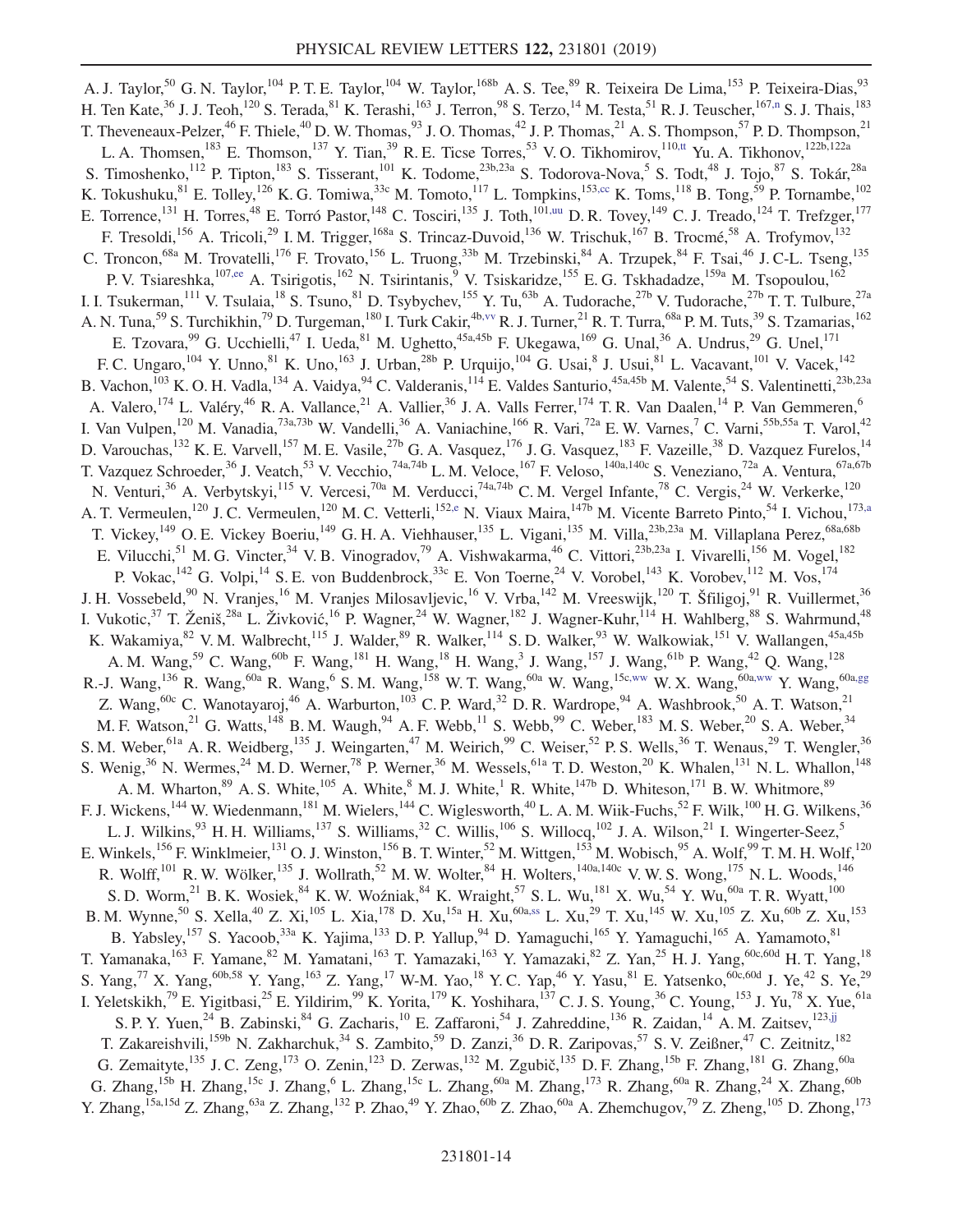B. Zhou, $^{105}$  C. Zhou, $^{181}$  M. S. Zhou, $^{15a,15d}$  M. Zhou, $^{155}$  N. Zhou, $^{60c}$  Y. Zhou, $^7$  C. G. Zhu, $^{60b}$  H. L. Zhu, $^{60a}$  H. Zhu, $^{15a}$  J. Zhu, $^{105}$ Y. Zhu,<sup>60a</sup> X. Zhuang,<sup>15a</sup> K. Zhukov,<sup>110</sup> V. Zhulanov,<sup>122b,122a</sup> D. Zieminska,<sup>65</sup> N. I. Zimine,<sup>79</sup> S. Zimmermann,<sup>52</sup>

Z. Zinonos,  $^{115}$  M. Ziolkowski,  $^{151}$  G. Zobernig,  $^{181}$  A. Zoccoli,  $^{23b,23a}$  K. Zoch,  $^{53}$  T. G. Zorbas,  $^{149}$  R. Zou,  $^{37}$  and L. Zwalinski $^{36}$ 

(ATLAS Collaboration)

<sup>1</sup>Department of Physics, University of Adelaide, Adelaide, Australia<br><sup>2</sup> Physics Department, SUNY Albany, Albany, New York, USA

<sup>2</sup>Physics Department, SUNY Albany, Albany, New York, USA<br><sup>3</sup>Department of Physics, University of Alberta, Edmonton, Alberta, Canada

<sup>4a</sup>Department of Physics, Ankara University, Ankara, Turkey<br><sup>4b</sup>Istanbul Aydin University, Istanbul, Turkey<br><sup>4c</sup>Division of Physics, TOBB University of Economics and Technology, Ankara, Turkey

 ${}^{5}$ LAPP, Université Grenoble Alpes, Université Savoie Mont Blanc, CNRS/IN2P3, Annecy, France

<sup>6</sup>High Energy Physics Division, Argonne National Laboratory, Argonne, Illinois, USA

 $^7$ Department of Physics, University of Arizona, Tucson, Arizona, USA

 ${}^{8}$ Department of Physics, University of Texas at Arlington, Arlington, Texas, USA

 $^{9}$ Physics Department, National and Kapodistrian University of Athens, Athens, Greece

 $10^1$ Physics Department, National Technical University of Athens, Zografou, Greece<br> $11$ Department of Physics, University of Texas at Austin, Austin, Texas, USA

<sup>12a</sup>Bahcesehir University, Faculty of Engineering and Natural Sciences, Istanbul, Turkey<br><sup>12b</sup>Istanbul Bilgi University, Faculty of Engineering and Natural Sciences, Istanbul, Turkey<br><sup>12b</sup>Istanbul Bilgi University, Facul

<sup>14</sup>Institut de Física d'Altes Energies (IFAE), Barcelona Institute of Sciences, Baku, Azerbaijan<br><sup>14</sup>Institut de Física d'Altes Energies (IFAE), Barcelona Institute of Science and Technology, Barcelona, Spain<br><sup>15a</sup>Instit

<sup>16</sup>Institute of Physics, University of Belgrade, Serbia<br><sup>16</sup>Institute of Physics and Technology, University of Bergen, Norway<br><sup>18</sup>Physics Division, Lawrence Berkeley National Laboratory and University of California, Berk

Physics Department, Cluj-Napoca, Romania<br><sup>27e</sup>University Politehnica Bucharest, Bucharest, Romania<br><sup>27f</sup>West University in Timisoara, Timisoara, Romania

<sup>28b</sup>Department of Subnuclear Physics, Institute of Experimental Physics of the Slovak Academy of Sciences, Kosice, Slovak Republic<br><sup>28b</sup>Department of Subnuclear Physics, Institute of Experimental Physics of the Slovak Ac

 $^{33b}$ Department of Mechanical Engineering Science, University of Johannesburg, Johannesburg, South Africa<br> $^{33c}$ School of Physics, University of the Witwatersrand, Johannesburg, South Africa<br> $^{34}$ Department of Physics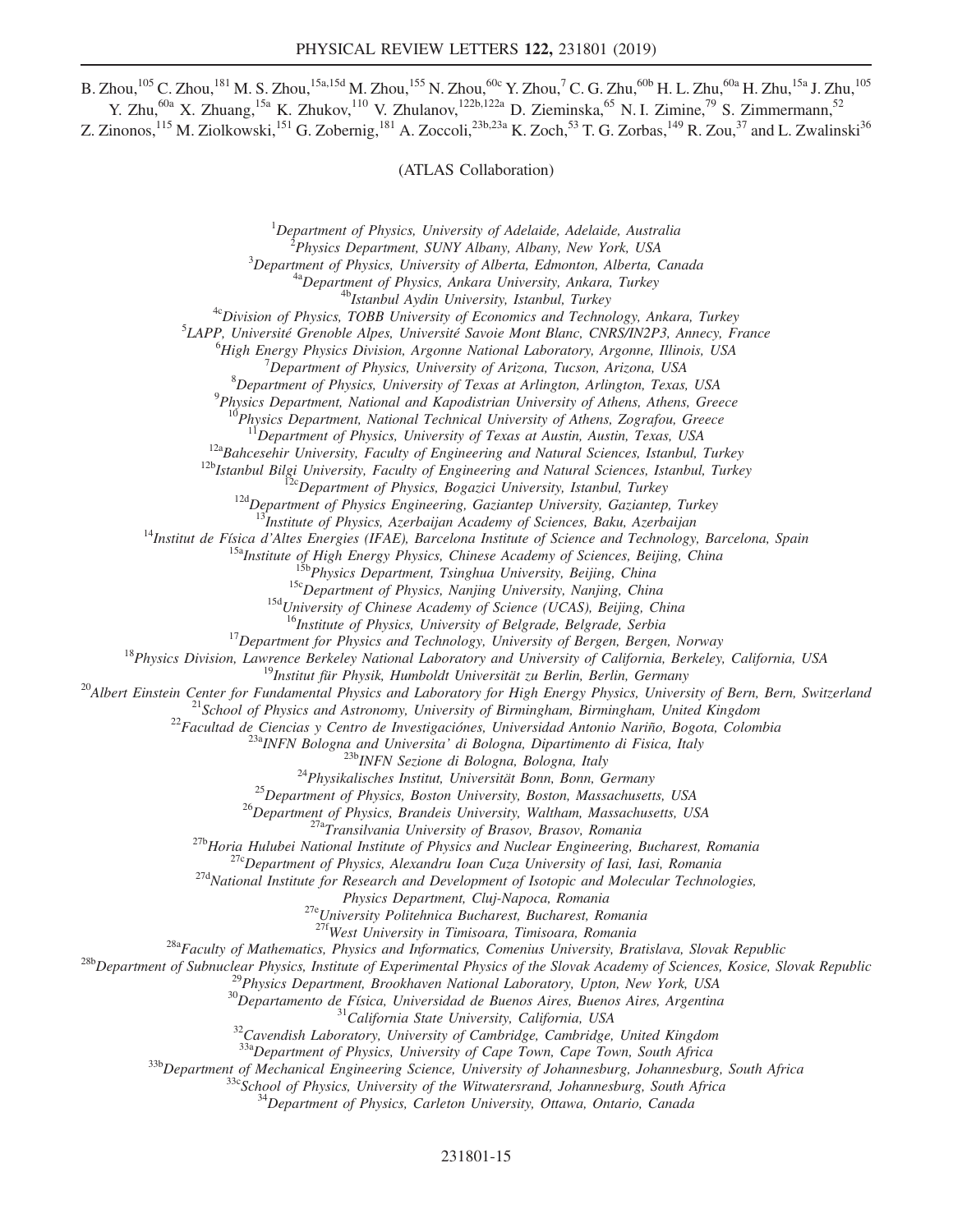<sup>35a</sup>Faculté des Sciences Ain Chock, Réseau Universitaire de Physique des Hautes Energies—Université Hassan II,  $\begin{tabular}{c} & Casablanca, Morocco \\ \text{ $\begin{aligned} $^{358}$} \textit{Facult\'e des Sciences Semlalia, Université Bn-Fogial, Kénitra, Morocco \\ $^{358}$} \textit{Facult\'e des Sciences Semlalia, Université Cadi Ayval, LPHEA-Marnakech, Morocco \\ $^{354} \textit{Facult\'e des Sciences, Université Mohamed Premier and LPTPM, Oujda, Morocco \\ $^{356} \textit{Facult\'e des Sciences, Université Mohamed V, Rabat, Morocco \\ $^{36} \textit{Facut\'e des sciences, University of Chicago, Chicago, Illinois, USA \\ $^{37} \textit{Enrico Fermi Institute, University of Chicago, Chicago, Illinois, USA \\ $$ <sup>48</sup>Institut für Kern- und Teilchenphysik, Technische Universität Dresden, Dresden, Germany<br><sup>49</sup>Department of Physics, Duke University, Durham, North Carolina, USA<br><sup>50</sup>SUPA—School of Physics and Astronomy, University of E <sup>59</sup>Laboratory for Particle Physics and Cosmology, Harvard University, Cambridge, Massachusetts, USA  $^{60a}$ Department of Modern Physics and State Key Laboratory of Particle Detection and Electronics,<br>University of Science and Technology of China, Hefei, China  $^{60b}$ Institute of Frontier and Interdisciplinary Science and Key Laboratory of Particle Physics and Particle Irradiation (MOE), Shandong University, Qingdao, China<br><sup>60c</sup>School of Physics and Astronomy, Shanghai Jiao Tong University, KLPPAC-MoE, SKLPPC, Shanghai, China<br><sup>60d</sup>Tsung-Dao Lee Institute, Shanghai, China<br><sup>61a</sup>Kirchhoff-Institut für Physik, <sup>62</sup> Faculty of Applied Information Science, Hiroshima Institute of Technology, Hiroshima, Japan<br><sup>63a</sup> Department of Physics, Chinese University of Hong Kong, Shatin, N.T., Hong Kong, China  $^{636}$ Department of Physics, University of Hong Kong, Hong Kong, China<br><sup>63c</sup>Department of Physics and Institute for Advanced Study, Hong Kong University of Science and Technology, Clear Water Bay, Kowloon, Hong Kong, China<br><sup>64</sup>Department of Physics, National Tsing Hua University, Hsinchu, Taiwan  $^{65}$ Department of Physics, Indiana University, Bloomington, Indiana, USA<br> $^{66a}$ INFN Gruppo Collegato di Udine, Sezione di Trieste, Udine, Italy <sup>666</sup> ICTP, Trieste, Italy<br>
<sup>666</sup> Dipartimento Politecnico di Ingegneria e Architettura, Università di Udine, Udine, Italy<br>
<sup>678</sup> INFN Sezione di Lecce, Lecce, Italy<br>
<sup>678</sup> Dipartimento di Matematica e Fisica, Università 69aINFN Sezione di Napoli, Napoli, Italy <sup>69b</sup>Dipartimento di Fisica, Università di Napoli, Napoli, Italy <sup>70a</sup>INFN Sezione di Pavia, Pavia, Italy <sup>70b</sup>Dipartimento di Fisica, Università di Pavia, Pavia, Italy <sup>71a</sup>INFN Sezione di Pisa, Pisa, Italy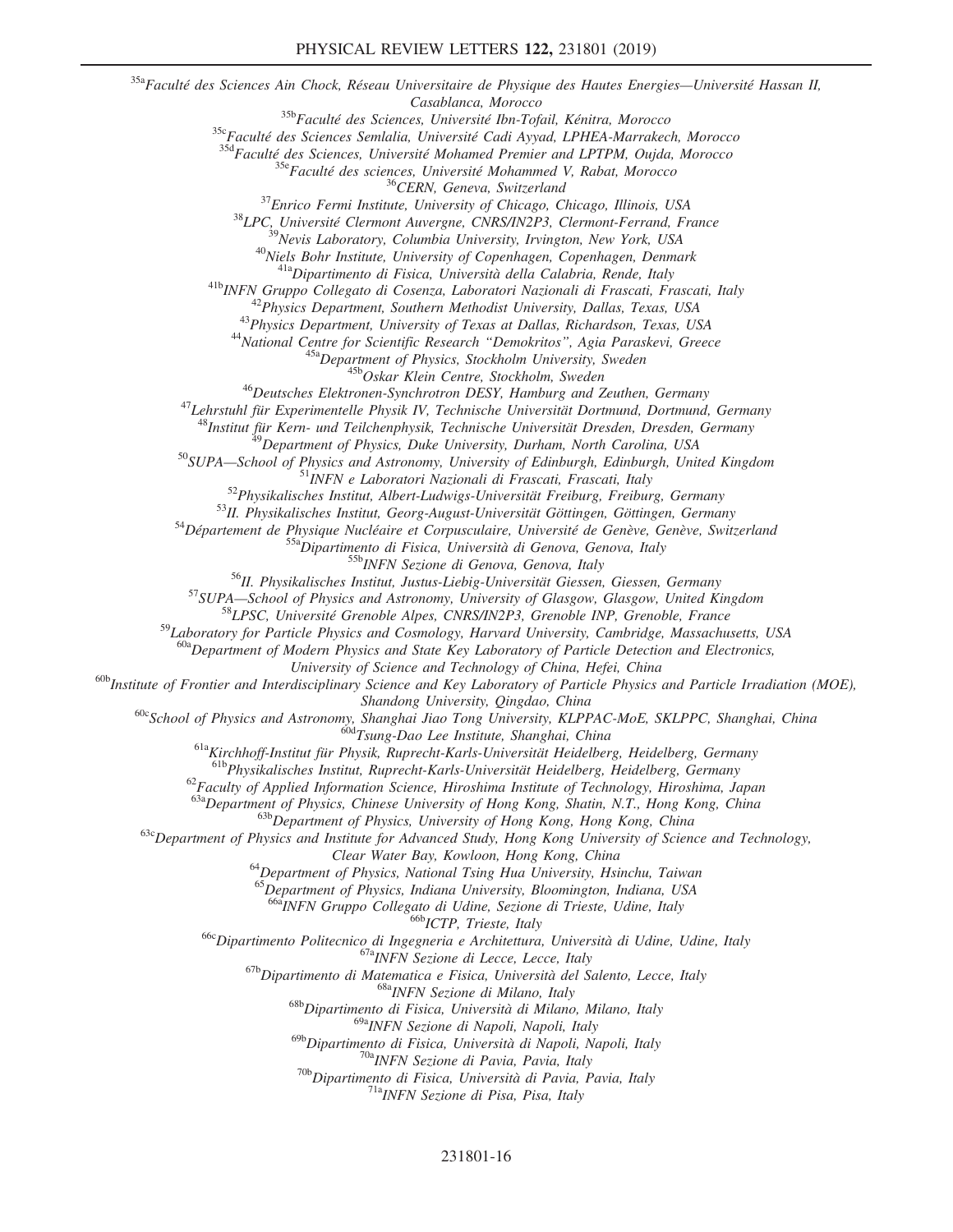<sup>71b</sup>Dipartimento di Fisica E. Fermi, Università di Pisa, Pisa, Italy<br><sup>72b</sup>Dipartimento di Fisica, Sapiera di Roma, Roma, Italy<br><sup>72b</sup>Dipartimento di Fisica, Sapiera Università di Roma, Roma, Italy<br><sup>73b</sup>Dipartimento di Fis <sup>804</sup>Instituto de Física, Universidade de São Paulo, São Paulo, Brazil<br><sup>81</sup>KEK, High Energy Accelerator Research Organization, Tsukuba, Japan<br><sup>82</sup>Graduate School of Science, Kobe University, Kobe, Japan<br><sup>83</sup>AGH University <sup>87</sup>Research Center for Advanced Particle Physics and Department of Physics, Kyushu University, Fukuoka, Japan<br><sup>88</sup>Instituto de Física La Plata, Universidad Nacional de La Plata and CONICET, La Plata, Argentina<br><sup>89</sup>Physic University of Ljubljana, Ljubljana, Slovenia<br><sup>92</sup>School of Physics and Astronomy, Queen Mary University of London, London, United Kingdom<br><sup>93</sup>Department of Physics, Royal Holloway University of London, Egham, United Kingdo <sup>95</sup>Louisiana Tech University, Ruston, Louisiana, USA<br><sup>96</sup>Fysiska institutionen, Lunds universitet, Lund, Sweden

<sup>97</sup>Centre de Calcul de l'Institut National de Physique Nucléaire et de Physique des Particules (IN2P3), Villeurbanne, France<br><sup>98</sup>Departamento de Física Teorica C-15 and CIAFF, Universitäd Autónoma de Madrid, Madrid, Spai

 $^{105}$ Department of Physics, University of Michigan, Ann Arbor, Michigan, USA<br><sup>106</sup>Department of Physics and Astronomy, Michigan State University, East Lansing, Michigan, USA

 $^{107}$ B.I. Stepanov Institute of Physics, National Academy of Sciences of Belarus, Minsk, Belarus<br> $^{108}$ Research Institute for Nuclear Problems of Byelorussian State University, Minsk, Belarus

<sup>109</sup>Group of Particle Physics, University of Montreal, Montreal, Quebec, Canada<br><sup>110</sup>P.N. Lebedev Physical Institute of the Russian Academy of Sciences, Moscow, Russia<br><sup>111</sup>Institute for Theoretical and Experimental Phys

<sup>116</sup>Nagasaki Institute of Applied Science, Nagasaki, Japan<br><sup>117</sup>Graduate School of Science and Kobayashi-Maskawa Institute, Nagoya University, Nagoya, Japan<br><sup>118</sup>Department of Physics and Astronomy, University of New Mex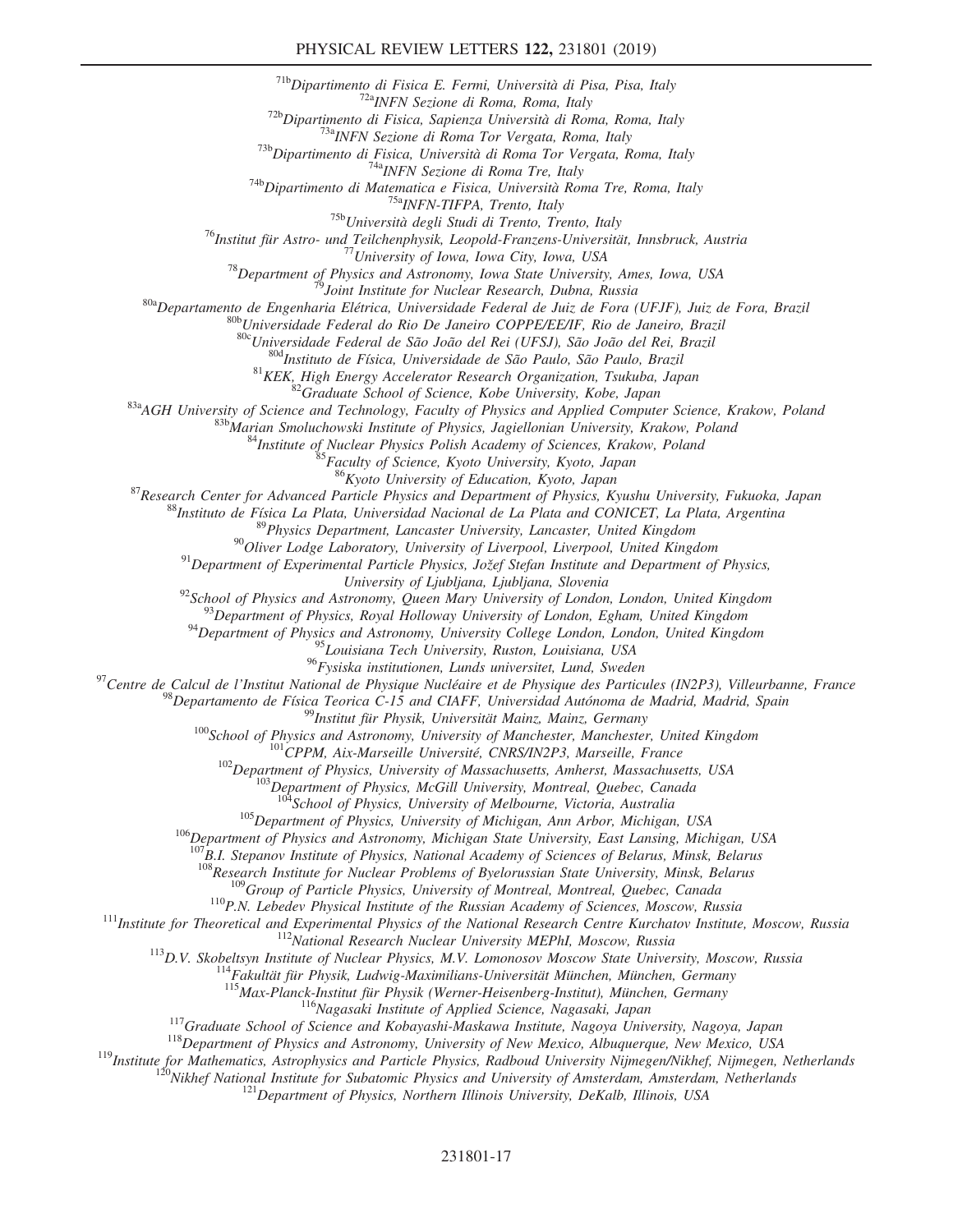## PHYSICAL REVIEW LETTERS 122, 231801 (2019)

<sup>122a</sup>Budker Institute of Nuclear Physics and NSU, SB RAS, Novosibirsk, Russia<br><sup>122b</sup>Novosibirsk State University Novosibirsk, Russia<br><sup>122</sup>Institute for High Energy Physics of the National Research Centre Kurchatov Instit

<sup>132</sup>CAL, Université Paris-Sud, CNRS/IN2P3, Université Paris-Saclay, Orsay, France<br><sup>133</sup>Graduate School of Science, Osaka University, Osaka, Japan<br><sup>134</sup>Department of Physics, University of Oslo, Oslo, Norway

<sup>135</sup> Department of Physics, Oxford University, Oxford, United Kingdom<br><sup>136</sup> LPNHE, Sorbonne Université, Paris Diderot Sorbonne Paris Cité, CNRS/IN2P3, Paris, France<br><sup>137</sup> Department of Physics, University of Pennsylvania

<sup>140e</sup>Departamento de Física, Universidade do Minho, Braga, Portugal<br><sup>140g</sup>Dep Física and CEFITEC of Faculdade de Ciências e Tecnologia, Universidade Nova de Lisboa, Caparica, Portugal

<sup>141</sup>Institute of Physics of the Czech Academy of Sciences, Prague, Czech Republic<br><sup>142</sup>Czech Technical University in Prague, Prague, Czech Republic<br><sup>143</sup>Charles University, Faculty of Mathematics and Physics, Prague, Cze

<sup>152</sup>Department of Physics, Simon Fraser University, Burnaby, British Columbia, Canada<br><sup>153</sup>SLAC National Accelerator Laboratory, Stanford, California, USA<br><sup>154</sup>Physics Department, Royal Institute of Technology, Stockholm

<sup>156</sup>Department of Physics and Astronomy, University of Sussex, Brighton, United Kingdom <sup>157</sup>School of Physics, University of Sydney, Sydney, Australia

<sup>158</sup>Institute of Physics, Academia Sinica, Taipei, Taiwan

<sup>159a</sup>E. Andronikashvili Institute of Physics, Iv. Javakhishvili Tbilisi State University, Tbilisi, Georgia<br><sup>159b</sup>High Energy Physics Institute, Tbilisi State University, Tbilisi, Georgia

<sup>159b</sup> High Energy Physics Institute, Tbilisi State University, Tbilisi, Georgia<br><sup>160</sup>Department of Physics, Technion, Israel Institute of Technology, Haifa, Israel<br><sup>161</sup>Raymond and Beverly Sackler School of Physics and As

<sup>168b</sup>Department of Physics and Astronomy, York University, Toronto, Ontario, Canada<br><sup>169</sup>Division of Physics and Tomonaga Center for the History of the Universe, Faculty of Pure and Applied Sciences,<br>University of Tsukuba

 $^{170}$ Department of Physics and Astronomy, Tufts University, Medford, Massachusetts, USA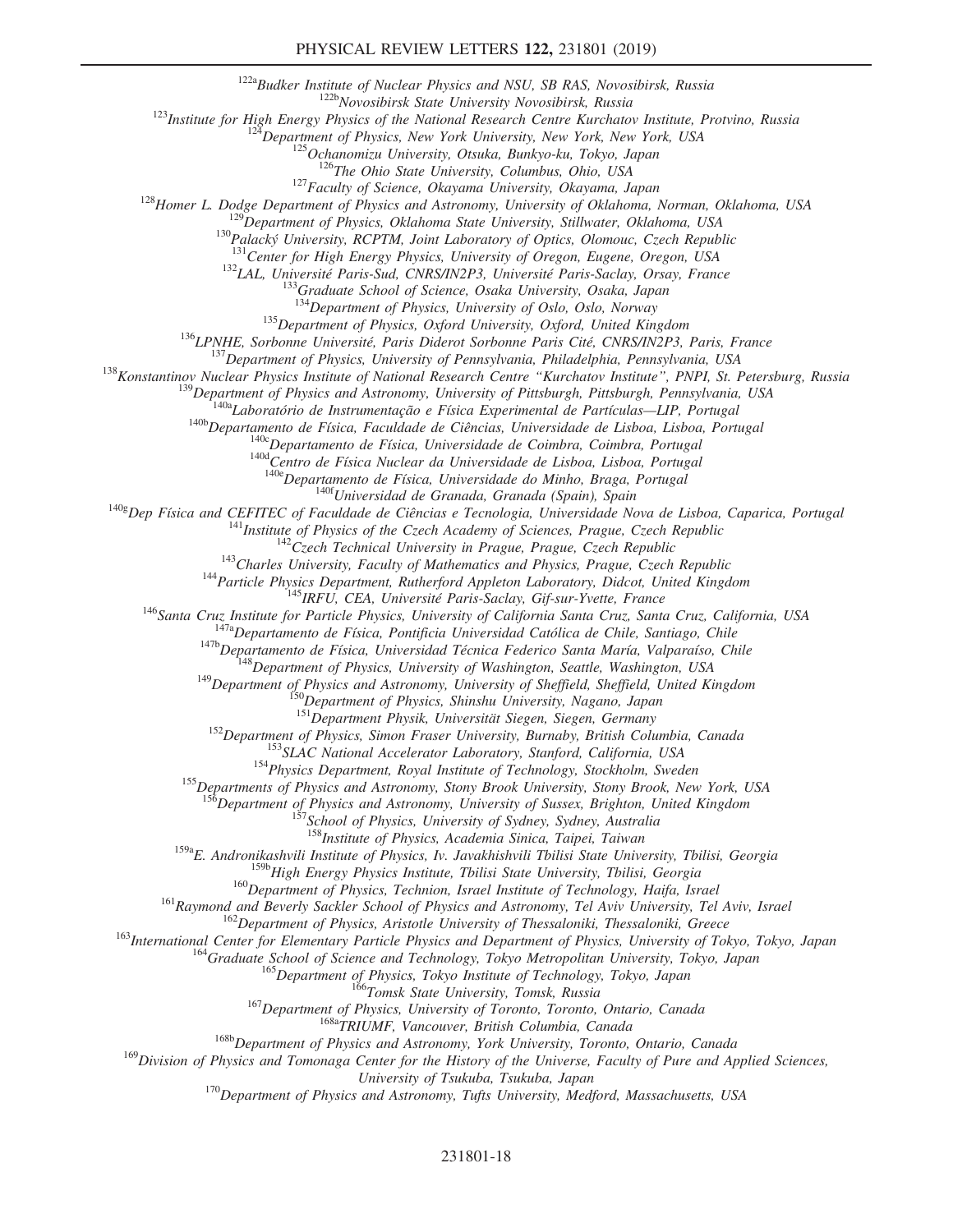<sup>171</sup>Department of Physics and Astronomy, University of California Irvine, Irvine, California, USA<br><sup>172</sup>Department of Physics and Astronomy, University of Uppsala, Uppsala, Sweden<br><sup>173</sup>Department of Physics, University of

<sup>182</sup>Fakultät für Mathematik und Naturwissenschaften, Fachgruppe Physik, Bergische Universität Wuppertal, Wuppertal, Germany<br><sup>183</sup>Department of Physics, Yale University, New Haven, Connecticut, USA<br><sup>184</sup>Yerevan Physics In

<span id="page-18-0"></span>[a](#page-6-0) Deceased.

- <span id="page-18-1"></span> $\mu^b$  $\mu^b$ Also at Department of Physi[c](#page-6-2)s, King's College London, London, United Kingdom.
- <span id="page-18-2"></span><sup>c</sup>Also at Istanbul University, Dept. of Physics, Istanbul, Turkey.
- <span id="page-18-3"></span><sup>[d](#page-6-3)</sup>Also at Instituto de Fisica Teorica, IFT-UAM/CSIC, Madrid, Spain.
- <span id="page-18-4"></span>[e](#page-6-4) Also at TRIUMF, Vancouver, British Columbia, Canada.
- <span id="page-18-5"></span>[f](#page-6-5) Also at Department of Physics and Astronomy, University of Louisville, Louisville, Kentucky, USA.
- <span id="page-18-6"></span>[g](#page-6-6) Also at Department of Physics, California State University, Fresno, California, USA.
- <span id="page-18-7"></span>[h](#page-6-7) Also at Department of Physics, University of Fribourg, Fribourg, Switzerland.
- <span id="page-18-8"></span>[i](#page-7-0) Also at Departament de Fisica de la Universitat Autonoma de Barcelona, Barcelona, Spain.
- <span id="page-18-9"></span>[j](#page-7-1) Also at Tomsk State University, Tomsk, and Moscow Institute of Physics and Technology State University, Dolgoprudny, Russia.
- <span id="page-18-10"></span><sup>[k](#page-7-2)</sup> Also at The Collaborative Innovation Center of Quantum Matter (CICQM), Beijing, China.
- <span id="page-18-11"></span><sup>1</sup>A[l](#page-7-3)so at Departa[m](#page-7-4)ento de Física, Instituto Superior Técnico, Universidade de Lisboa, Lisboa, Portugal. <sup>m</sup>Also at Universita di Napoli Parthenope, Napoli, Italy.
- <span id="page-18-13"></span><span id="page-18-12"></span>
- <sup>[n](#page-7-5)</sup>Also at Institute of Particle Physics (IPP), Canada.
- <span id="page-18-14"></span><sup>[o](#page-7-6)</sup> Also at Horia Hulubei National Institute of Physics and Nuclear Engineering, Bucharest, Romania.
- <span id="page-18-15"></span><su[p](#page-8-0)>p</sup>Also at Department of Physics, St. Petersburg State Polytechnical University, St. Petersburg, Russia.
- <span id="page-18-16"></span><sup>[q](#page-8-1)</sup>Also at Department of Financial and Management Engineering, University of the Aegean, Chios, Greece.
- <span id="page-18-17"></span><sup>[r](#page-8-2)</sup> Also at Centre for High Performance Computing, CSIR Campus, Rosebank, Cape Town, South Africa.
- <span id="page-18-18"></span>[s](#page-8-3) Also at Department of Physics, California State University, East Bay, Hayward, California, USA.

<span id="page-18-19"></span>[t](#page-8-3) Also at Institucio Catalana de Recerca i Estudis Avancats, ICREA, Barcelona, Spain.

- <span id="page-18-20"></span><s[u](#page-8-4)p>u</sup>Also at Department of Physics, University of Michigan, Ann Arbor, Michigan, USA.
- <span id="page-18-21"></span><sup>[v](#page-8-5)</sup>Also at LAL, Université Paris-Sud, CNRS/IN2P3, Université Paris-Saclay, Orsay, France.
- <span id="page-18-22"></span><sup>W</sup>Also at Graduate School of Science, Osaka University, Osaka, Japan.
- <span id="page-18-23"></span>[x](#page-8-7) Also at Physikalisches Institut, Albert-Ludwigs-Universität Freiburg, Freiburg, Germany.
- <span id="page-18-24"></span><sup>[y](#page-9-0)</sup> Also at Institute of Physics, Azerbaijan Academy of Sciences, Baku, Azerbaijan.
- <span id="page-18-25"></span><sup>[z](#page-9-1)</sup> Also at Institute for Mathematics, Astrophysics and Particle Physics, Radboud University Nijmegen/Nikhef, Nijmegen, Netherlands.
- <span id="page-18-26"></span>[aa](#page-9-2) Also at Institute of Theoretical Physics, Ilia State University, Tbilisi, Georgia. [bb](#page-9-2) Also at CERN, Geneva, Switzerland.
- <span id="page-18-27"></span>
- <span id="page-18-28"></span><sup>[cc](#page-9-3)</sup>Also at Department of Physics, Stanford University, Stanford, California, USA. <sup>[dd](#page-9-4)</sup>Also at Manhattan College, New York, New York, USA.
- <span id="page-18-29"></span>
- <span id="page-18-30"></span>[ee](#page-9-5) Also at Joint Institute for Nuclear Research, Dubna, Russia. fr Also at Hellenic Open University, Patras, Greece.
- <span id="page-18-31"></span>
- <span id="page-18-32"></span><sup>[gg](#page-10-1)</sup>Also at LPNHE, Sorbonne Université, Paris Diderot Sorbonne Paris Cité, CNRS/IN2P3, Paris, France. [hh](#page-10-2)<br>Also at The City College of New York, New York, New York, USA.
- <span id="page-18-33"></span>
- <span id="page-18-35"></span>
- <span id="page-18-34"></span>[ii](#page-10-3) Also at Department of Physics, California State University, Sacramento, California, USA.<br>
<sup>ji</sup> Also at Moscow Institute of Physics and Technology State University, Dolgoprudny, Russia.
- <span id="page-18-37"></span>
- 
- <span id="page-18-39"></span><span id="page-18-38"></span>
- <span id="page-18-40"></span>
- <span id="page-18-36"></span><sup>[kk](#page-11-1)</sup> Also at Département de Physique Nucléaire et Corpusculaire, Université de Genève, Genève, Switzerland.<br><sup>11</sup>Also at Department of Physics and Astronomy, University of Sheffield, Sheffield, United Kingdom.<br><sup>nm</sup> Also at
- <span id="page-18-42"></span><span id="page-18-41"></span>
- <span id="page-18-43"></span>
- [rr](#page-12-6)Also at Institut für Experimentalphysik, Universität Hamburg, Hamburg, Germany.
- <span id="page-18-44"></span>[ss](#page-12-7) Also at CPPM, Aix-Marseille Université, CNRS/IN2P3, Marseille, France.